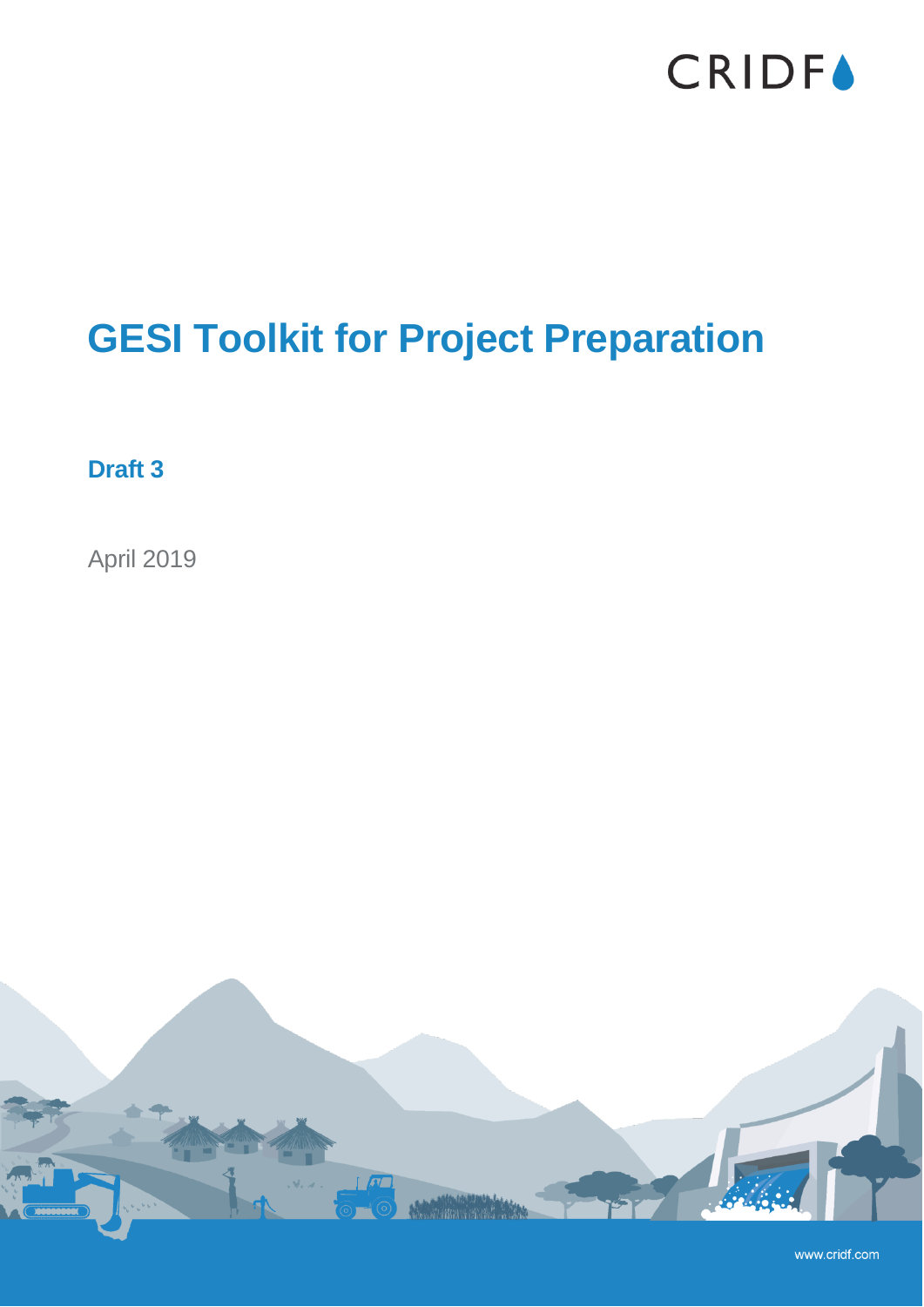

### <span id="page-1-0"></span>**Quality Assurance Checklist:**

In preparing this document, CRIDF can confirm that it has followed the CRIDF internal general procedures including, appropriate CRIDF generic scope of work, and that it has undergone appropriate Quality Assurance (QA) and Quality Control (QC) procedures as detailed in CRIDF's QA manual. Furthermore, CRIDF can confirm the applicable specific internal processes and procedures have been followed (as appropriate):

- CRIDF's Cost Benefit Assessment (CBAs) guidelines have been applied;
- CRIDF's Gender Equality and Social Inclusion (GESI) guidelines have been applied;
- CRIDF's Climate vulnerability mapping methodology has been applied;
- CRIDF's Climate Change Risk Assessment (CCRA) mapping protocol has been applied;
- CRIDF's Procurement guidelines have been followed;
- CRIDF's screens, relevant to this stage, have been completed.

| <b>Responsible Person</b> | <b>Task</b>              | <b>Signed</b>    | <b>Date</b> |
|---------------------------|--------------------------|------------------|-------------|
| Ellen Hagerman            | Lead Author              | Nagerne<br>Gleen | March 19    |
| Caroline Brown            | <b>Supporting Author</b> | Chron            | March 19    |
| Caroline Brown            | CRIDF QC & QA            | ahmon            | March 19    |
| <b>Charles Reeve</b>      | <b>CRIDF Approved</b>    | l pê 'fflur      | March 19    |

#### **Disclaimer**

The British Government's Department for International Development (DFID) financed this work as part of the United Kingdom's aid programme. However, the views and recommendations contained in this report are those of the consultant, and DFID is not responsible for, or bound by the recommendations made.

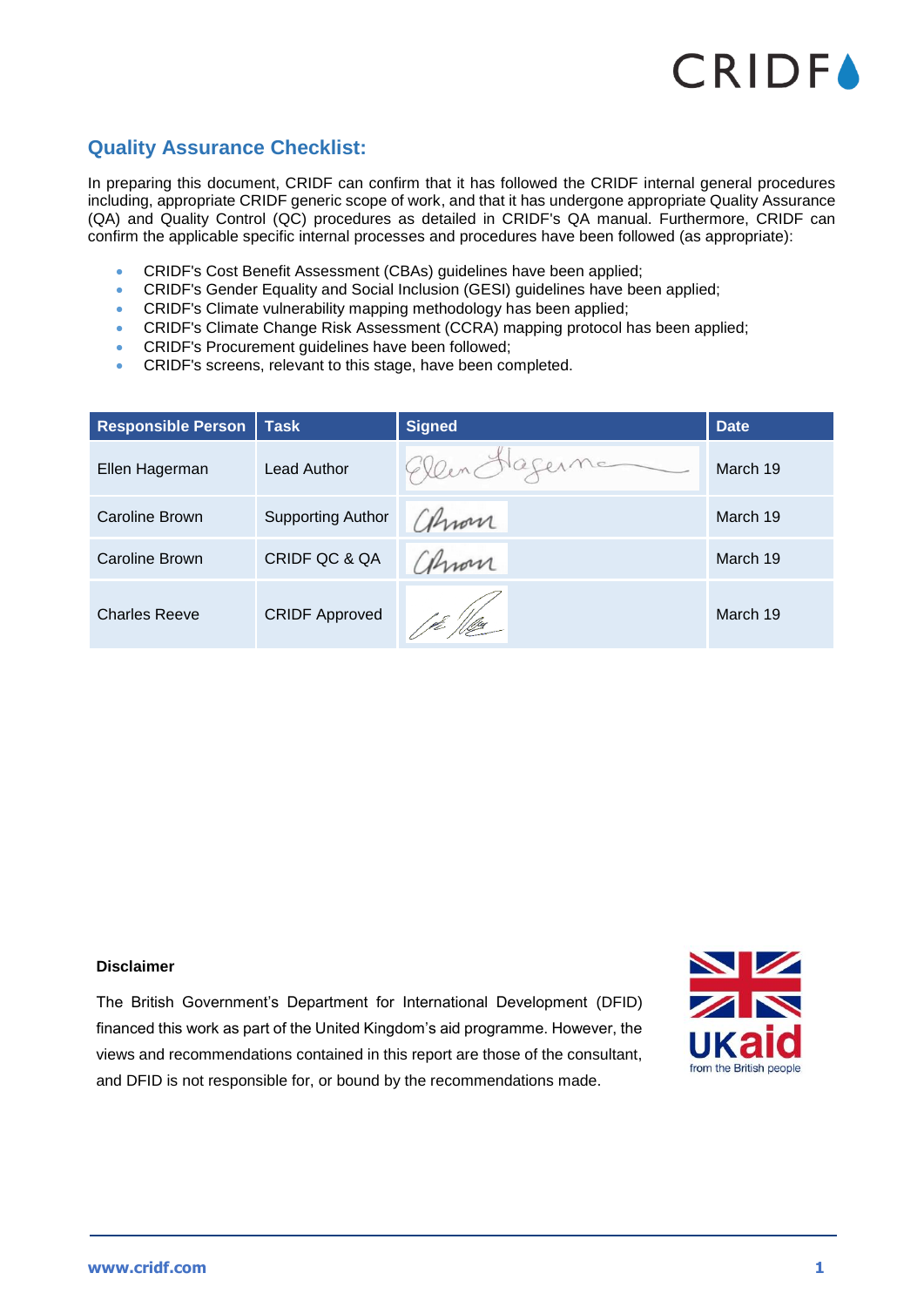### **Contents**

|                       | <b>Quality Assurance Checklist:</b>                                             | 1                       |
|-----------------------|---------------------------------------------------------------------------------|-------------------------|
|                       | <b>About the Toolkit</b>                                                        | $\overline{\mathbf{3}}$ |
|                       | Objective<br>3                                                                  |                         |
|                       | <b>Target Audience</b>                                                          | 3                       |
|                       | Content<br>3<br>How this Guide is Organized                                     | 3                       |
| 1                     | <b>Part One: Approach to the Toolkit</b>                                        | 5                       |
| 1.1                   | <b>Framework</b>                                                                | 5                       |
| 1.2                   |                                                                                 | 5                       |
| 1.3                   | <b>Rationale for Integrating Gender in Water Infrastructure Projects</b>        |                         |
|                       | Differences within a gender group and across decision-making<br><b>spheres</b>  | 8                       |
| 1.4                   | <b>Gender, Water and Institutions</b>                                           | 9                       |
| $\mathbf{2}$          | <b>Part Two: Field Work</b>                                                     | 10                      |
| 2.1                   | <b>Preparing to Go to the Field</b>                                             | 10                      |
|                       | Desk Research                                                                   | 10                      |
| 2.2                   | <b>Going to the Field</b>                                                       | 13                      |
|                       | <b>Conducting Gender-Aware Consultations</b>                                    | 13                      |
|                       | Basic checklist for women's participation in consultations                      | 14                      |
|                       | Key Points to Consider: Applying a Gender Analytical Approach to<br>Programming | 14                      |
| 2.3                   | <b>Post Field Reporting &amp; Analysis</b>                                      | 15                      |
|                       | Writing the Report                                                              | 16                      |
|                       | <b>Completing the Gender Tools</b>                                              | 17                      |
| 3                     | <b>Conclusion</b>                                                               | 19                      |
|                       | <b>ANNEX A - SECONDARY LITERATURE REVIEW</b>                                    | 20                      |
|                       | ANNEX B - STAKEHOLDER MAPPING, ANALYSIS AND ENGAGEMENT                          | 22                      |
|                       | <b>ANNEX C - LIST OF VULNERABLE POPULATIONS</b>                                 | 25                      |
|                       | <b>ANNEX D - EXTERNAL CHECKLIST</b>                                             | 30                      |
|                       | <b>ANNEX E - GENDER ACTION PLAN</b>                                             | 38                      |
|                       | <b>ANNEX F - METHODOLOGY</b>                                                    | 39                      |
|                       | Additional Considerations for Conducting Field Work                             | 39                      |
|                       | Other Methodologies to Facilitate Inclusive Participation                       | 45                      |
|                       | <b>ANNEX G - ADDITIONAL INFORMATION</b>                                         | 46                      |
| <b>Reference List</b> |                                                                                 | 57                      |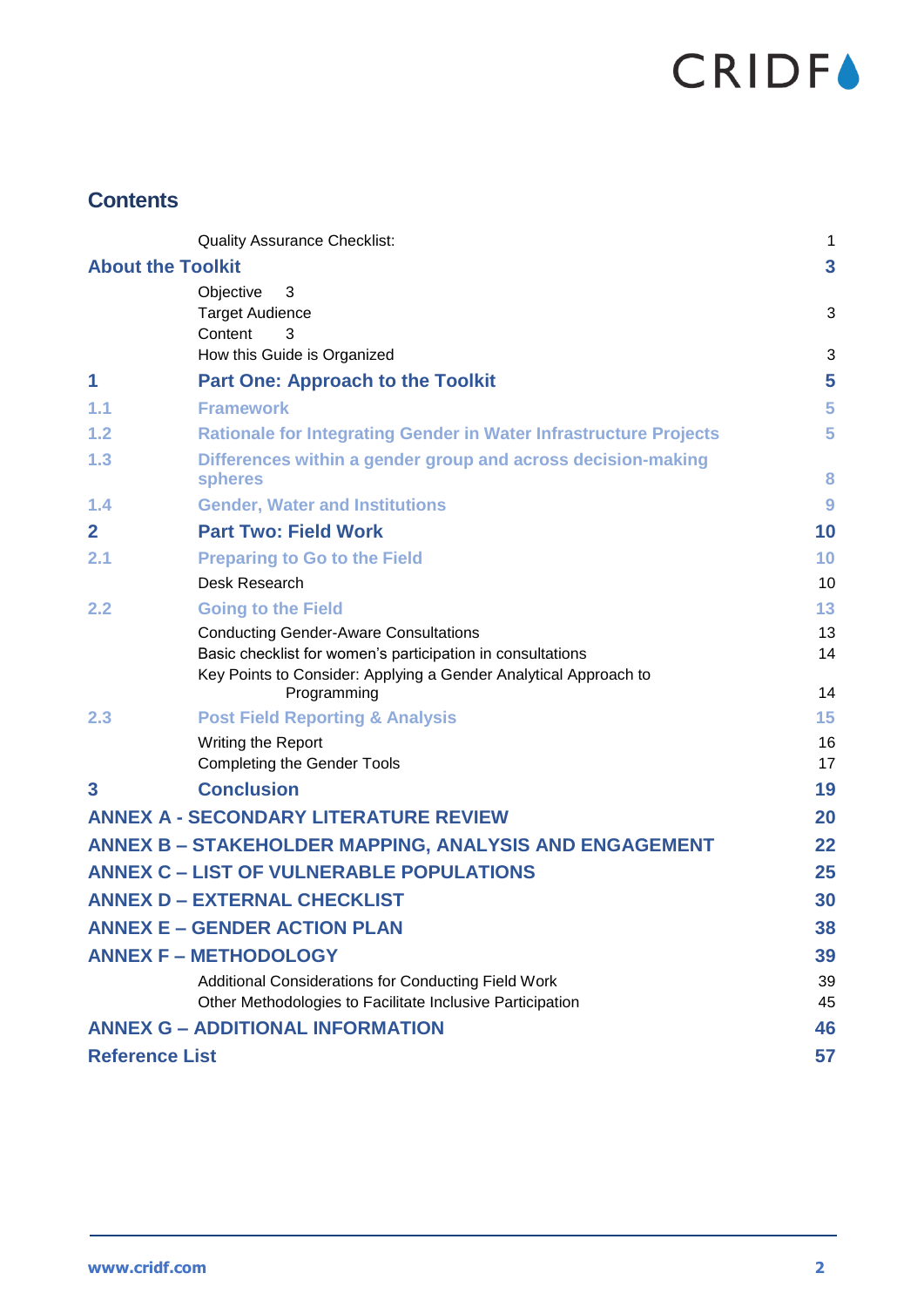### <span id="page-3-0"></span>**About the Toolkit**

The Climate Resilient Infrastructure Development Facility (CRIDF) is a DFID- funded programme working to provide long-term solutions to water issues that affect the lives of the poor in Southern Africa.<sup>1</sup> CRIDF recognises that gender equality and social inclusion is of central concern in water services, water resources management and other productive activities and has therefore adopted a gender and socially-sensitive approach that seeks to improve the project impact, performance and sustainability particularly as it pertains to its pro-poor mandate. Identifying effective ways to ensure that women and girls are given a voice, choice, and control to water, land and other natural resources is of key concern to CRIDF while also factoring in the roles and responsibilities of both men and women in terms of their ability to access, control and make use of water resources.

Visit **<http://cridf.net/gender-journey/>** to view a quick and insighful animation tutorial on the Toolkit

### <span id="page-3-1"></span>**Objective**

CRIDF has iteratively developed this Toolkit to guide its efforts to integrate gender into all stages of the project cycle, with an emphasis on the planning phase. It is informed by practical experiences in preparing water projects in the SADC region. The objective of this Toolkit is to provide a simple resource and basic tools for people working on water infrastructure projects to incorporate gender equality considerations into their work.

### <span id="page-3-2"></span>**Target Audience**

The immediate users of this Toolkit are CRIDF's sociologists who are responsible for conducting social assessments in areas where a project is being considered. However, given CRIDF aims to help organizations build and manage their own water infrastructure, it is intended that this Toolkit will benefit the broader SADC community including river basin organisations, government ministries and SADC Gender Focal Points.

### <span id="page-3-3"></span>**Content**

The content of the Toolkit draws upon tools and cites information directly from two excellent SADC tools, the *SADC Handbook on Mainstreaming Gender in the Water Sector* and *the SADC Gender Mainstreaming Resource Kit* as well as some other sources that look at gender and water or related issues. It seeks to provide general information and guidance on gender issues of relevance to the water sector as well as practical, fitfor-purpose material to enable the application of a gender lens to CRIDF's work in the field and to facilitate evidence-based decision making.

### <span id="page-3-4"></span>**How this Guide is Organized**

The Toolkit is designed to include key tools and information to enable fieldworkers to conduct a gender analysis leading up to, during and after field work is completed. It is divided into separate parts and includes boxes that

<sup>1</sup>For more information about CRIDF, please visit CRIDF's web site at: http://cridf.net/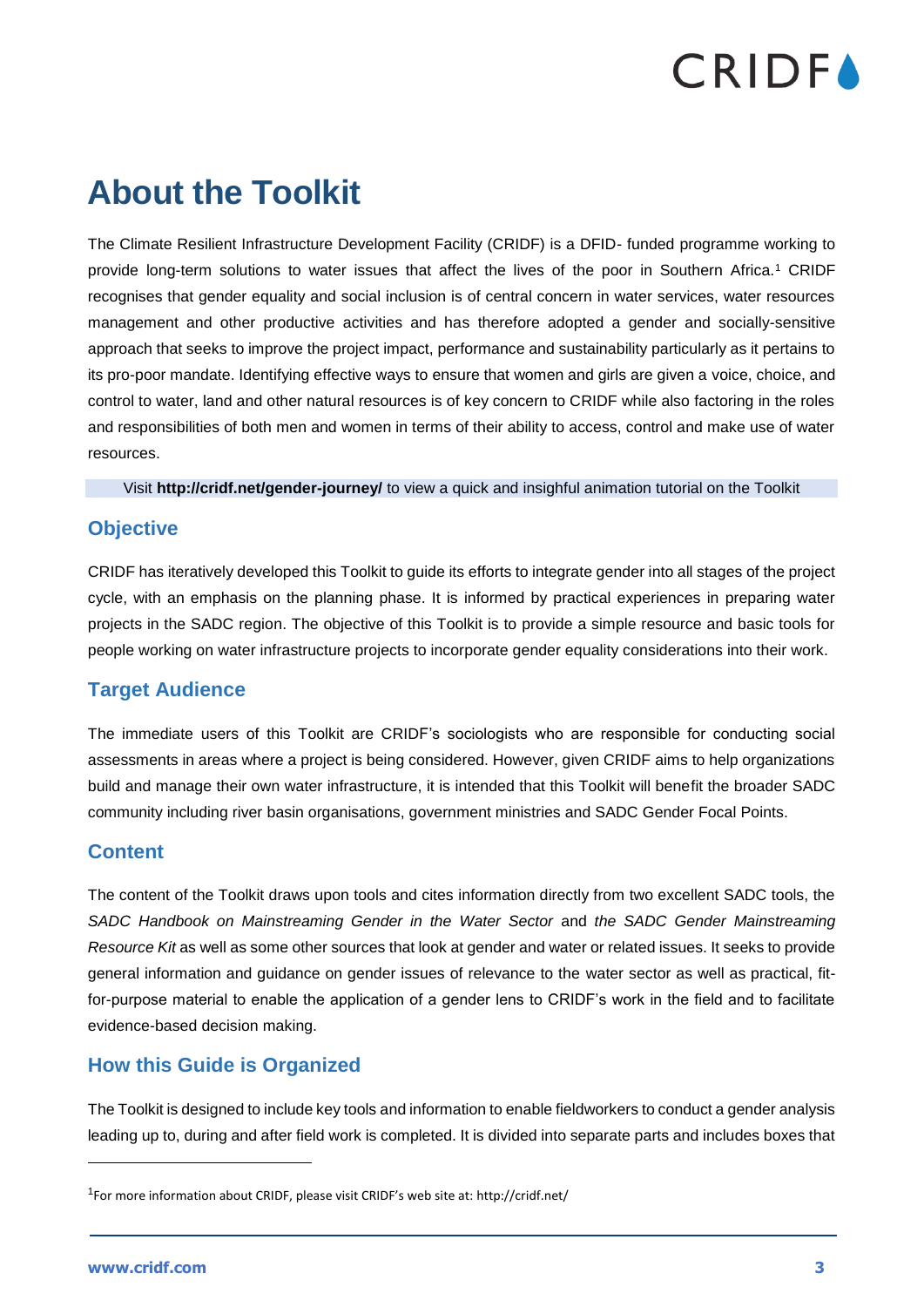

seek to direct users to additional information that is either contained directly in the Toolkit or can be accessed by going to links.

### *Part One*

This Section articulates the approach to the Toolkit including the proposed framework, rationale as well as some fundamental information about gender that serves as a basis for informing the overall approach to the Toolkit.

### *Part Two*

This Section aims to provide guidance to fieldworkers during the different phases of field work including the preparatory phase, the period in field and the post-fieldwork activities.

### *Part Three*

The Annex Section contains the main tools that fieldworkers should use in preparing for, conducting field work, analysing results and drafting the field report. [Table 1](#page-4-0) provides details on the content of each Annex to help you to easily access information.

#### **Table 1: List of Annex Sections**

<span id="page-4-0"></span>

| Tool                                                                                                                                                                                                                   | <b>Annex</b> |
|------------------------------------------------------------------------------------------------------------------------------------------------------------------------------------------------------------------------|--------------|
| Guidance on conducting a secondary literature review                                                                                                                                                                   | A            |
| A table to conduct a stakeholder mapping exercise                                                                                                                                                                      | B            |
| A checklist of vulnerable groups that could be considered within a project context                                                                                                                                     | C            |
| A checklist of key questions that should be asked about gender equality both<br>generally and for specific contexts                                                                                                    | D            |
| A Gender Action Plan to identify and document key actions and indicators that can<br>be used to measure CRIDF's performance in mainstreaming gender into its work -<br>from feasibility through to post-implementation | Е            |
| <b>Methodology Options</b>                                                                                                                                                                                             | F            |
| Links and information to enable an expanded examination of specific issues or areas<br>of focus, and to provide supplementary tools that can be applied to a particular<br>context.                                    | G            |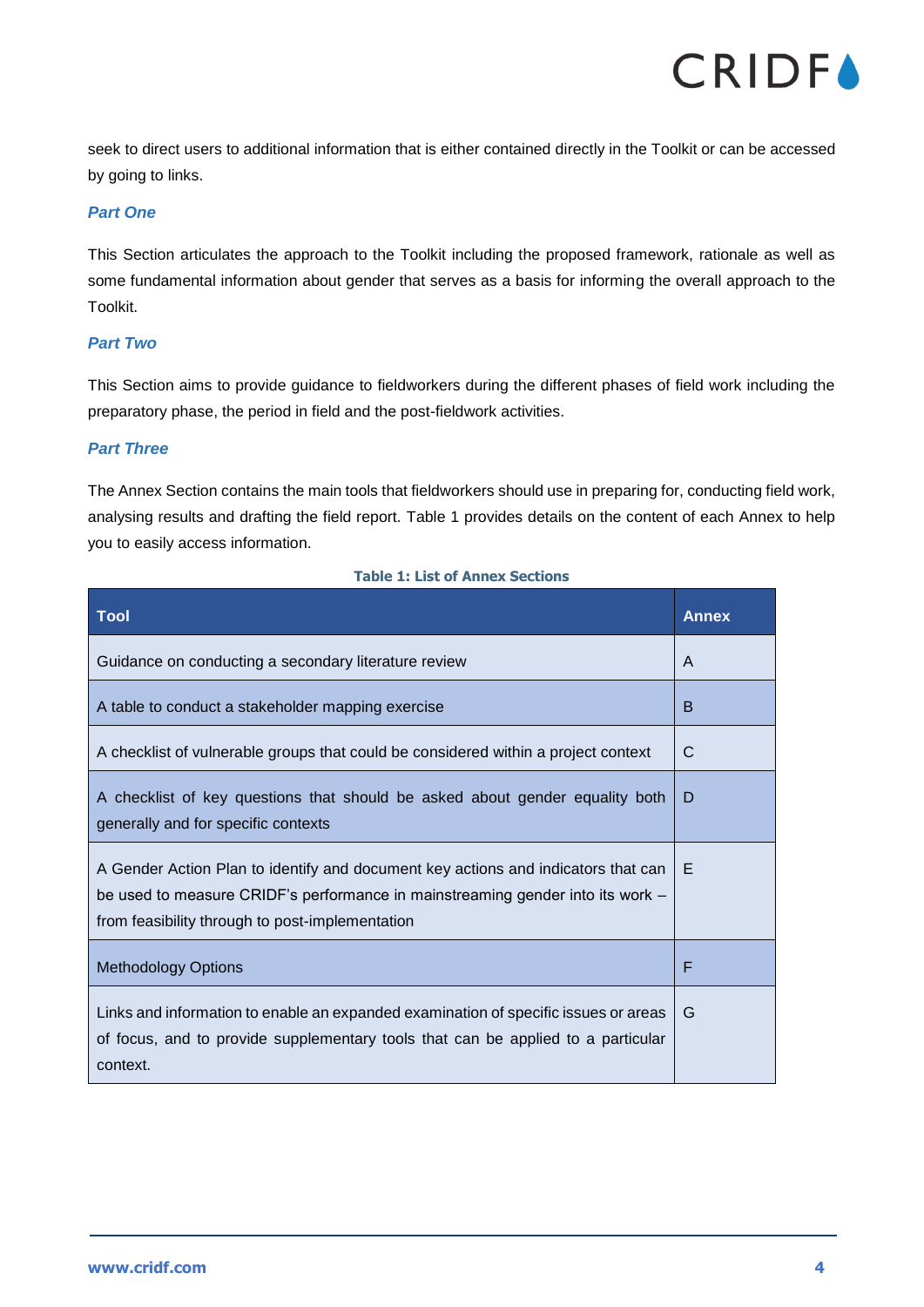### <span id="page-5-0"></span>**1 Part One: Approach to the Toolkit**

### <span id="page-5-1"></span>**1.1 Framework**

The Toolkit applies the Gender and Development (GAD) approach as articulated in the *SADC Gender and Water Handbook*. The GAD approach aims to remove gender inequalities with respect to social, economic and political imbalances between women and men as a pre-condition for achieving people-centred development as this is the approach that informs much of the water sector work. The GAD approach acknowledges that:<sup>2</sup>

- Gender is not a 'women's issue' but an interpersonal issue between men and women.
- Women and men have different and specific needs.
- Women cannot be treated as a standardised group because they are affected by various cross-cutting issues such as class, race, poverty, ethnicity, age, geographical location (i.e. the urban/rural divide) religion and culture.
- Women tend to be disadvantaged relative to men, but that gender differences can result in men being disadvantaged.
- The nature of gender inequality is often systemic and structural.
- Gender is therefore not one-dimensional or simplistic. It is complex and multi-layered, and practices and processes should reflect this.
- Gender mainstreaming is not only a way to achieve gender equality and equity goals. It also offers a way to take into consideration the needs and interests of diverse groups of women and men and to ensure their participation in Integrated Water Resource Management (IWRM). It is not about adding a 'woman's component' into existing activities or projects nor is it about documenting women's issues in a stand-alone fashion in field reports. It goes beyond simply increasing women's participation. It means bringing the experiences, knowledge and interests of women and men to bear when planning water infrastructure projects.

### <span id="page-5-2"></span>**1.2 Rationale for Integrating Gender in Water Infrastructure Projects**

A World Bank review of 121 rural water supply projects review found that women's participation was among the variables strongly associated with project effectiveness. Furthermore, it was found that the failure to take gender differences and inequalities into account can result in failed projects. For example, in India, compost pits located outside villages went unused, and women continued to deposit waste near their homes - even when fined for doing so - because they did not wish to be seen carrying loads of refuse to the outskirts of the village. If there had been consultation with women, perhaps this problem could have been avoided (Narayan, 1995).

<sup>&</sup>lt;sup>2</sup>Sourced directly from: SADC Handbook on Mainstreaming Gender in the Water Sector, p. 4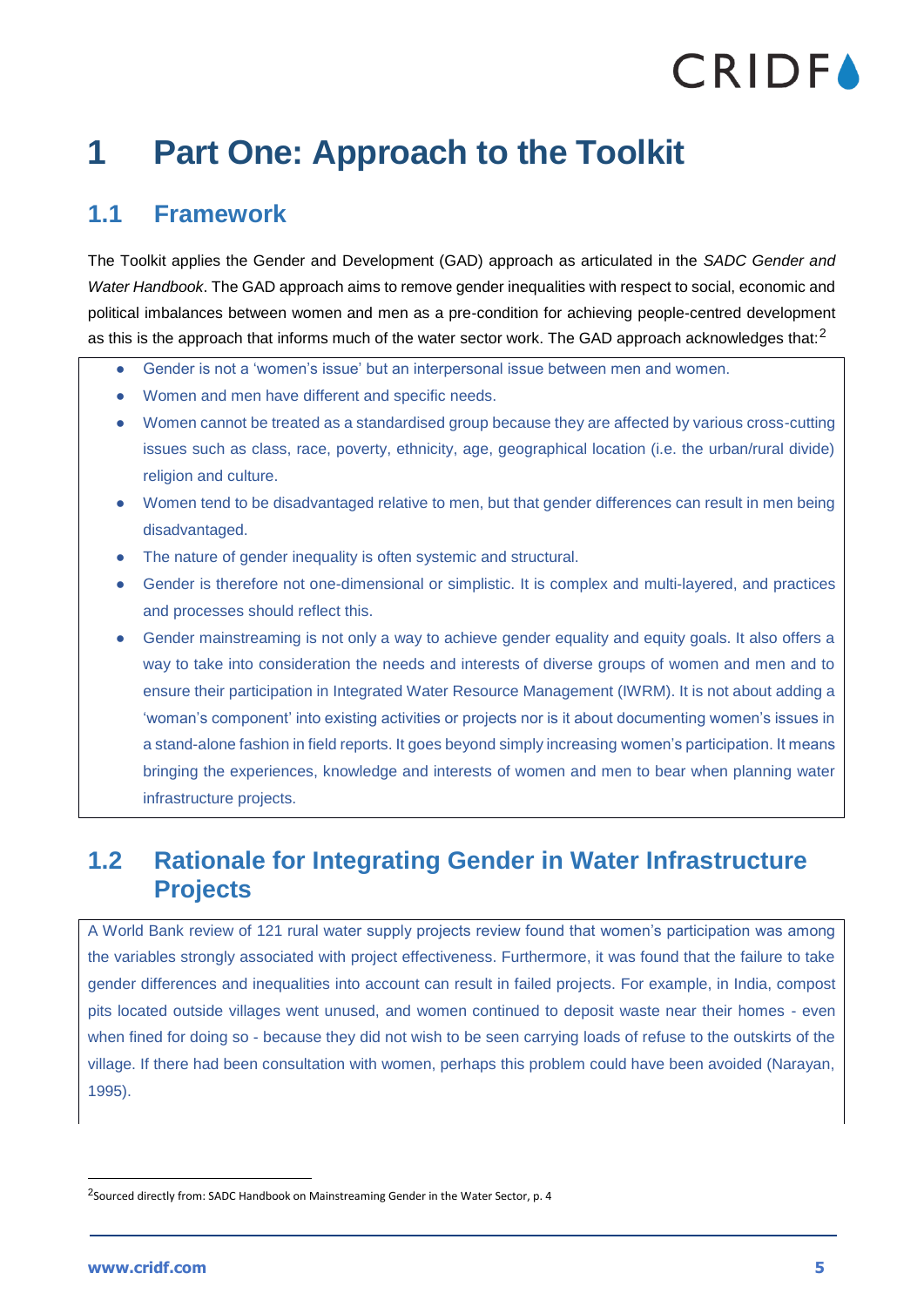Source: *Resource Guide: Mainstreaming Gender in Water Management.* Version 2.1 November 2006 14 IRC study of Community Water Supply and Sanitation projects.

Gender disparities are connected to a range of social, cultural, political and economic assumptions and values all of which contribute to the manifestation of inequalities between men and women in a particular society. Although women in Southern Africa represent slightly more than half of the region's population, they constitute the majority of the poor in the region for a number of reasons including high illiteracy rates, restrictive and discriminatory laws, and limited access to, and control over, productive resources.<sup>3</sup> Overall, inequalities exist between women and men throughout the Southern African Development Community (SADC) region. Women remain underrepresented in decision making, have lower levels of educational attainment and spend a higher percentage of their income on feeding and educating their children. Violence Against Women and Girls (VAWG) continues to plague most societies in Southern Africa with one-third of girls reporting that their first sexual experience is coerced.

As is the case in most developing countries, patriarchy is a dominant influence throughout societies in Southern Africa resulting in women and girls being seen as inferior, carrying a much higher work burden and being denied a voice in decision-making processes at the household and community level. In terms of water, women and girls have the primary responsibility for management of household water supply, sanitation and health as part of their overall household responsibilities. Women use water for multiple purposes including drinking, food production and preparation, care of domestic animals, personal and family hygiene, care of the sick, cleaning, washing, and waste disposal. Water is also used in the productive sphere for income-generating opportunities such as the production and sale of produce.

Because of their dependence on water resources, women tend to hold considerable knowledge about water resources. They are the often the ones who can speak about the location, quality, storage methods and management during times of water stress. They also have concerns about the location of water sources as they are often the most vulnerable and hardest hit when there are water shortages including heavier workloads and greater vulnerabilities to sexual violence when they have to walk longer distances to collect water. Evidence suggests that water and sanitation services are generally more effective and sustainable when women are actively involved in all phases of water infrastructure, from design to planning, through to the ongoing operations and maintenance procedures. Despite this reality, they are rarely consulted or involved in the planning and management of such a vital resource for the family and for the community at large.<sup>4</sup> Furthermore, the pivotal role of women as providers and users of water is rarely reflected in institutional arrangements for the development and management of water supply and sanitation and other water resources.

<sup>3</sup> https://www.sadc.int/issues/gender/women-economic-empowerment-programme/

<sup>4</sup> Sourced from: https://www.unicef.org/esaro/7310\_Gender\_and\_WASH.html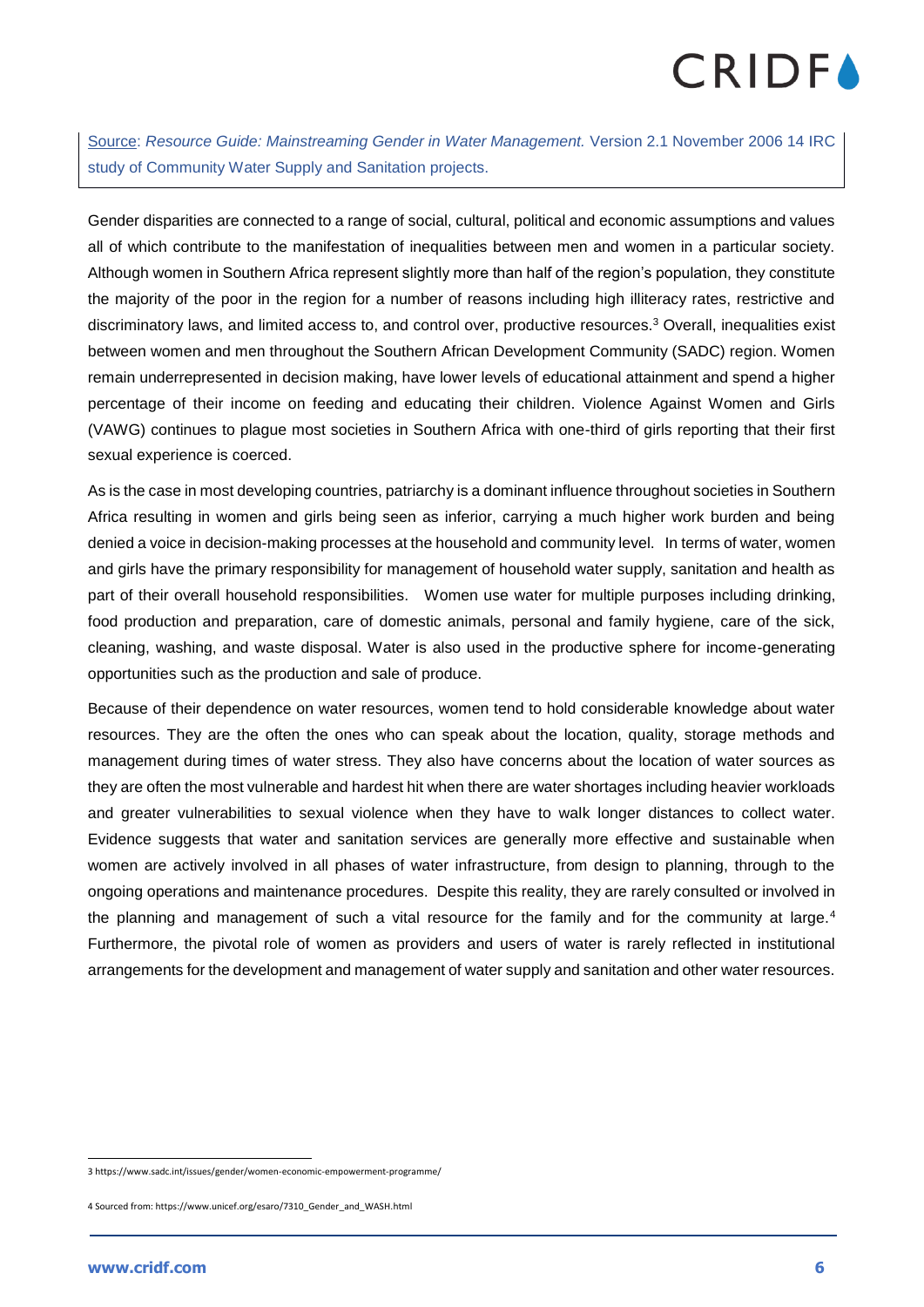A recent report<sup>5</sup> by the United Nations Development Programme [\(UNDP\)](http://www.undp.org/) states that gender inequality is costing sub-Saharan Africa an average of \$95 billion a year, jeopardising the continent's efforts for inclusive human development and economic growth. The report further states that 61 percent of working African women still face economic exclusion as their jobs are underpaid and undervalued.

The importance of involving both women and men in the management of water supply and sanitation has been recognised at the global level. Global commitments include the 1977 United Nations Water Conference at Mar del Plata, the International Drinking Water and Sanitation Decade (1981 – 90), and the International Conference on Water and the Environment in Dublin 1992, which explicitly recognized the central role of women in the provision, management and safeguarding of water. In addition, the resolution establishing the International Decade for Action, 'Water for Life' (2005 – 2015), which coincided with the framework for meeting Millennium Development Goals (MDGs) called for women's participation and involvement in water-related development efforts in order to promote gender equality and empower women (UN Water 2005). The growing recognition of the central role of water and sanitation for all aspects of human development has been mirrored in a UN General Assembly resolution which, in December 2015, defined water and sanitation as two separate rights for the first time, as well as in the Sustainable Development Goals (SDGs), which include the ambitious aim of universal access to improved sanitation by 2030, with targets that include the elimination of Open Defecation (UN, 2015). The Sustainable Development Goals (2015-2030) also include specific goals on water and on gender and have positioned gender equality as a cross-cutting issue through all of its goals as it considers the attainment of gender equality as being critical to achieving sustainable development.

*SDG 6: Ensure availability and sustainable management of water and sanitation for all*

- By 2030, achieve universal and equitable access to safe and affordable drinking water for all.
- By 2030, achieve access to adequate and equitable sanitation and hygiene for all and end open defecation, paying special attention to the needs of women and girls and those in vulnerable situations

SADC has adopted a two-pronged approach to achieving gender equality: 1) it has created equal opportunities for women and men; and 2) it has promoted a specific focus on women's empowerment. It has also demonstrated a commitment to integrating gender into its overall work. Its commitment is outlined in the Regional Indicative Strategic Development Plan (RISDP) (2003-2015), reflected in the Strategic Implementation Framework on Gender and Development (SIF), backed by the SADC Gender Policy and demonstrated by the adoption of a SADC Protocol on Gender. It is further elaborated through the development of tools which aim to facilitate the mainstreaming of gender into water infrastructure and infrastructure more broadly.

- The *SADC Gender Policy (2007)*<sup>6</sup> addresses gender across a number of thematic areas and provides the institutional framework and arrangements for the implementation of the Policy.
- The *SADC Protocol on Gender and Development (2008)* mainstreams gender into the SADC Programme of Action and Community Building initiatives that guide the sustainable development of

<sup>&</sup>lt;sup>5</sup> Sourced from: Michelle Davados, Highlighting the Benefits of of Gender Diversity at WEF Africa

<sup>6</sup>Sourced from the *South African Development Community Gender Policy* (2007)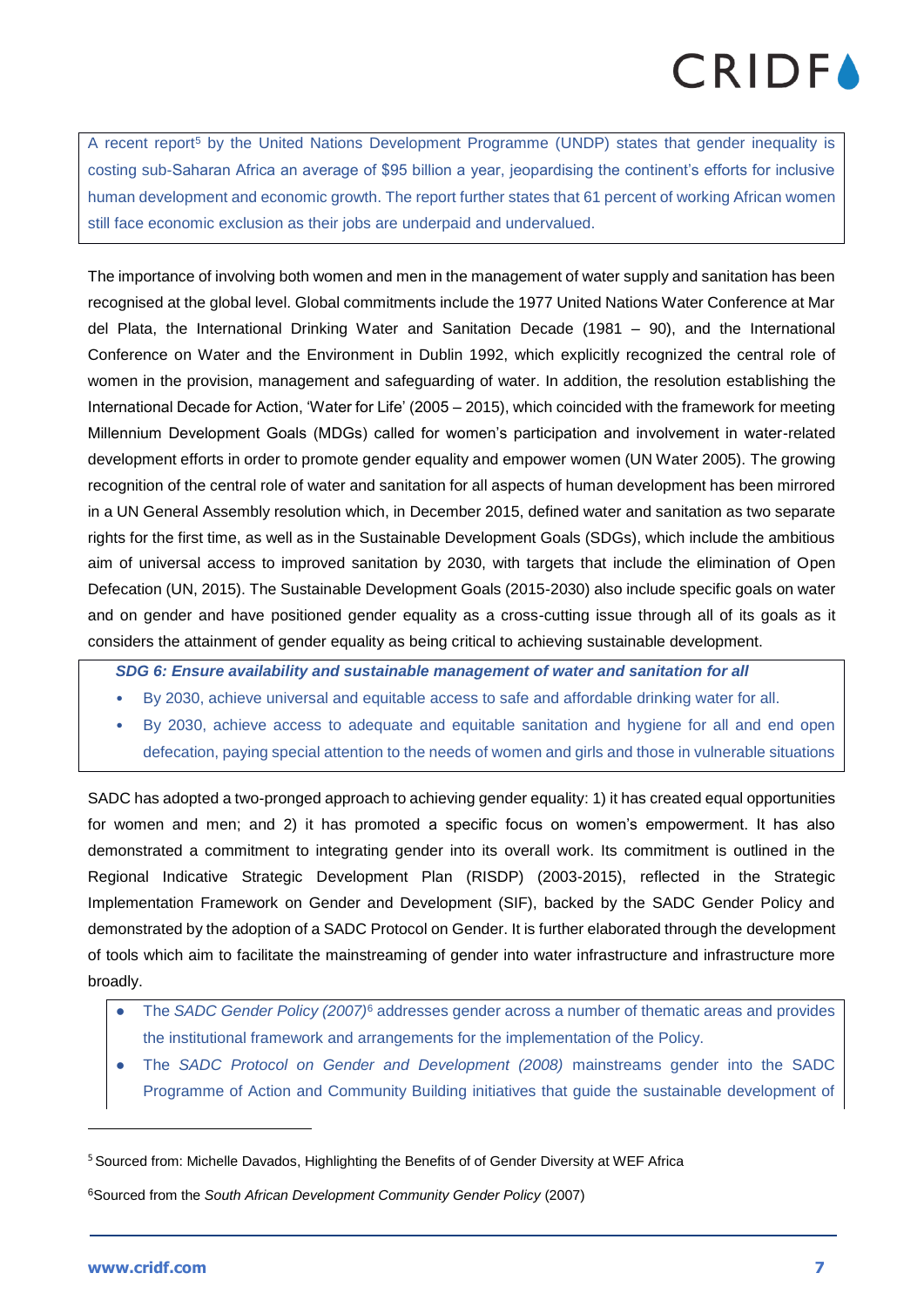the region. The Protocol aims to facilitate the empowerment of women, to eliminate discrimination and achieve gender equality by encouraging responsive legislation, policies, programmes and projects.

- In 2008, the SADC Secretariat launched the *SADC Gender Mainstreaming Resource Kit* which is intended for use by the Secretariat as well as to support Member States with their gender-related policy and programme work.
- The *2005 SADC Regional Water Policy* addresses gender mainstreaming by stating that women must be recognised as playing a central role in the provision, management and safeguarding of water and shall be fully involved in the development of policies, processes and activities at all levels.

### <span id="page-8-0"></span>**1.3 Differences within a gender group and across decisionmaking spheres**

### **Viewing a community using gender lenses**<sup>7</sup>

Communities are often seen as a group of people with a common purpose. However, from a gender perspective, a community is not a collection of equal people. It is made up of individuals and groups – diverse women and men – with different levels of power, wealth, influence and ability to express their needs, concerns and rights. In addition, where resources are scarce, those women and men at the lowest end of the spectrum i.e. poor women and men – will suffer most. Furthermore, unequal gender power relations often place women in a disadvantaged position. Being gender aware can help the water sector to allocate limited resources such that they are better at meeting the needs of different women and men.

Although the principal frame of reference for this Toolkit is gender mainstreaming, the approach taken acknowledges that mainstreaming as a development strategy could be extended to a broad range of vulnerable groups. Vulnerable groups include people with disabilities, children, adolescent and youth, people living with HIV & AIDS, people living in extreme poverty among others.

**Additional Information: Annex C** includes a list of possible vulnerable groups to be considered and requires an identification of the specific challenges they face as well as recommended actions to mitigate these challenges. Others may be identified depending upon the context under examination. **Annex G** includes additional details on some of the vulnerable groups as well as analysis of some challenges they may face.

For a project to contribute to empowerment of women, it is important to recognize that women are not just one group among several disempowered or marginalized population groups in society such as the poor or people with disabilities. Instead, women should be seen as present in all of these groups. Undertaking a gender analysis can contribute to sustainable water resources management but needs to consider context-specific issues such as:

● **Location**: urban, peri-urban or rural with specific considerations for cross-border projects

<sup>7</sup>Sourced directly from *SADC Handbook on Mainstreaming Gender in the Water Sector*, p. 7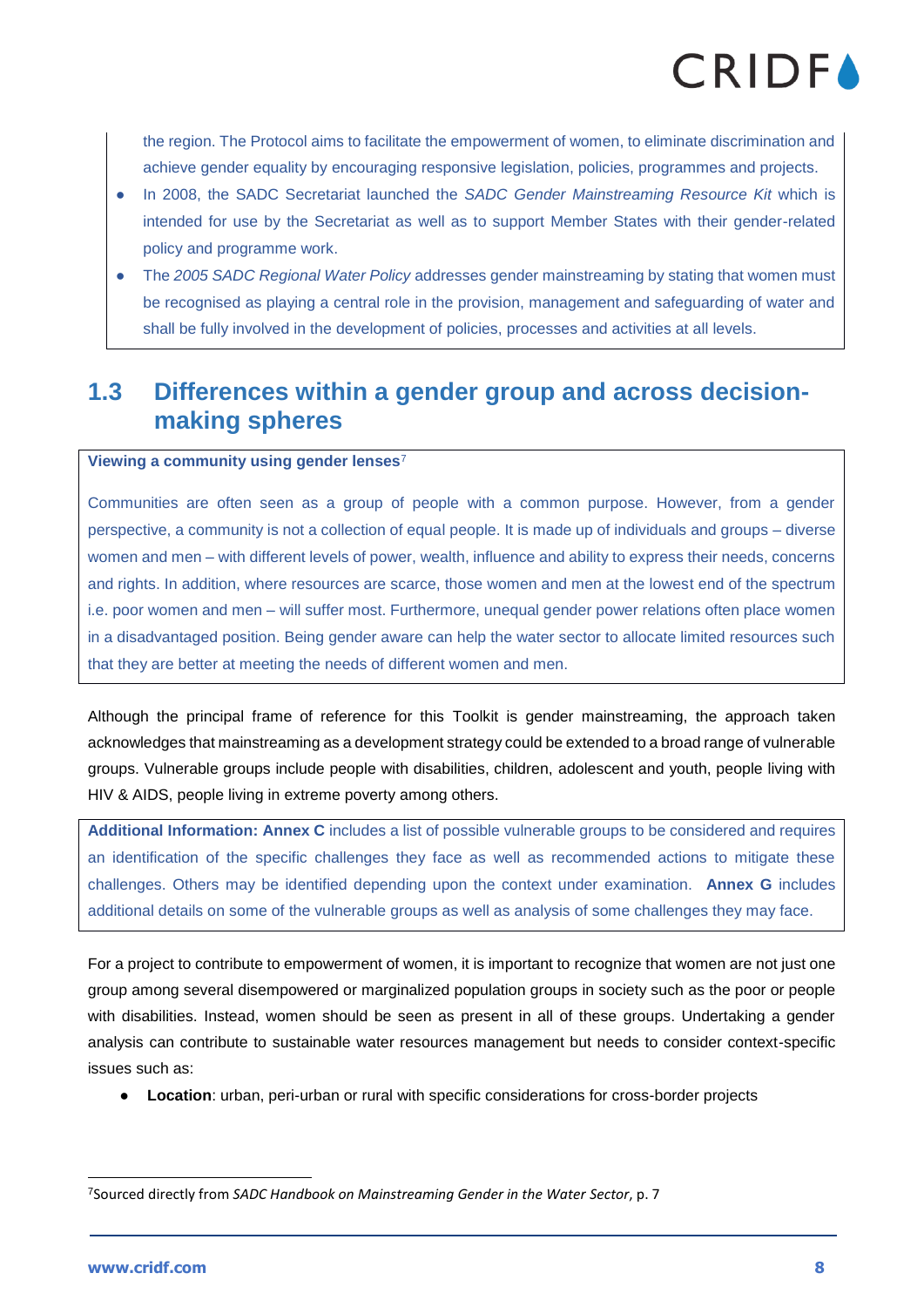

- **Country context**: laws and policies on gender equality, enabling environment, government capacity, understanding and commitment to gender equality and social inclusion
- **Population**: size, breakdown by gender, by age (children, youth, elderly), by other vulnerabilities (disabilities, marital status etc.)
- **Vulnerabilities:** poverty, literacy level, mobility, lack of access to information and other resources (land, cash, agricultural inputs)
- **Socio-cultural issues**: position in society, roles and responsibilities of men and women, access to and control of resources (land, money, decision making), value of men vs. women.

### <span id="page-9-0"></span>**1.4 Gender, Water and Institutions**

Unequal power between women and men can result in women and girls having no voice in decision-making processes in the household or the public arena. Water infrastructure projects and WASH programs can serve as a strategic entry point for working towards women's empowerment. Since women already have traditional roles in water, sanitation and hygiene, there is the potential for women to play a leadership role in this area. WASH programmes that take into account the role of women and the potential to elevate their position can promote more equitable roles in decision making and control over resources and can support women to take leadership roles at all levels.

Therefore, good water management practices should address gender issues at all levels and across multiple institutions, including the regional transboundary level. Such an approach acknowledges that women play a key role as providers and users of water and as guardians of the environment. These roles should also be reflected in institutional arrangements that consider the development and management of water resources. Where women and vulnerable groups face challenges in participating, especially in providing essential input that could impact on their ability to access, benefit from and control water resources, steps should be taken such as capacity building or mentorship to ensure that they are able to participate on an equal basis. Where possible, efforts should be made to facilitate the possibility for women and vulnerable groups to play a leadership role. This could include addressing socio-cultural barriers at both the institutional and individual level which disregard or undervalue the merits of enabling women to contribute to the development and implementation of water infrastructure projects, raising awareness about gender equality and building the capacity for women and vulnerable groups to be able to play a leadership role.

**Additional Information: Gender, Water and Institutions -** Cap-Net, International Network for Capacity Building and Integrated Water Resources Management and the Gender and Water Alliance has developed a tool for Water Managers entitled: *Why Gender Matters in IWRM: A Tutorial for Water Managers*<sup>8</sup> *.* The tool highlights the benefits of integrating gender into planning and practice. Some of the material could be useful in preparing for interviews with water institutions as many may not have an understanding or sensitivity to gender issues. For more information, go to **Annex F.**

<sup>8</sup>The Tool can be accessed at: http://www.thewaterchannel.tv/gender/content/img/frd-full-resource-document-webversion.pdf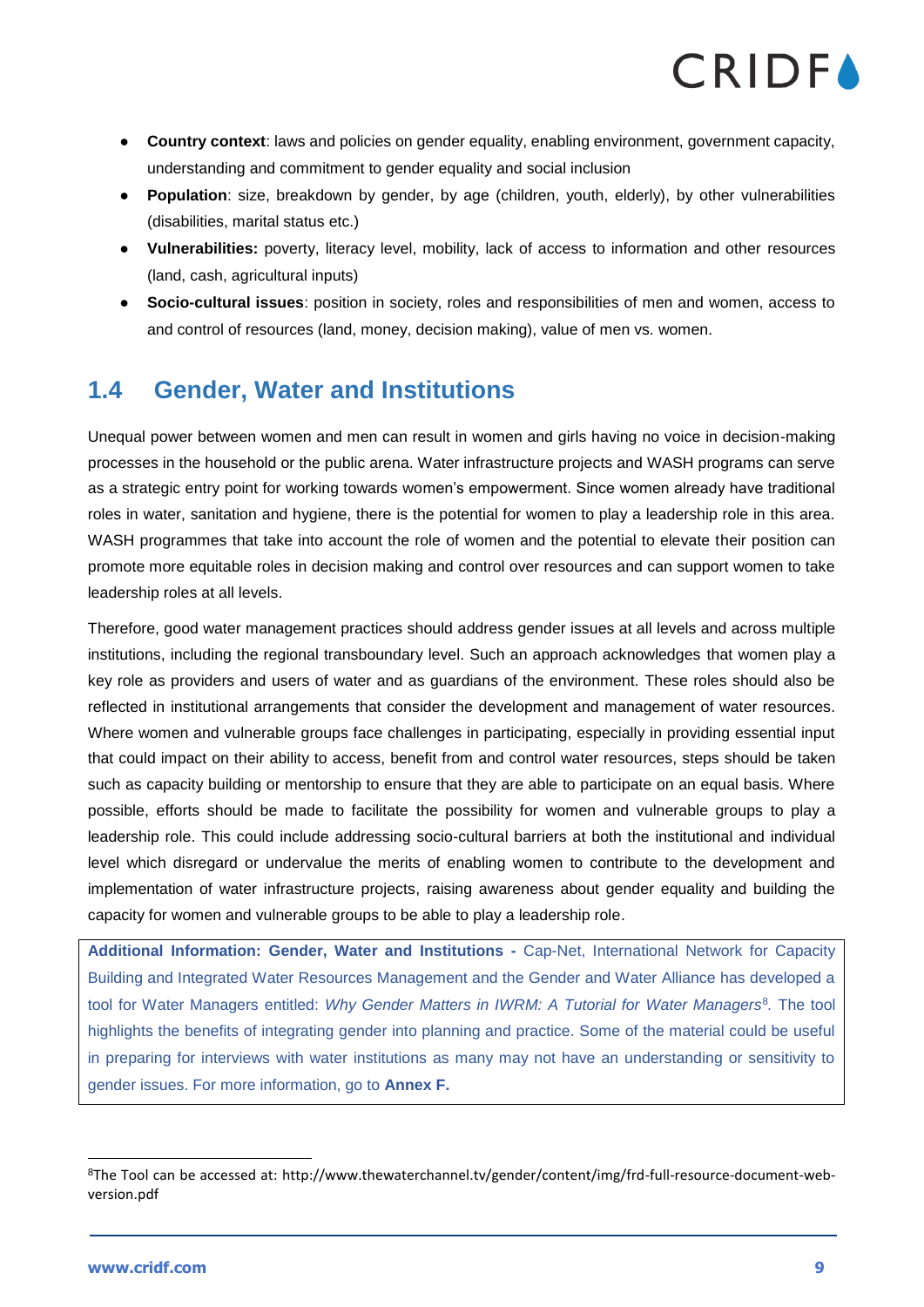### <span id="page-10-0"></span>**2 Part Two: Field Work**

Overall, all phases of the field work involve applying the tools and principles of gender analysis. Gender analysis is a tool for examining the differences between the roles that women and men play, the different levels of power they hold, their differing needs, constraints and opportunities, and the impact of these differences on their lives. Gender analysis seeks to answer the following questions<sup>9</sup>:

- What do men, women, adults, children and other vulnerable populations do and where do they do it?
- Who has access and control over resources and services?
- Who makes decisions in the community or context under investigation?
- What are the reasons behind differences in gender and other vulnerabilities?
- How can these differences be addressed to ensure equal opportunities to access and control resources?

**Additional Information: Annex G** includes information on other tools and frameworks that can be applied as part of the gender analysis as well as links to additional tools and resources.

### <span id="page-10-1"></span>**2.1 Preparing to Go to the Field**

### <span id="page-10-2"></span>**Desk Research**

### *Secondary Literature Review*

Conducting a secondary literature review offers a quick way to learn about what research and actions have already been taken that can be applied or considered to the context under investigation. It provides insight into the actors and stakeholders interested/operating in the area and increases one's credibility in the eyes of the people one is consulting because it can often reduce time spent asking questions that may already be available through secondary research. Studies can be sourced through academic institutions, UN Agencies and other research institutions based in-country or externally. Increasingly, Non-Governmental Organizations are commissioning their own studies or have valuable information and material that can inform your secondary literature review. NGOs and Community-Based Organizations can also serve as excellent sources of information on understanding the local context and in securing additional contacts for conducting interviews and Focus Group Discussions.

### *Disaggregated Data*

While it is recognized that the availability of disaggregated data is not always available in all countries and across all sectors, CRIDF is required to take steps to collect and document disaggregated data from available sources as part of its reporting on program outcomes. Sourcing disaggregated data can include conducting internet searches and contacting organisations such as government agencies, UN organizations and NGOs

<sup>9</sup>Sourced directly from: Goldberg Leong, T. and Lang, C. *Vibrant Communities Gender and Poverty Project Gender Analysis Tools*, Status of Women Canada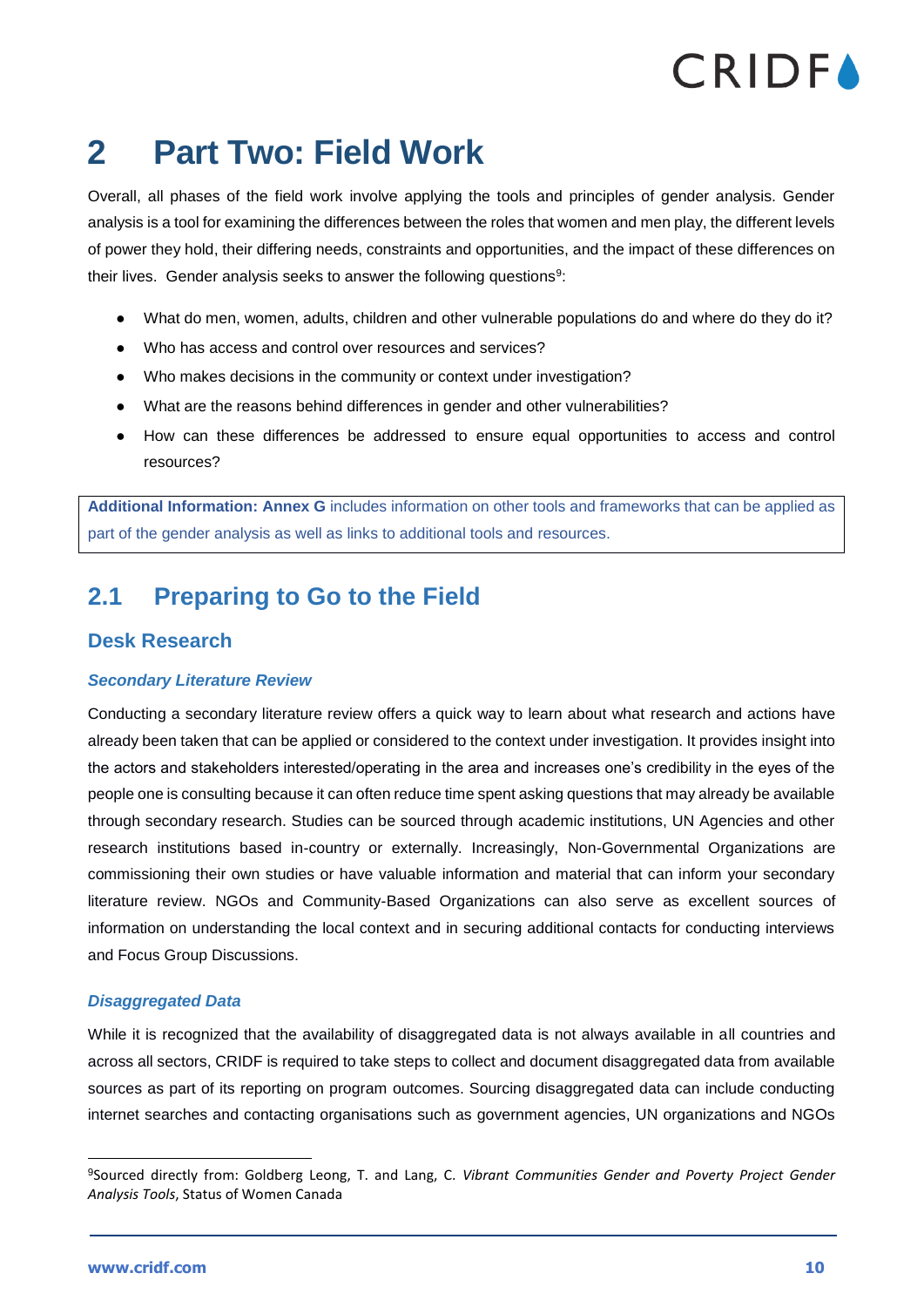

that may already have collected disaggregated data or may be aware of where it can be sourced. Disaggregated data should not be confined to collecting data about gender differences. Efforts should also be made to identify disaggregated date about different vulnerable groups. While the collection of quantitative data is critical for understanding and measuring changes, particularly in relation to noting differences within and between population groups, findings from qualitative research can help to uncover trends in thought and opinions, and dive deeper into the problem as well as analyzing inputs that could lead to recommended actions in overcoming problems.

**Additional Information: Annex F** contains additional information on options to consider for sourcing disaggregated data. It also includes links to some sites that could provide additional background information on gender and water and across other sectors. **Annex B** includes more details on possible vulnerable groups that could be considered when approaching your country or local context under investigation.

### *Stakeholder Mapping, Analysis and Engagement<sup>10</sup>*

Like desk research, conducting a stakeholder mapping, analysis and engagement is another critical step as part of your efforts to prepare to go to the field. Undertaking a mapping exercise can determine whether or not one is able to gather insights on challenges and obstacles to developing and implementing a successful and sustainable water infrastructure project that ensures broad-based benefits for women and vulnerable populations. It offers a way to identify power structures, rules, practices, policies, activities and the influence of institutions. The institutional analysis can also expose how these different institutional agents or mechanisms create and influence gender relations, and how effectively they contribute to the achievement of gender equality or exacerbate inequalities. Most importantly, it can inform project decisions by identifying ways that gender and social inequalities can be avoided or mitigated.

#### **Stakeholder Mapping**

Conducting a stakeholder mapping is key to identifying the correct stakeholders to consult and to secure additional information. The following questions have been sourced from *the SADC Handbook on Mainstreaming Gender in the Water Sector* and can be used as a guide to brainstorm a list of potential stakeholders. Once you have developed the list, you can then discuss what interests the stakeholders have as well as their relationship with other stakeholders in the project. It can also be used as an opportunity to probe further about other organizations that can provide information or to identify organizations including civil society organizations and community-based organizations that may be operating in the area under investigation. If possible, some consultations can be conducted in advance of going to the field (face-to-face, by email or skype) to gather critical Information and to identify key people and organizations that should be consulted when in the field, as well as those people or organizations who may be able to help you in mobilising people in the community to participate in the consultation.

● Which organizations and groups work with the community? Remember to also list groups working with women's interests and the interests of vulnerable groups.

<sup>10</sup>Sourced directly from *SADC Handbook on Mainstreaming Gender in the Water Sector*, p. 42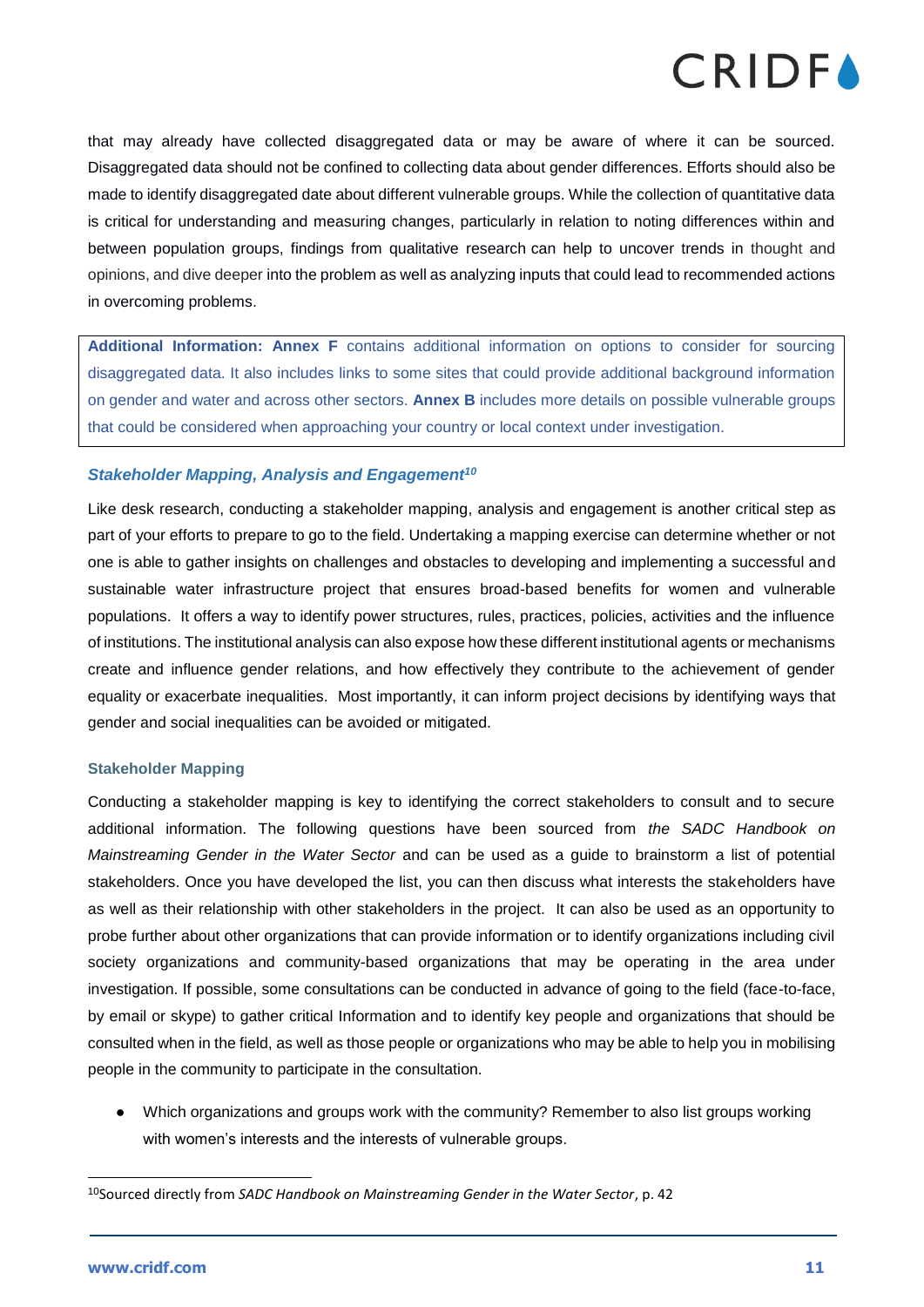- Are they organized according to issues e.g. water, economic, social, environmental?
- What is the relative importance of the organizations in relation to the community and the project at hand?
- Which groups assist the community to overcome key constraints? (e.g. water related, land, livestock, health, lack of income etc…)
- Are any of these groups specifically dealing with gender or women's concerns or the specific issues of vulnerable groups?
- Do these groups have the potential to engage in partnerships or to provide critical information on the context under investigation?
- What services do they provide (e.g. information, training, projects, credit, etc.)?
- What does the aforementioned information mean in terms of the project including the ability to overcome some of the gender and vulnerability obstacles?
- Are there groups exclusively for women and men? For other vulnerable groups?
- Are certain groups e.g. for women and vulnerable people excluded from some of the organizations?
- If so, what are the implications for their non-participation and the implications for the project?

**Additional Information: Annex B** contains a template for conducting a Stakeholder Mapping. It is already completed to provide examples of organizations that could be considered. It should be adapted to your particular context.

### **Stakeholder Analysis**

Stakeholder analysis aids in understanding the context within which a project is located.<sup>11</sup> It is an examination of the perspectives of people who have potential interests in a project or who can influence a project. Stakeholder analysis identifies the various groups of stakeholders along with their degree of involvement. It highlights the different roles played by men and women in a community. It also indicates their motivation for participating in a project. It is useful for clarifying the interests, decision-making roles and potential collaboration or conflicts among different stakeholders or role players in the project.

#### **Stakeholder Engagement**

Having discussions with individuals and organizations that are working in the area or who can provide a global overview of issues is a valuable way to prepare to go to the field. These people may be able to share studies and reports to review that can enrich your understanding of the context. They may be able to assist with setting up interviews and focus group discussions. Finally, they may also be able to recommend other organizations or individuals you can talk to prior to going to the field or even when you return from the field.

### *Survey Instrument*

Most social surveys require a survey instrument. The survey instrument includes the list of questions that should be asked as well as putting forward the types of methodologies that will be used to collect the

<sup>11</sup> Sourced from: *Balancing the Scales Using Gender Impact Assessment in Hydropower Development*, p. 29.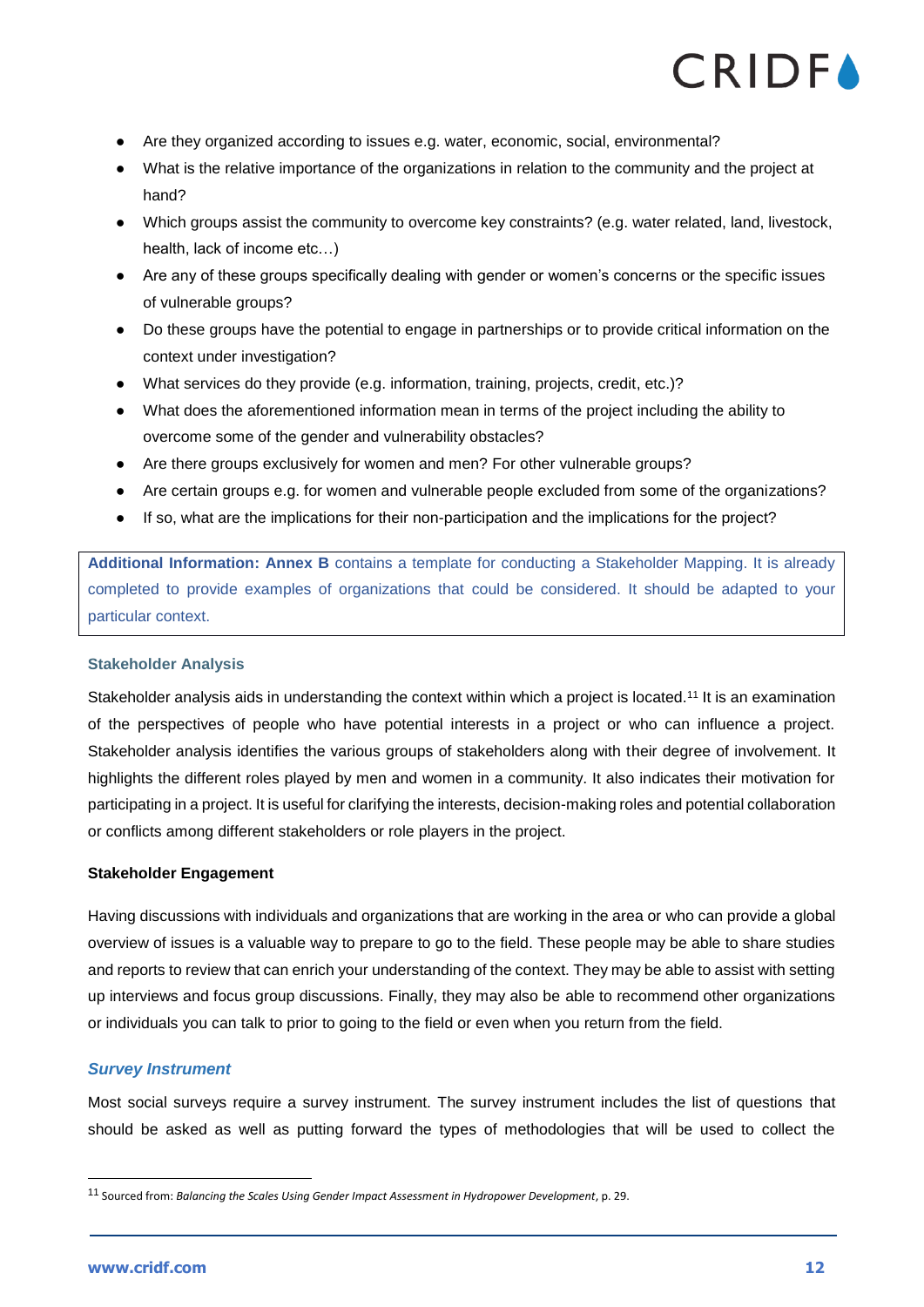

information. Methodologies can include individual interviews, Focus Group Discussions as well as the application of participatory methodologies such as mapping exercises can be used to identify daily activities, key areas in a village and areas that people consider safe and unsafe for the placement of water infrastructure and ablutions. Preparation of the survey instrument can help experts providing valuable input into preparing for the field ensure that the most appropriate questions are asked for the specific context, that they take into account how to ask questions and can also assist in documenting the methodology used in the field when drafting the report. Too often the tendency is to collect generalized information that may not be relevant to the project under investigation. The External Checklist contained in Annex D provides suggestions of questions that can be used that are aligned to water infrastructure projects. A review of the checklist can help to develop the most appropriate questions and can ensure that you do not overlook critical questions and areas that should be covered when undertaking field work.

### <span id="page-13-0"></span>**2.2 Going to the Field**

Actions to prepare for and conduct consultations aimed at gathering relevant data for a water project under consideration must apply gender-aware methods, including the use of participatory methods and socioculturally-sensitive approaches that can reflect women's and men's perspectives, needs and interests. Below are some key points to consider with respect to identifying potential obstacles for women and vulnerable groups to participate in consultations as well as measures that can be taken to overcome these obstacles.

**Additional Information: Annex F** contains guidance drawn directly from *the SADC Handbook on Mainstreaming Gender in the Water Sector* that highlights how to identify and address obstacles to participation. It includes valuable insights on differences and key points to consider in relation to the roles and responsibilities of women and men. There are also links to other reports that could facilitate reflection on other questions to ask in relation to your field work.

### <span id="page-13-1"></span>**Conducting Gender-Aware Consultations**

Conducting Gender-Aware Consultations requires taking into account how, where and with whom you should consult. Previous steps including the stakeholder mapping and introductory meetings with key stakeholders can help to determine the best way forward. The following are some key points to consider, to ensure that you take into account gender and vulnerability considerations when preparing for and conducting consultations:

- Consider consulting with the following groups or individuals:
	- o Women's groups, health and education committees, or other meetings such as micro-entreprise or health and education groups
	- o Women who form part of water committees or water agencies
	- o International, local non-governmental and community-based organizations
	- o Volunteers working on projects in the community
	- o Academics who are or have conducted field work in the area
- Make use of participatory approaches as a way to engage women and vulnerable groups as it is a common tool used to put them at ease and to address barriers such as illiteracy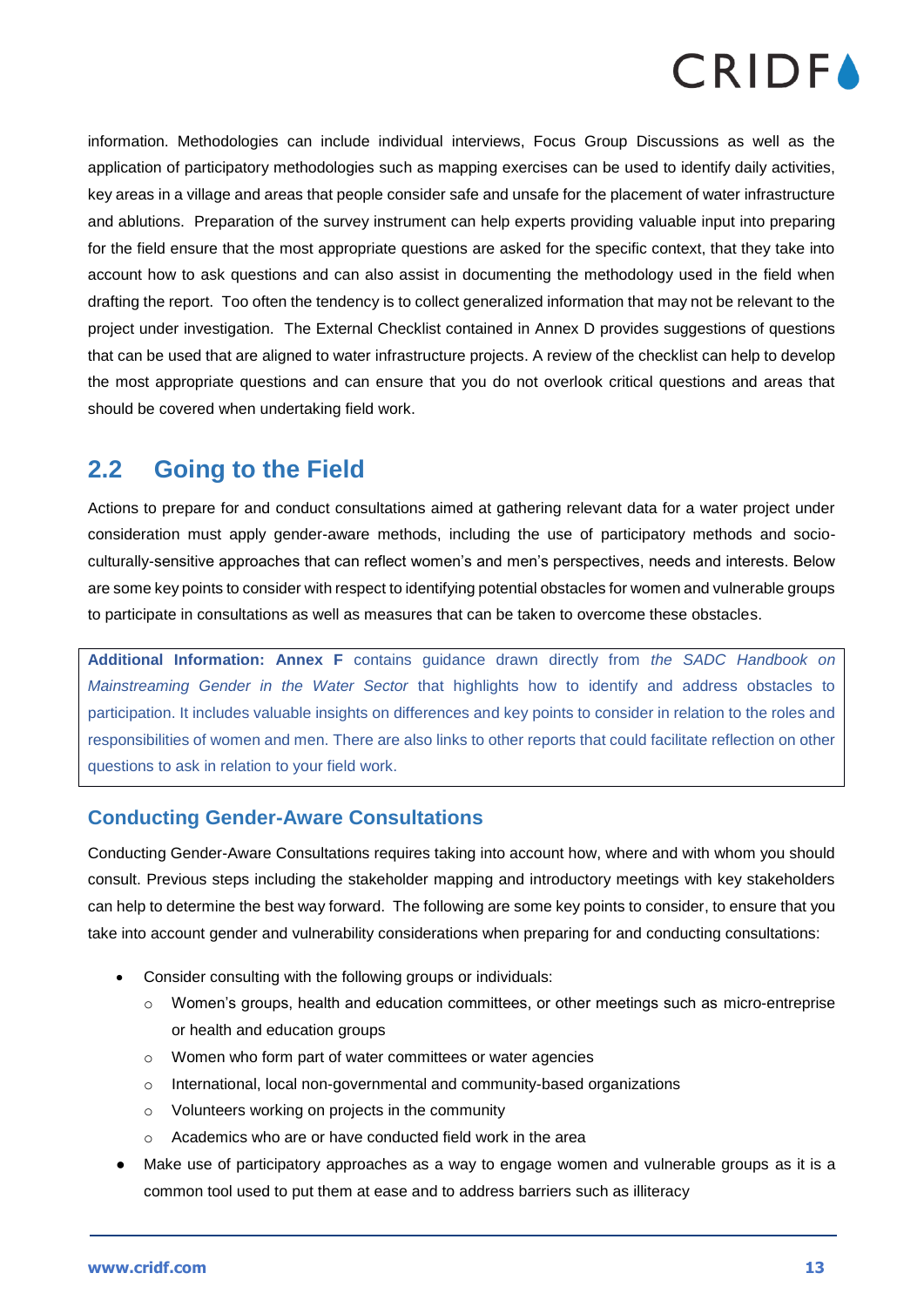

- Rely on multiple sources of information by using a variety of methods to collect information including observation, interviews, focus group discussions and participatory mapping exercises
- Identify ways to gather an understanding of some of the socio-cultural barriers that could prevent women and vulnerable populations from using or benefiting from water infrastructure
- Triangulate your results by seeking and analysing information from multiple sources

**Additional Information: Annex F** includes links to methodologies that can be used to enable women and vulnerable groups to be able to participate. It includes options for using participatory methods.

### <span id="page-14-0"></span>**Basic checklist for women's participation in consultations<sup>12</sup>**

Below is a list of things to consider when preparing to organize a consultation process that involves women and vulnerable people:

- Have you translated any relevant documents including questionnaires into a language and form that ensures that women have the same access to information as men?
- Have you considered the seating arrangement?
- Have you considered the venue or place for the meeting?
- Have you considered the use of participatory techniques?
- Have you set up separate meeting opportunities with women's groups?
- Have you set up meeting opportunities for women of different status, age, ethnicity and are you sure you have heard from women of all socio-economic and ethnic backgrounds?
- Have you involved women from local/national background with language and cultural competencies?
- Have women been involved in decision-making meetings equally to men?
- Have women been involved in report back and review processes?
- Have meetings been conducted at times of day and that take into account busy periods that respect women's multiple work responsibilities?
- Have you used methods to communicate about meetings that takes into account mechanisms that women and vulnerable populations are able to use e.g. radio?
- Have women's organisations or women's leadership groups been involved in consultation and decision making?

### <span id="page-14-1"></span>**Key Points to Consider: Applying a Gender Analytical Approach to Programming<sup>13</sup>**

**Gender Considerations Figure 1 Practical Actions** 

<sup>12</sup>Sourced directly from: *Balancing the Scales: Using Gender Impact Assessment in Hydropower Development*, p. 51

<sup>13</sup>Sourced from March, C., Smyth, I. & Mukhopadhy, M. 1999. *A Guide to Gender-Analysis Frameworks.* Available online at:<http://bit.ly/1E50MgC>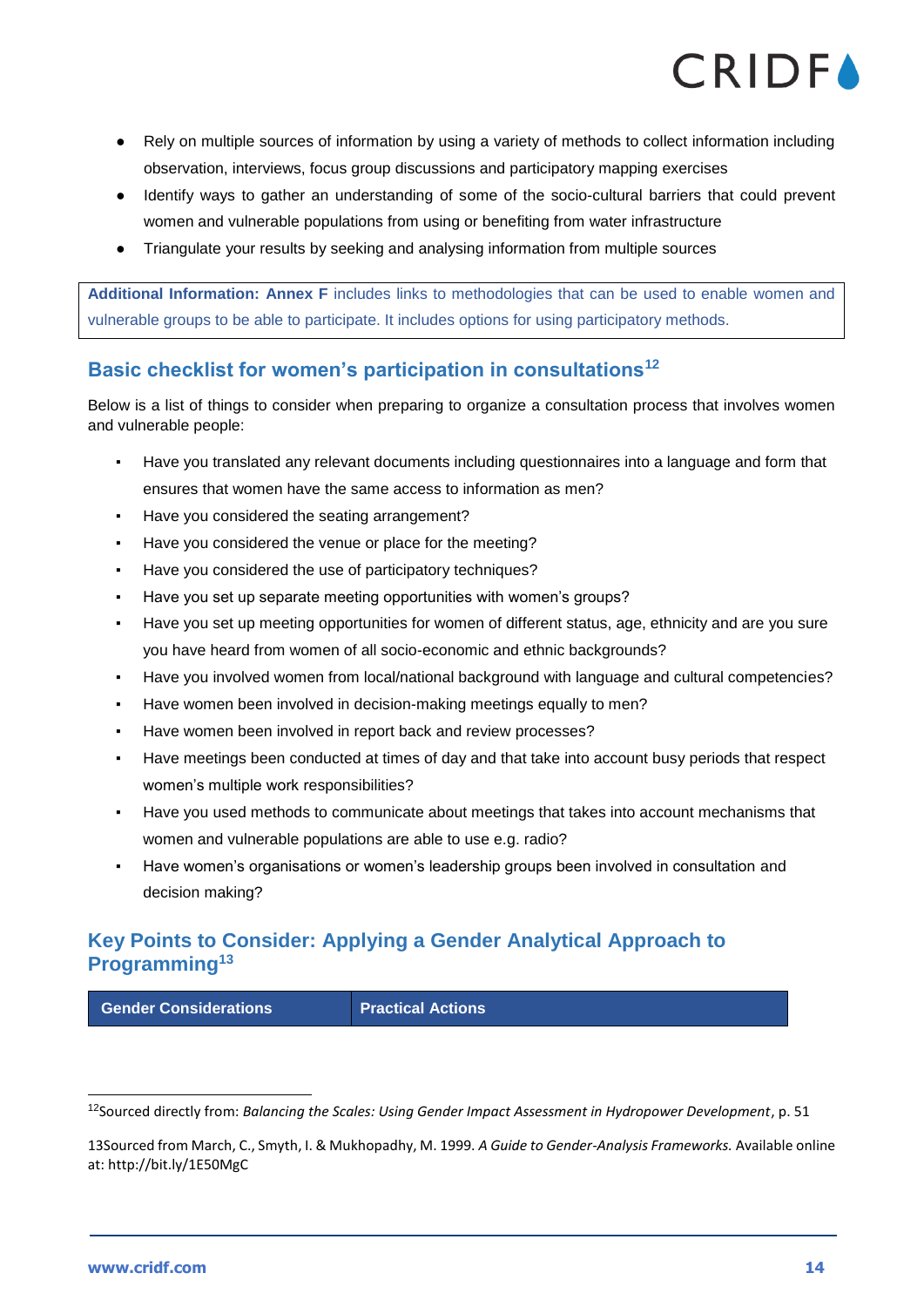| Measurement                                                    | Collect data disaggregated by sex and other relevant gender-<br>sensitive variables - supplementing quantitative data with<br>qualitative data where relevant                                                                |
|----------------------------------------------------------------|------------------------------------------------------------------------------------------------------------------------------------------------------------------------------------------------------------------------------|
| Analysis of division of labour                                 | Evaluate the division of work and power and capacity to make<br>between women and<br>decisions<br>$men - applying$<br>an<br>understanding of key concepts such as women's triple role <sup>14</sup><br>and time use analysis |
| Analysis of assets and ownership                               | Evaluate access to and control of household / community<br>resources and benefits - applying an understanding of<br>empowerment                                                                                              |
| <b>Differentiating</b><br>practical<br>and<br>strategic needs  | Evaluate the practical and strategic needs of women and men<br>- based on an understanding of how women prioritise such<br>needs and responding accordingly                                                                  |
| <b>Drivers of gender inequalities</b>                          | Make a causal analysis of determinants of gender inequalities<br>- understanding contextual barriers to issues such as access<br>and decision making                                                                         |
| <b>Barriers to access and control</b>                          | Identify barriers and limitations that women and men face in<br>their life course and specific social and cultural contexts -<br>understanding contextual factors that empower women or<br>limit their potential             |
| <b>Strategic responses</b>                                     | Develop strategies to promote gender equality - assess<br>programmatic outcome / output results for<br>aender<br>responsiveness                                                                                              |
| Strengthen institutional capacity<br>for gender responsiveness | Have institutional capacities to mainstream gender<br>strengthen sector partner capacities to respond to and apply<br>gender-transformative programmes                                                                       |
| Strengthen individual capacity<br>for gender responsiveness    | Strengthen human resources capacities – facilitate gender<br>mainstreaming training / mentoring to enhance the capacity of<br>decision-makers and<br>implementers to drive gender-<br>responsive strategies                  |

**Additional Information: Annex G** includes tools and studies to enable you to conduct gender analysis and mainstream as well as to consider how sectors that are of relevance to your water infrastructure project can incorporate gender considerations.

### <span id="page-15-0"></span>**2.3 Post Field Reporting & Analysis**

*[www.ilo.org/public/english/region/asro/mdtmanila/training/unit1/groles.htm](http://www.ilo.org/public/english/region/asro/mdtmanila/training/unit1/groles.htm)*

<sup>14</sup> Gender planning recognises that in most societies low-income **women** have a **triple role**: **women** undertake reproductive, productive, and community managing activities, while men primarily undertake productive and community politics activities. Sourced from: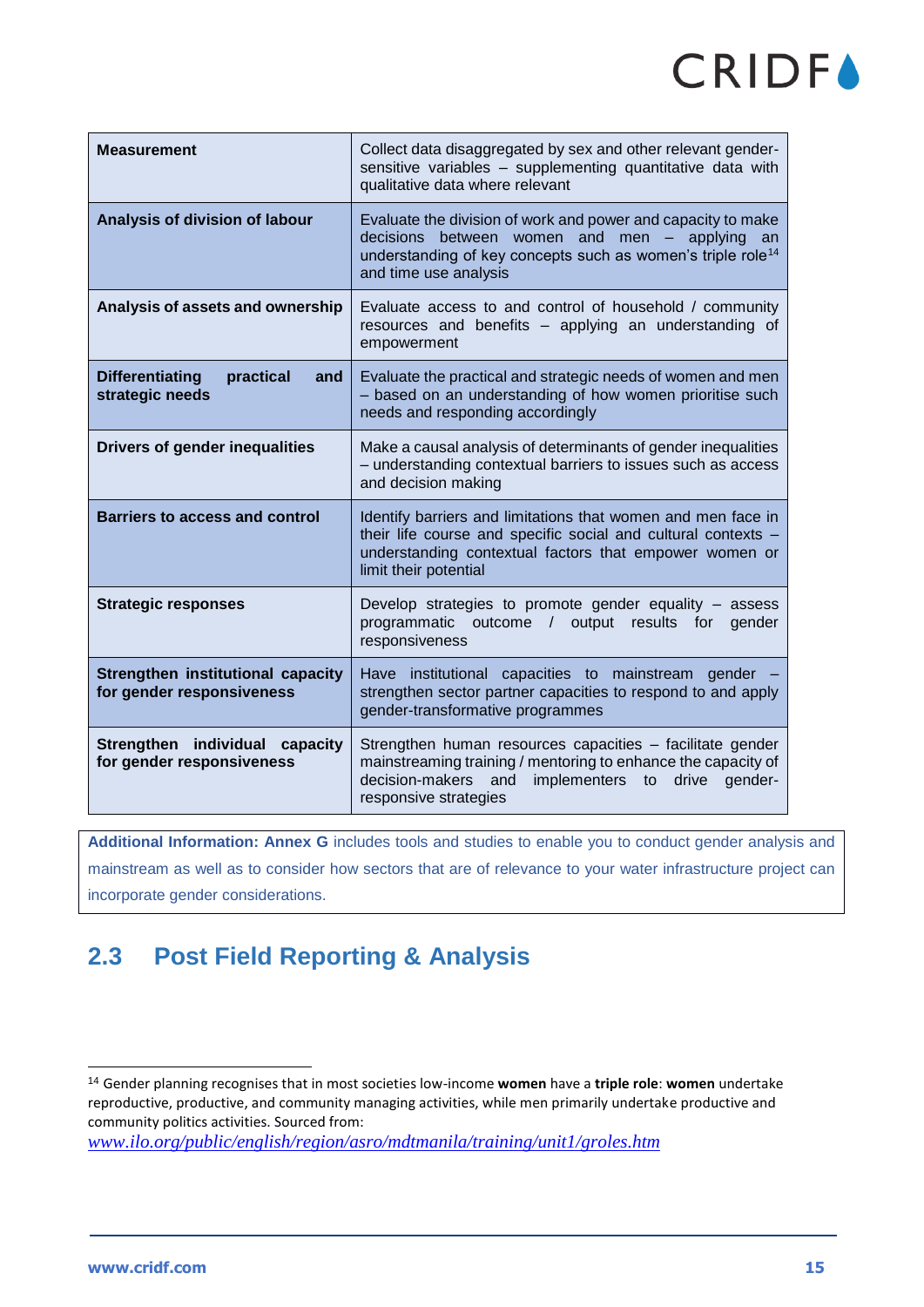

### <span id="page-16-0"></span>**Writing the Report**

Gender and vulnerability is often included in a stand-alone section without ensuring that the findings are systematically integrated throughout the report. At a minimum, reference to findings on gender and vulnerability should be integrated into the Executive Summary, into the overall section documenting findings from the social assessments as well as in the sections that play a key role in influencing decisions on whether or not to move forward on a water infrastructure project. Integrating information more systematically in a report can also help to ensure that attention is given to identifying and designing measures to mitigate any obstacles that could prevent women, men and vulnerable groups from participating and benefiting from water infrastructure projects.

It is also important to include a section that describes the methodology including the number of people consulted by gender and other vulnerabilities, the type of consultation used and where it took place. To ensure you write in a gender-sensitive way, the following are points to consider that have been taken directly from *the SADC Handbook on Mainstreaming Gender in the Water Sector*: <sup>15</sup>

- The process methodology used should be clear and explicit and refer to the extent to which gender was specifically considered.
- Document who was consulted disaggregated by gender and vulnerable populations.
- Quantitative and qualitative data about progress made for women and men should be included.
- Information and data should be supported by evidence including references to other studies that may already have been conducted.
- Include gender-specific recommendations and other comments about actions that should be taken to ensure that gender issues are properly addressed.
- Be aware of the language that is used since language is not gender neutral:
	- $\circ$  women and men should be equally addressed, and neither should be excluded;
	- o 'gender' should not be used as a synonym for 'women';
	- o no sexist formulations or stereotypes should be used; and
	- o writing should be gender sensitive.

### *Additional Questions to Consider:<sup>16</sup>*

- Have the physical and cultural aspects of gender been considered when looking at options for water infrastructure?
- Did you investigate the gender issues related to water provision and did you use it to identify:
	- o What are the gender gaps?
	- o What are the barriers to reducing gender gaps?
	- o What are immediate and underlying causes?
- Will this type of water infrastructure project work towards gender balance?

<sup>15</sup>Sourced directly from *SADC Handbook on Mainstreaming Gender In the Water Sector, p. 55*

<sup>16</sup> Sourced directly from UNICEF Water, Sanitation and Hygiene: https://www.unicef.org/wash/index\_key\_points.html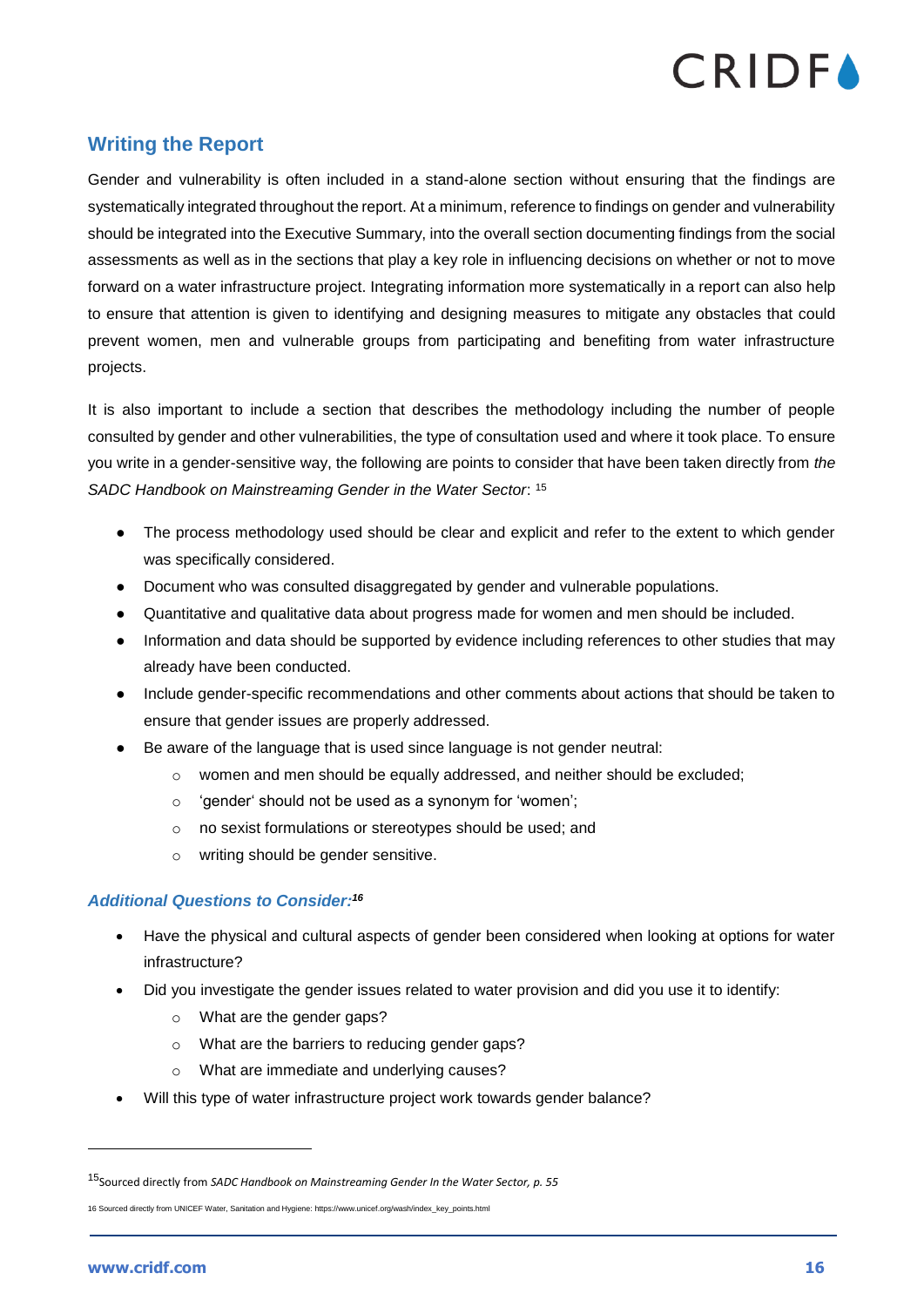- How will it change the position and condition of women and girls and that of men and boys with respect to:
	- o Domestic chores?
	- o Community management?
	- o Involvement in water supply?
	- o Household sanitation?
	- o Hygiene behavioural activities?
	- o Income generation activities or employment opportunities?
- Is there gender balance in decision making? Are or will women be involved in the decision-making process at the planning stage and in managing services such as:
	- o Where the services are located?
	- o The quality of services?
	- o The type of services needed?
	- o Safety and security concerns?
	- o Involvement in construction and maintenance?
- Is there gender balance in terms of the burden and benefits of the water infrastructure programme?
	- o Is there the opportunity for women to have equal access to training, paid jobs or other opportunities that would be created if this water infrastructure project were to go forward?
	- o Would men and women have equal access to volunteer and paid jobs?

### <span id="page-17-0"></span>**Completing the Gender Tools**

Increasingly donors such as the African Development Bank are requiring evidence that field research and analysis of gender and social inclusion issues are not a tick box exercise. Some are also requiring the development of a Gender Action Plan as a way to incorporate gender data, to identify key issues, recommended actions to issues and to measure progress against activities undertaken connected to a water infrastructure project. With this in mind, all of the tools contained in this Toolkit have been prepared in an effort to respond to key concerns of potential funders and to ensure that field work takes into account key gender and social inclusion considerations that could have an impact on the ability for equal access and benefit of CRIDF water infrastructure projects.

It is recommended that the following is a list of documents and actions be considered *fundamental* to a GESI analysis, and must be undertaken by all CRIDF Sociologists:

- Undertake a secondary literature review to identify studies and data in advance of going to the field (**Annex A)**
- Develop and complete a revised version of the Stakeholder Mapping and Engagement (**Annex B**)
- Complete the List of Vulnerable Populations including citing obstacles they face and recommended actions to overcome these obstacles (**Annex C**)
- Complete the questions from the Gender Check List based on input provided during field work (**Annex D**)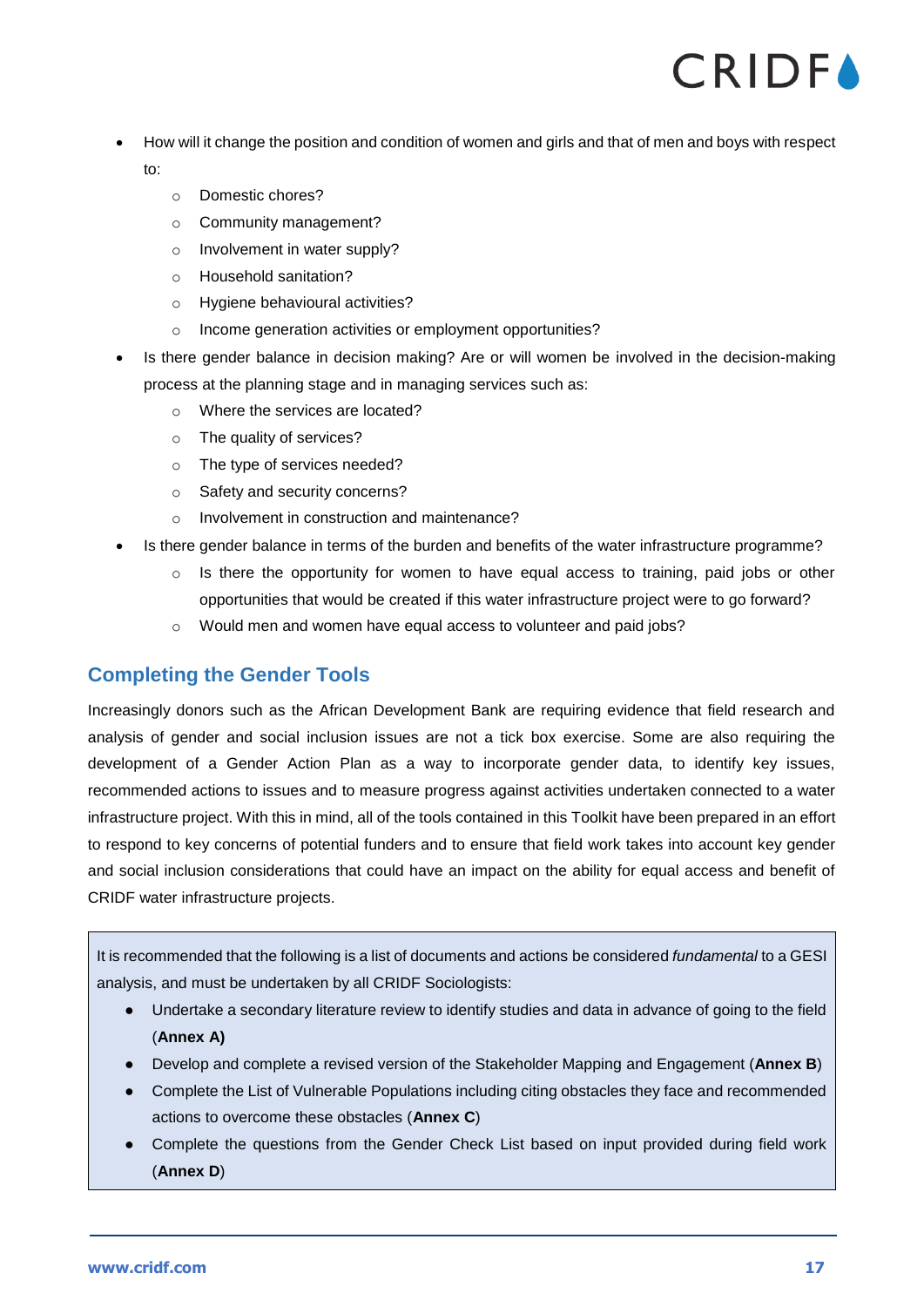- Prepare a Gender Action Plan and ensure that it includes indicators that are measurable (**Annex D**)
- Ensure that the information gathered through the use of the Gender Tools is incorporated into the report that you prepare upon returning from the field
- Include a section that clarifies the methodology used and lists the people and organizations consulted.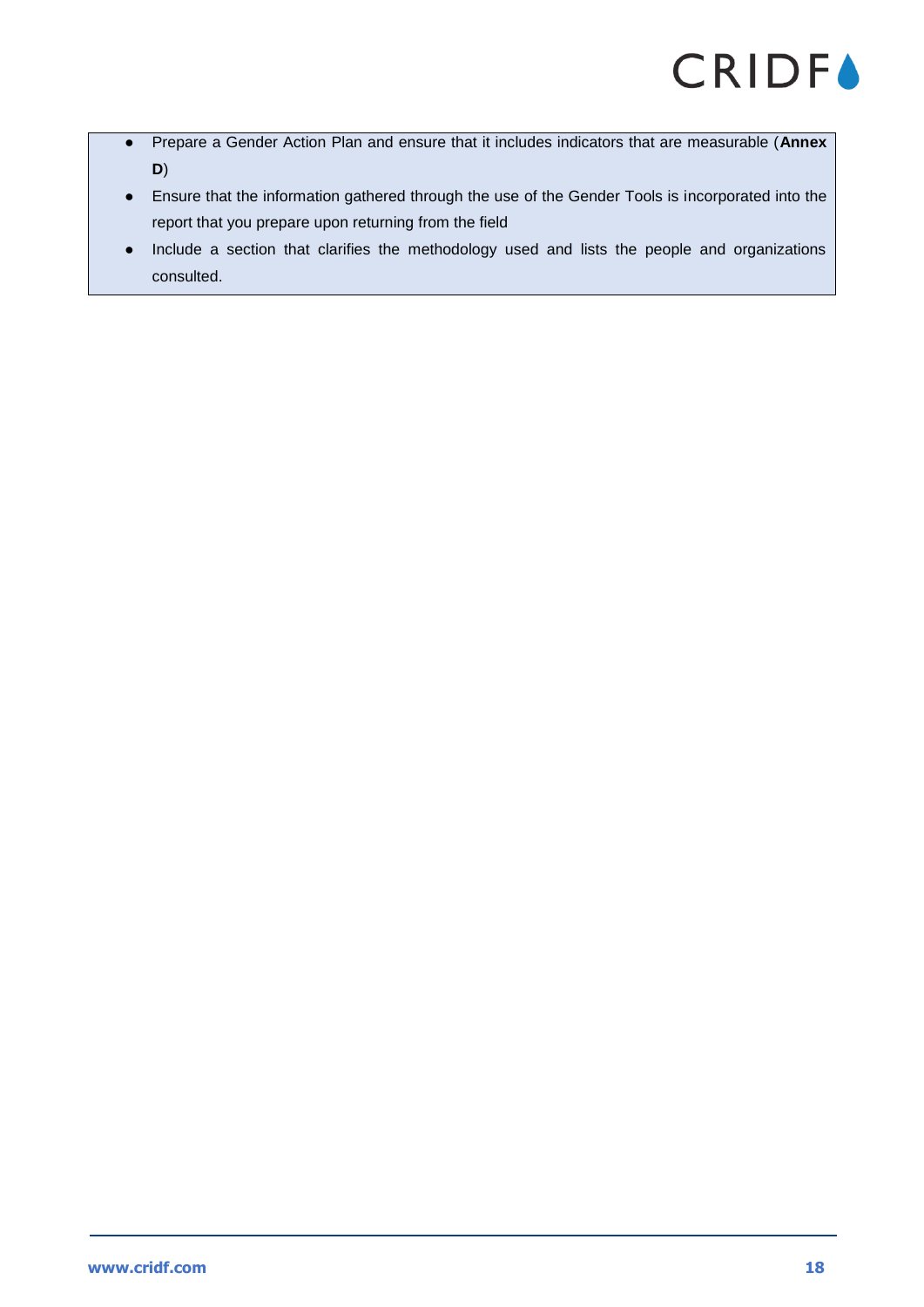

### <span id="page-19-0"></span>**3 Conclusion**

The CRIDF GESIToolkit is meant to provide some simple tools to help ensure that gender and vulnerability considerations are factored into CRIDF's overall efforts to mainstream gender considerations into all phases of its work. It is hoped that it will result in more effective solutions noting that women – as the largest category of water users in the world – have vast experience in managing community water resources, play a significant role in water resource management and are often the most vulnerable when water resources are not easily accessible. Women also offer a huge potential resource for planning and implementation of water projects. Including women, men and vulnerable groups in project planning and implementation offers the greatest potential to identify solutions that are responsive and equitable. Gender-aware projects offer opportunities to address inequalities between women and men in access to resources, services and influence while also contributing to the promotion of women's empowerment.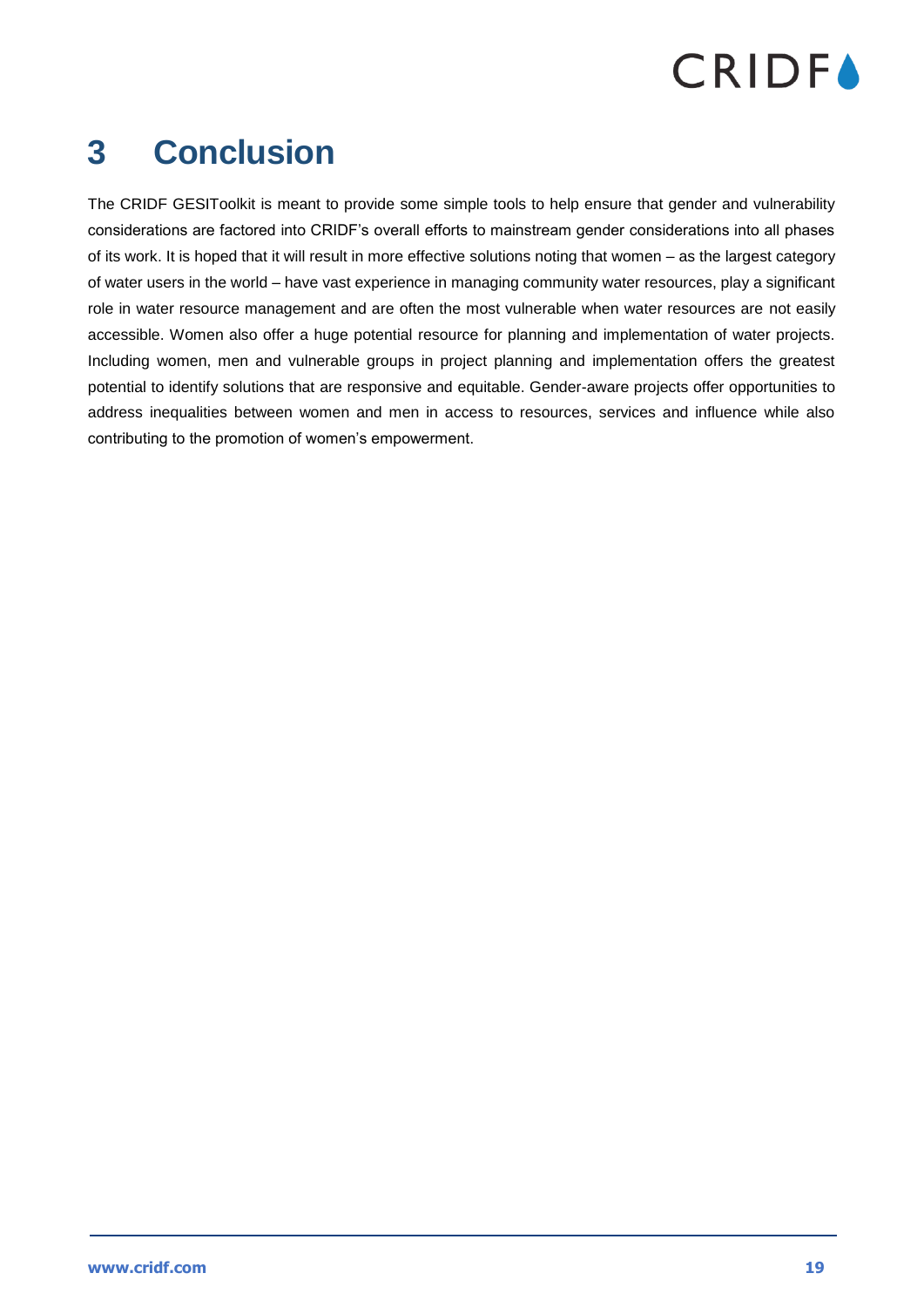### <span id="page-20-0"></span>**ANNEX A - SECONDARY LITERATURE REVIEW**

The identification and design phase should be driven by an evidence-based approach which means it is important to identify existing qualitative and quantitative data. By first taking stock of the available data, the sociologist and the team in general can avoid duplication of time and effort and build upon existing knowledge and research. Conducting a secondary literature review in advance of going to the field can play a critical role in identifying information and studies can also assist in identifying information about organizations that may be working in your field of investigation. Information gathered should be aligned as much to the project under investigation such that it makes linkages to gender and social inclusion issues of relevance to the area. For example, it can be worthwhile to see if an environmental and social impact assessment has been conducted that may be directly related to water infrastructure or to another infrastructure project as this often includes critical data in the social and gender section as well as information connected to gender and other vulnerabilities. Sometimes entering in the name of the district or community or even the province and adding key social words can help with identifying studies that may have been conducted.

Noting that information from the area under investigation is not always easily accessible such as disaggregated data, collecting data at the regional or national level can also serve to extrapolate on what is often a similar situation. For example, rates of gender-based violence may vary from one area to the next but one can still make some generalizations based on national data. Whereas quantitative data is important to reflect particular challenges for women and vulnerable populations, studies that look at qualitative issues can be equally important in highlighting issues such as behavioural characteristics that could hinder inclusion of women and vulnerable populations in a water project.

Annex G includes a list of resources that can be accessed connected to different sectors and areas of focus on gender and social inclusion. Although the focus may be general rather than specific to the country or area under investigation, it can sometimes help to review gender issues of relevance to the type of water project such as on gender and irrigation as these documents that can help to frame the types of questions to ask and data to gather.

Key questions to consider when conducting a secondary literature review include the following<sup>17</sup>:

- What gender-related issues or problems are prevalent in this locality or project site, as identified by existing literature or research?
- What does the literature say about how these issues could affect project implementation?
- What are the sources or types of potential baseline data that can be identified through a secondary literature review?
- If data already exists, is it disaggregated by sex? If not, how can this be mitigated?
- What legal, cultural, and religious constraints, if any, have been identified in studies that may limit the participation of women and girls or other vulnerable populations in the project?

<sup>17</sup> Questions have been adapted from: UN Water *Gender, Water and Sanitation: A Policy Brief, 26 May 2006. It can be accessed at: http://www.unwater.org/publications/gender-water-sanitation-policy-brief/*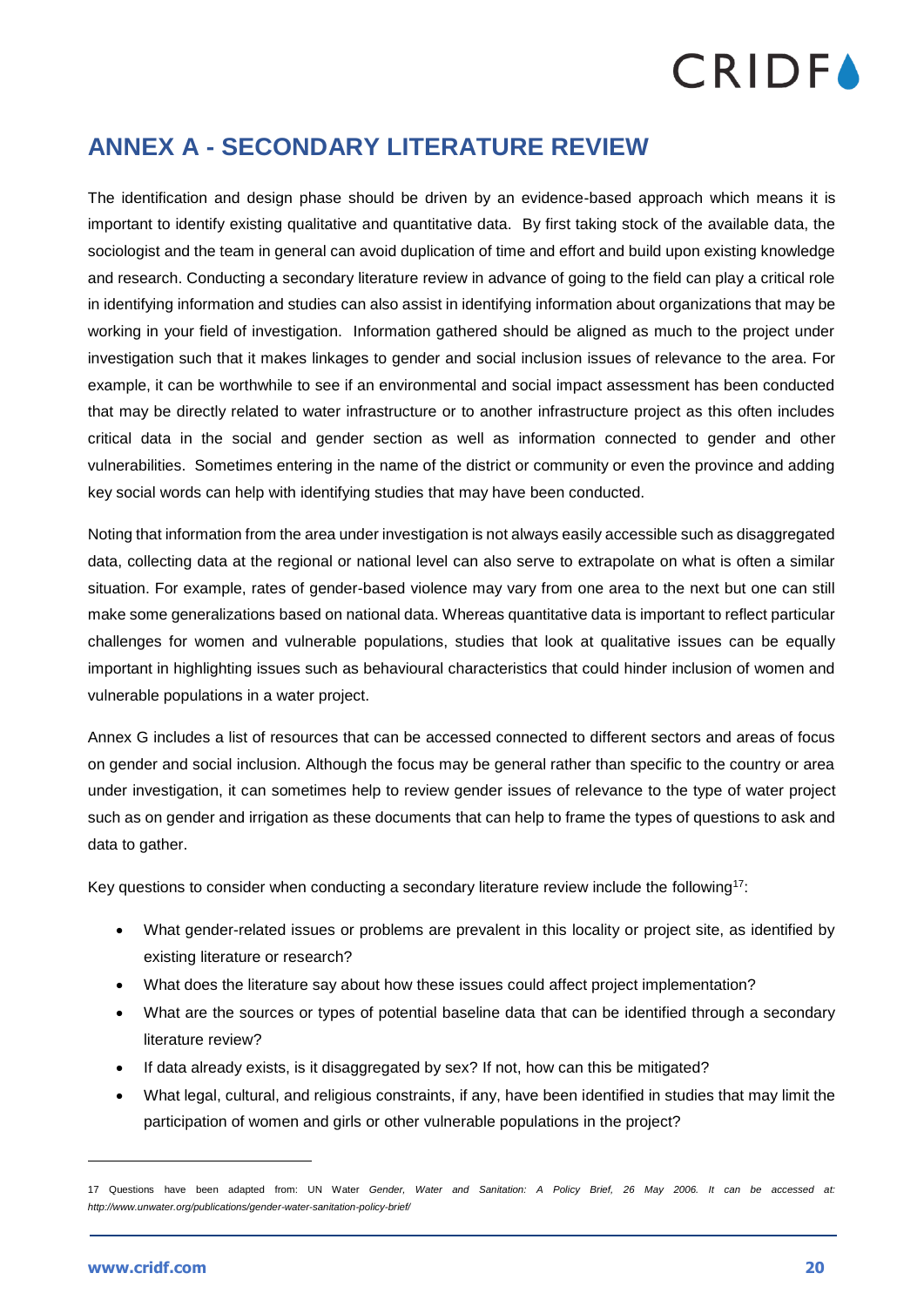- What does the literature say about different sub-groups of beneficiaries such as poor women, women with disabilities, and elderly people and how they may be affected positively or negatively by the project?
- What does the literature say about existing legislation in the water sector and how can it ameliorate or exacerbate gender-based discrimination?
- What does the literature say about undertaking gender-disaggregated consultation including through what channels to conduct it?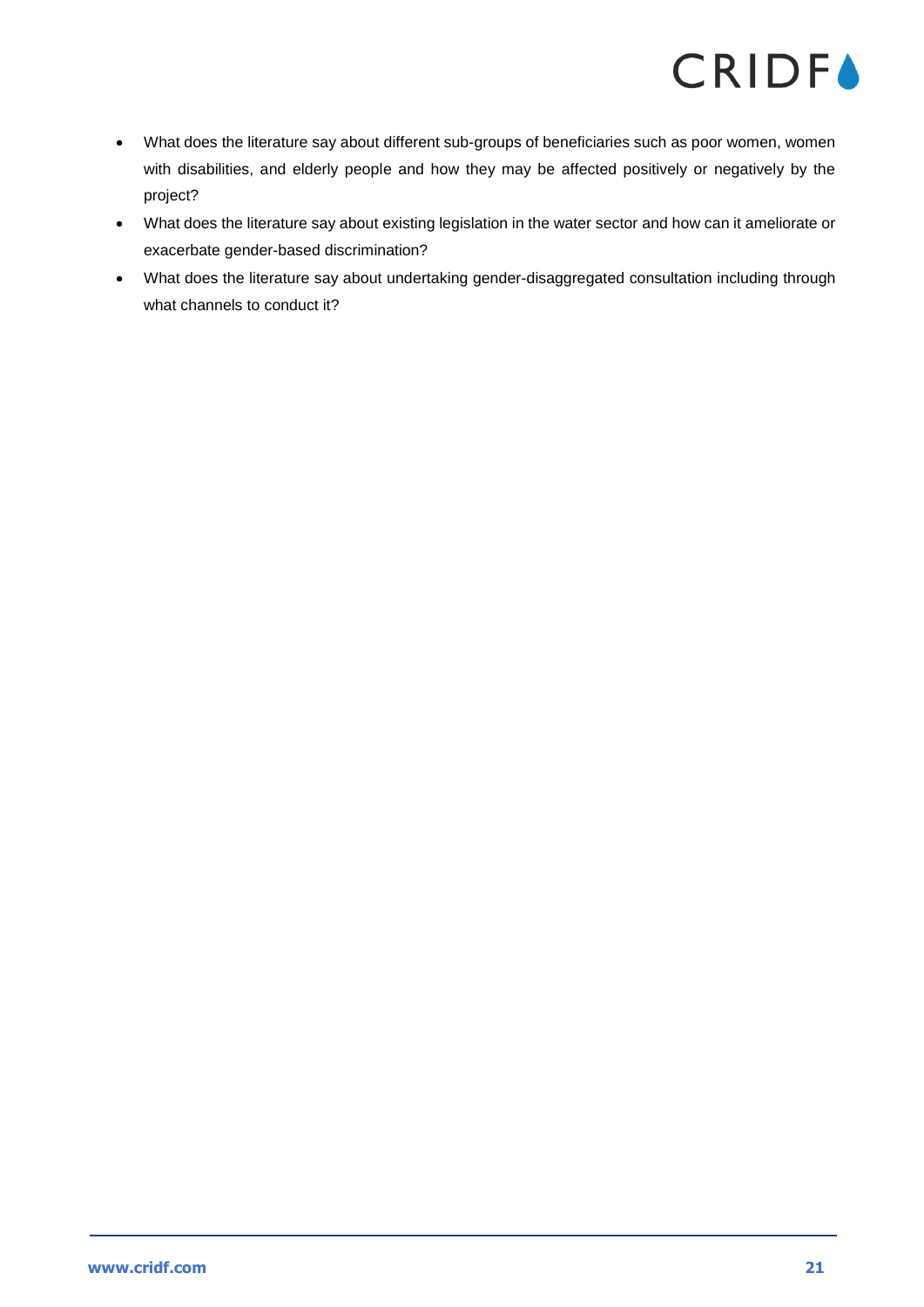### <span id="page-22-0"></span>**ANNEX B – STAKEHOLDER MAPPING, ANALYSIS AND ENGAGEMENT<sup>18</sup>**

The following tool has been sourced directly from *Balancing the Scales Using Gender Impact Assessment in Hydropower Development* and is meant to provide a template for completing a stakeholder mapping and engagement. The mapping should seek to identify and engage as many organizations at different levels of society that would be directly or indirectly involved or impacted by the water infrastructure project. The table also seeks to disaggregate the analysis of stakeholders to determine which ones have an interaction with men, women and vulnerable groups. Ideally, you should be able to identify individuals and institutions coming from government, the private sector, civil society and academia who can provide a rich and in-depth perspective on some of the GESI issues of relevance to the project under investigation. Whereas people working directly within the water sector may be able to make a connection to some of the gender and social inclusion issues, others will not be able to share insights simply because they have limited understanding and exposure to gender issues. It is therefore important to identify individuals and organizations that can shed light on some of the GESI specific issues such as civil society or UN organizations working on gender-specific issues such as UN Women, UNFPA or UNICEF which also focuses on WASH issues. It is also important to take into account and anticipate that some of the vulnerabilities may not be easily discussed depending upon cultural norms or gender perspectives. For example, men may not be comfortable or willing to discuss issues of rape and gender-based violence or may simply have no understanding or appreciation of talking about it as an issue.

In identifying these groups, consider how they can have a positive or negative influence on the outcomes of the project as well as whether they have the potential to play an enabling role in addressing any of the issues you may identify in conducting your fieldwork. These same stakeholders can also be considered when you prepare the Gender Action Plan. You can therefore consider which people or organizations could be put forward to be responsible for or assist with particular actions that should be taken to ensure the integration of gender equality and vulnerability considerations into the project.

### **Institutional Barriers with Water Institutions<sup>19</sup>**

The limited success in making water planning and management more gender sensitive can be partly attributed to incorrect or unrealistic assumptions about the capacity of existing water institutions to respond. Too much emphasis has been placed on what is desirable (empowerment of women) and not enough has considered what is possible. Water management institutions and agencies whose main task is to make sure the right amount of water is delivered at the right time and place cannot be expected to be interested in the empowerment of women nor do they have the capacity to change gender inequities. What is usually within their reach and mandate is the satisfaction of specific needs women may have with respect to water, although even this can be conditional upon changes to other sectors. For recommendations aimed at promoting the recognition and accommodation of gender needs and interests to be successful within water systems, they need to be formulated in such a way that they are compatible with the objectives of responsible institutions.

<sup>&</sup>lt;sup>18</sup>Sourced directly from: Balancing the Scales: Using Gender Impact Assessment in Hydropower Development, 2013, Oxfam Australia and Oxfam Water Governance Regional Program, p. 43-44

<sup>19</sup> This section is sourced from *Zwarteveen, M. Linking Women to the Main Canal: Gender and Irrigation Management, IIED Gatekeeper Series No. 54, p. 10-11*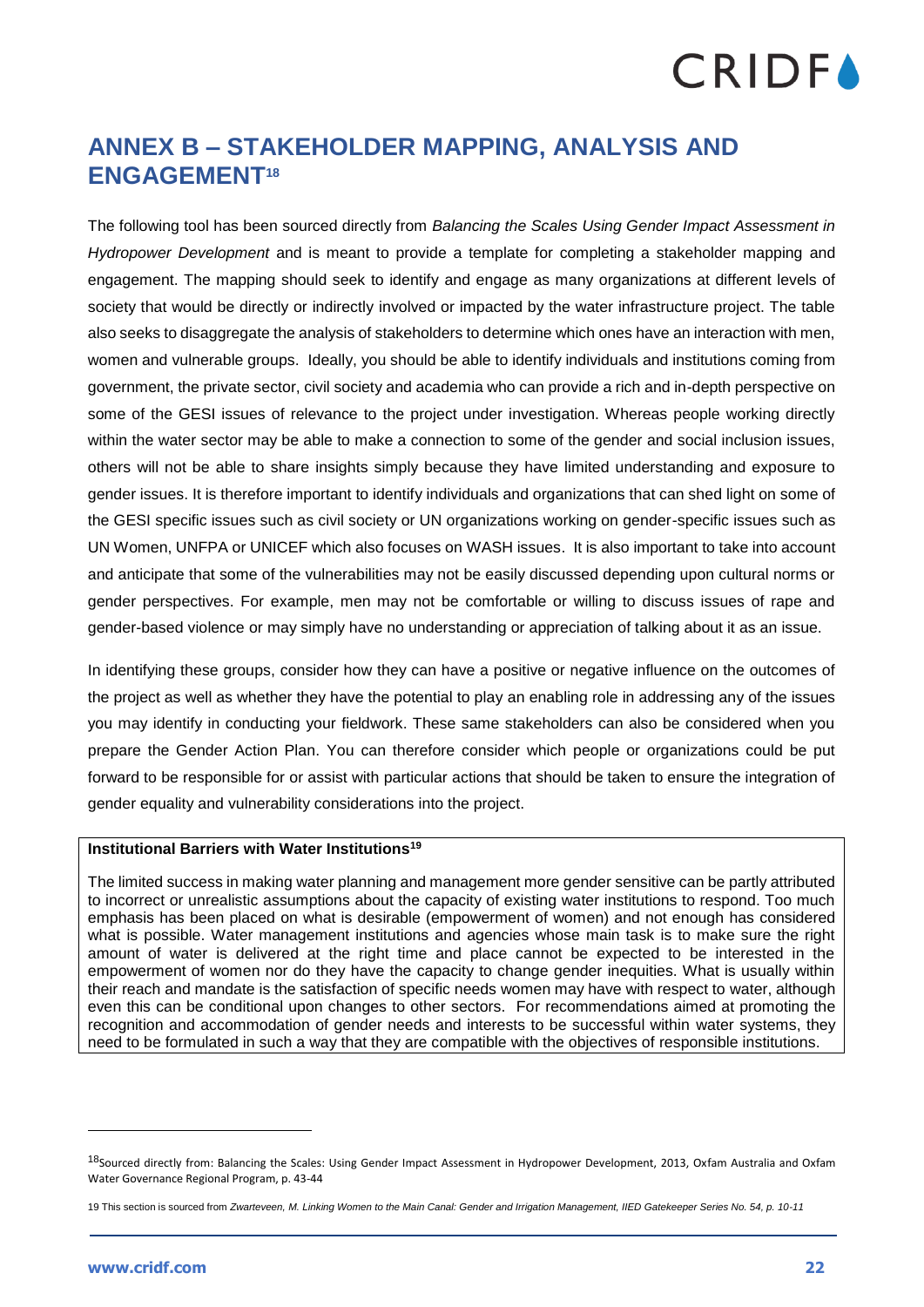It is also critical to do conduct as much of the stakeholder engagement in advance of going to the field. By engaging with stakeholders coming from a diversity of backgrounds prior to conducting fieldwork, you can :

- identify studies that may have previously been conducted on gender and social inclusion issues
- identify additional organizations that may not come up through web searches
- receive assistance in setting up interviews and focus group discussions

*Purpose:* The tool can be used to capture key institutions and processes or mechanisms influencing gender relations or relations with vulnerable groups. The activity profile offers a way to identify and ensure consultations with all institutions of relevance to men, women and vulnerable groups.

### *Key Questions:*

- What services do you get to help you day by day?
- Who provides those services?
- Are there people or institutions you engage with to implement your activity?
- What are the rules policies or mechanisms and how do you know about them?
- Are you affected by, policies or other mechanisms when trying to perform your activities?
- Do these institutions perpetuate gender inequality?
- Do these institutions help to address gender inequality or social exclusion?

The following table provides examples of institutions that may be identified. You should adapt and complete it based on the context you are investigating:

| <b>Institution</b>                 | <b>Department</b><br>or | <b>Policy or Mechanism</b>      | <b>Interaction</b> | with  | the |
|------------------------------------|-------------------------|---------------------------------|--------------------|-------|-----|
|                                    | agency                  |                                 | <b>Community</b>   |       |     |
|                                    |                         |                                 | <b>Men</b>         | Women |     |
| <b>National, Regional or Local</b> |                         |                                 |                    |       |     |
| Department<br>of <sub>l</sub>      | Water regulation        | National policy on water        |                    |       |     |
| Water                              |                         | conservation                    |                    |       |     |
| of<br>Department                   | Agricultural            | National policy for seed        |                    |       |     |
| Agriculture                        | extension officers      | distribution                    |                    |       |     |
| Department<br>of                   | Fisheries research      | <b>Community fisheries</b>      |                    |       |     |
| <b>Fisheries</b>                   | Fisheries regulation    | Wildlife protection             |                    |       |     |
| Department<br>of                   | Health clinic staff     | Public health campaign for      |                    |       |     |
| Health                             | Hospital staff          | malaria                         |                    |       |     |
| Ministry of Natural                |                         | EIA law                         |                    |       |     |
| <b>Resources</b><br>and            |                         | <b>Public</b><br>engagement     |                    |       |     |
| Environment                        |                         | guidelines                      |                    |       |     |
| of<br><b>Ministry</b>              |                         | <b>National Gender Strategy</b> |                    |       |     |
| <b>Women's Affairs</b>             |                         |                                 |                    |       |     |
| Police                             |                         | Law enforcement                 |                    |       |     |
| <b>NGOs</b><br>National            |                         | Field<br>studies; tools<br>for  |                    |       |     |
| working on issues                  |                         | community consultation          |                    |       |     |
| connected to the                   |                         |                                 |                    |       |     |
| project                            |                         |                                 |                    |       |     |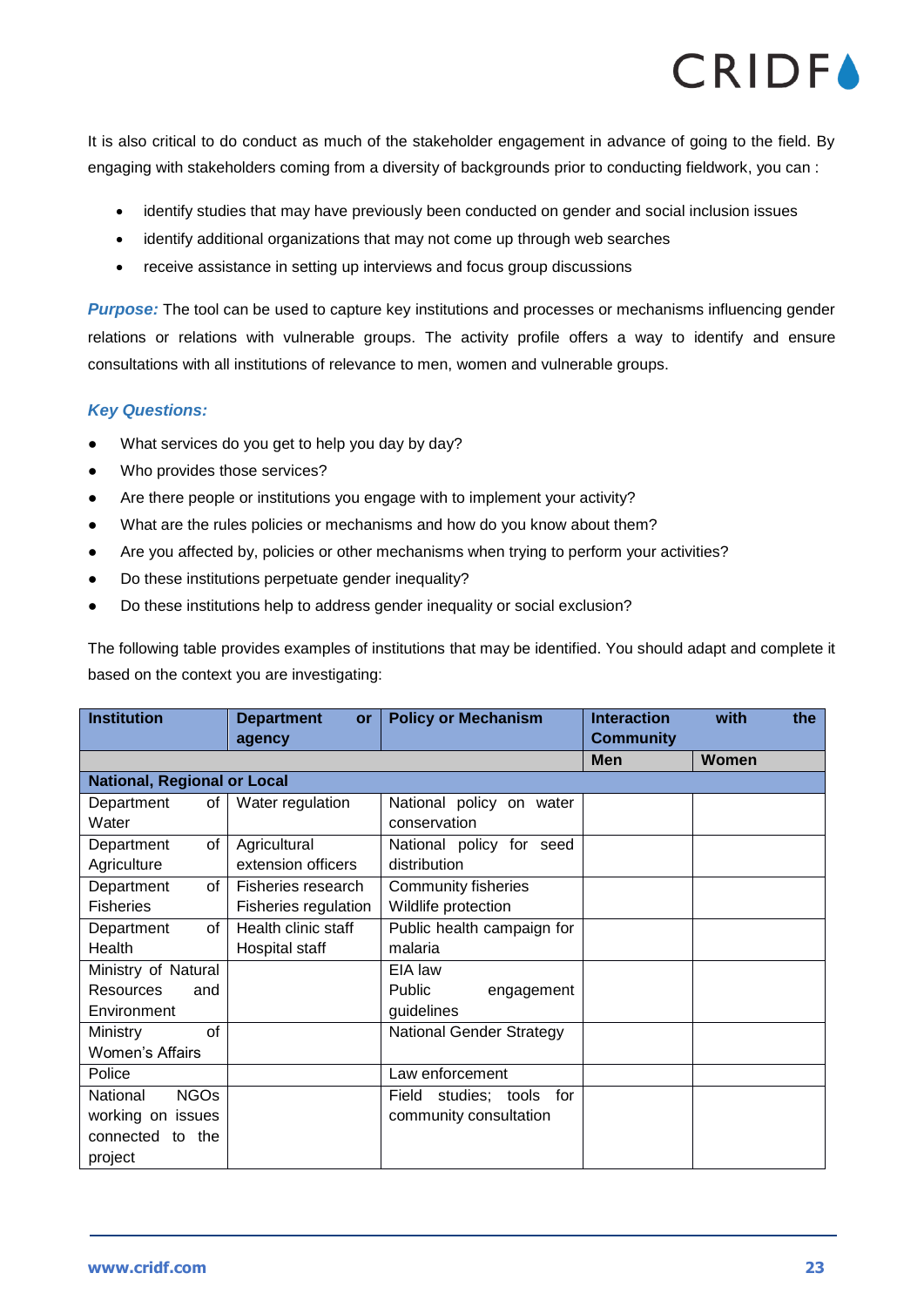| Other<br>institutions        |                         | Disaggregated data        |  |
|------------------------------|-------------------------|---------------------------|--|
| (UN, 20<br>donor             |                         | Studies done in the area  |  |
| organizations,               |                         |                           |  |
| research                     |                         |                           |  |
| institutions)                |                         |                           |  |
| <b>Community/Local Level</b> |                         |                           |  |
| Community Water              | <b>Water Department</b> |                           |  |
| Committee                    |                         |                           |  |
| Community                    | <b>Fisheries</b>        |                           |  |
| fisheries                    | Department              |                           |  |
| committee                    |                         |                           |  |
| Water user groups            | Ministry of Natural     |                           |  |
|                              | Resources<br>and        |                           |  |
|                              | Environment             |                           |  |
| Religious                    | Churches                |                           |  |
| institutions                 |                         |                           |  |
| Farmers'                     |                         |                           |  |
| cooperative                  |                         |                           |  |
| Local Civil Society          |                         |                           |  |
| Organizations                |                         |                           |  |
| Community-Based              |                         |                           |  |
| Organisations                |                         |                           |  |
| Women's                      |                         |                           |  |
| Organisations                |                         |                           |  |
| Youth                        |                         |                           |  |
| Organisations                |                         |                           |  |
| <b>Market</b>                |                         |                           |  |
| <b>Banks</b>                 |                         | Community lending         |  |
|                              |                         | Mobile<br>credit<br>phone |  |
|                              |                         | mechanism                 |  |
| Agribusiness                 |                         | Contract framing          |  |
| companies                    |                         |                           |  |
| Other companies              |                         |                           |  |
| Micro-enterprise             |                         | Women's savings and loan  |  |
| groups                       |                         | group                     |  |
| <b>Other Institutions</b>    |                         |                           |  |
|                              |                         |                           |  |
|                              |                         |                           |  |

<sup>20</sup> UN Orgnaizations such as UNICEF are heavily active in WASH activities and can be a key source of information. UNFPA can also provide a perspective on sexual and preroductive health issues that are relevant to water infrastructure. Donor organizations may be funding or have funded projects in the area that are directly or indirectly related to the water project.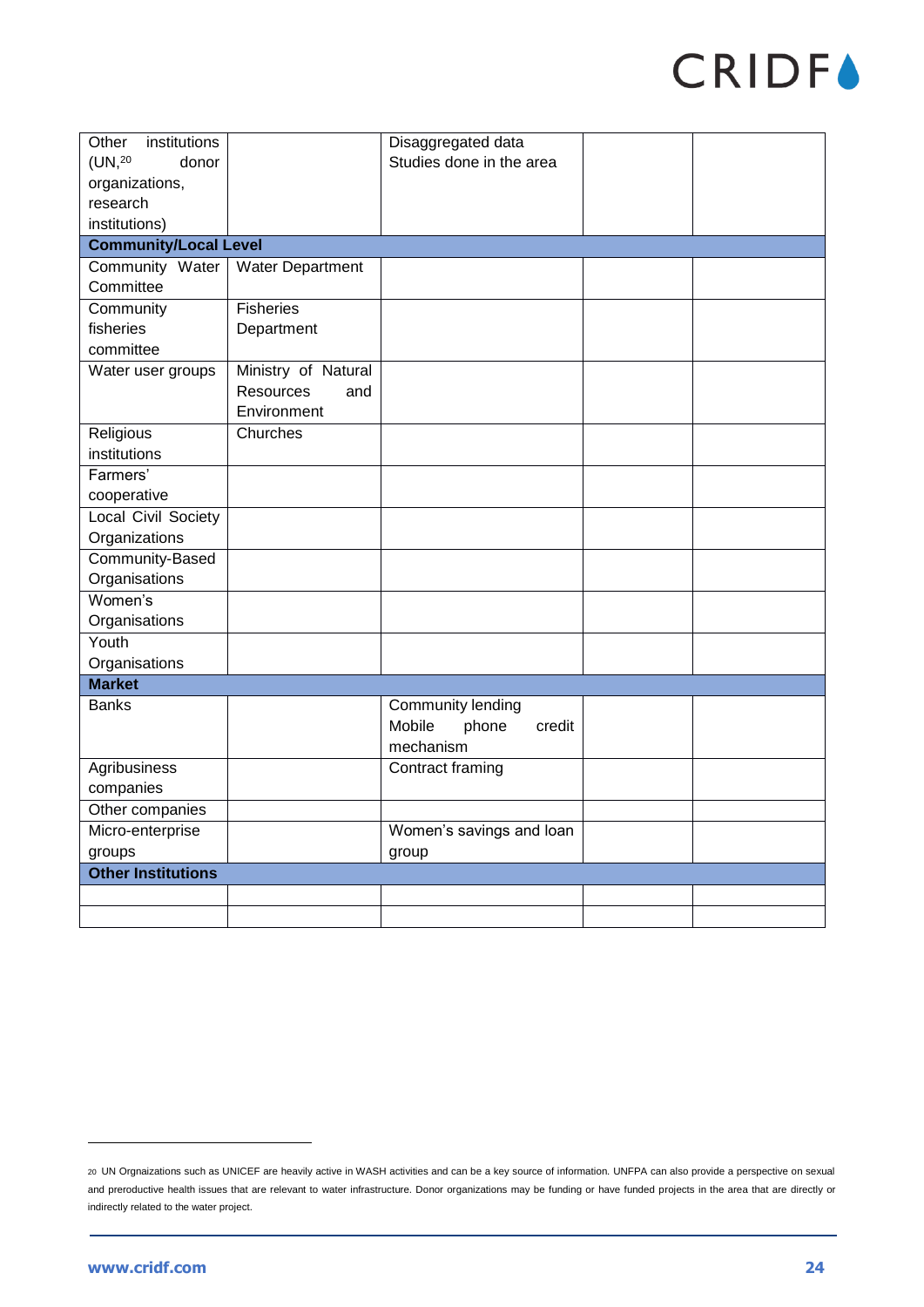### <span id="page-25-0"></span>**ANNEX C – LIST OF VULNERABLE POPULATIONS**

Meeting<sup>21</sup> women and girls' water needs is critical to achieving universal and equitable access to water and ensuring that the rights of all citizens to water are met. Unless gender is properly understood in connection to other inequality factors including age, disability, chronic illness and social status, interventions are unlikely to succeed in addressing barriers faced by the most marginalized people. HIV is acknowledged as having a disproportionate impact on women and girls, particularly those who are marginalized or excluded. For women and girls living with with HIV, gender inequality and discriminion linked to their HIV status can intersect with other barriers they may face in accessing water infrastructure. For example, people living with HIV have increased water needs including the need to access safe drinking water when they take their anti-retroviral drugs (ARVs) and an increased need for good water, sanitation and hygiene practices to prevent opportunistic infections and diarrhoea to which they are more susceptible and which can, in turn, weaken the effectiveness of ARVs. Access to safe drinking water is essential for mothers living with HIV if they decide to use formula or replacement feeding rather than breast milk in order to prevent mother-to child transmission.<sup>22</sup>

In 2014, a situational analysis of disability in WASH conducted in several communities in Papua New Guina's East Sepik province identified that age, disability, gender and social status intersected to increase the barrier to accessing water.<sup>23</sup> In the communities studied, the impact of disability on access to WASH was greater for women than for men, particularly as it relates to the physical burden of water collection, including for older women and adolescent girls. It also highlighted an increased risk of violence when performing WASH-related chores or accessing water and sanitation for their own personal use. The study also noted a significant difference in terms of WASH support provided to older men and women. Whereas women were supported only once they were experiencing significant functional limitations such as near complete loss of vision or the inability to walk unassisted, men received support at a much earlier stage. The results of the analysis confirmed that social factors including disability, gender, age and social status interact to impact on WASH access and cannot be treated in isolation.

The following is a list of Vulnerable Populations that may be part of your community under consultation. Please note the vulnerable population. Please note specific challenges they would face in accessing or benefiting from improved water infrastructure as well as recommendations of actions that should be taken to address or overcome these challenges. It is important to take into account that not all of the people you interview will feel comfortable responding. For example, LGBTI are highly controversial in Southern Africa so may not be appropriate to ask of many of your interviewees.

| <b>Vulnerable Group</b> | <b>Challenges</b> | <b>Recommendations</b> | to |
|-------------------------|-------------------|------------------------|----|
|                         |                   | address challenges     |    |

<sup>21</sup> This section is sourced from 'Achieving gender equality through WASH, Gender and Development Network, Briefiings April 2016 including citation of studies, p. 7-8

22 STOPAIDS 2013. 'Factsheet: WASH and HIV'. London: STOPAIDS, available at: https://stopaids.org.uk/resources/?type=factsheet

23 WaterAid and CBM Nossal 2015.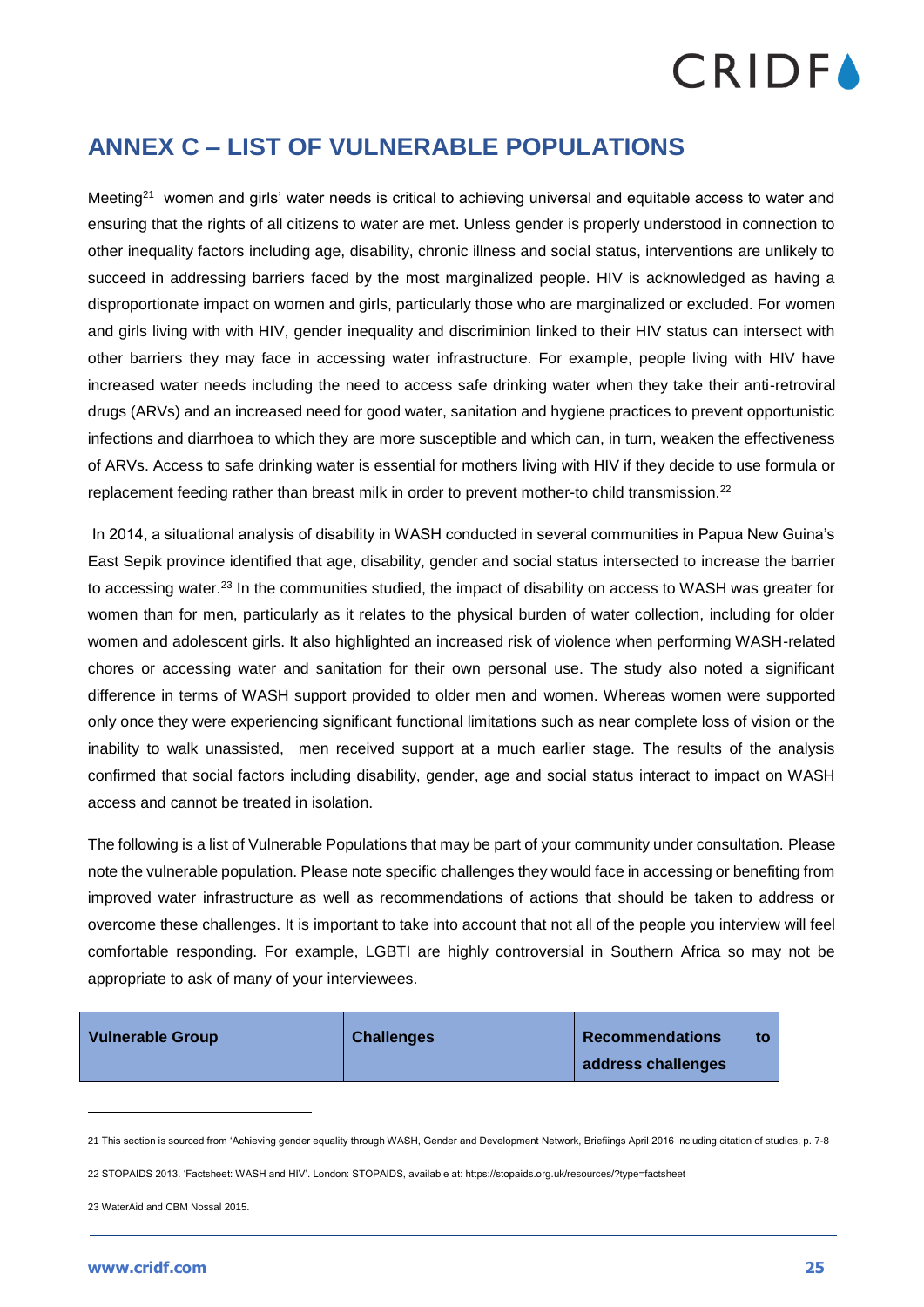

| Female-headed household           |  |
|-----------------------------------|--|
| Child-headed households           |  |
| Disabled                          |  |
| Elderly                           |  |
| Adolescent and Youth              |  |
| Women in polygamous relationships |  |
| Widows                            |  |
| Sex Workers                       |  |
| <b>LGBTI</b>                      |  |
| <b>Child Brides</b>               |  |
| Other                             |  |

There are several specific social and heath related issues that particularly affect the vulnerability of women and girls. These are elaborated on below, and should be integrated into one's literature review work and field engagements:

### *Violence against Girls and Women<sup>24</sup>*

Violence against women is strongly linked to women and girls' unequal status which can result in limiting their access to water and toilets. Research carried out in an urban township in Cape Town revealed that there were 635 sexual assaults on women travelling to and from toilets reported between 2003 and 2012. The study estimated that providing sanitation in South Africa's townships could reduce sexual violence by up to 30 per cent.<sup>25</sup> Similarly, a 2004 assessment undertaken by USAID for its *Safe Schools Program* highlighted the difference between the experience of girls and boys at school and identified girls', loss of dignity, and bullying or violence as the result of lack of toilets in school. When women and girls who fear violence, shame or stigma, they tend to use facilities less often, especially if water sources and toilets are located a long distance form home or in isolated locations. Unsafe, unclean or absent facilities can result in them choosing open defecation which creates additional vulnerabilities to violence or rape. Women have adopted a number of coping mechanisms that can lead to additional health problems including limiting the consumption of food and drink to reduce the need to relieve themselves. Violence also tends to increase in conflict or emergency contexts

<sup>24</sup> This section is sourced from 'Achieving gender equality through WASH, Gender and Development Network, Briefiings April 2016 including citation of studies, p. 4.

<sup>25</sup> Gonsalves, G. E.H. Kaplan and A. Paltiel. 2015. 'Reducing sexual violence by increasing the supply of toilets in Kyaleitsha, South Africa: a mathematical model', PLoS One 10.4 sourced from 'Achieving gender equality through WASH, Gender and Development Network, Briefiings April 2016.s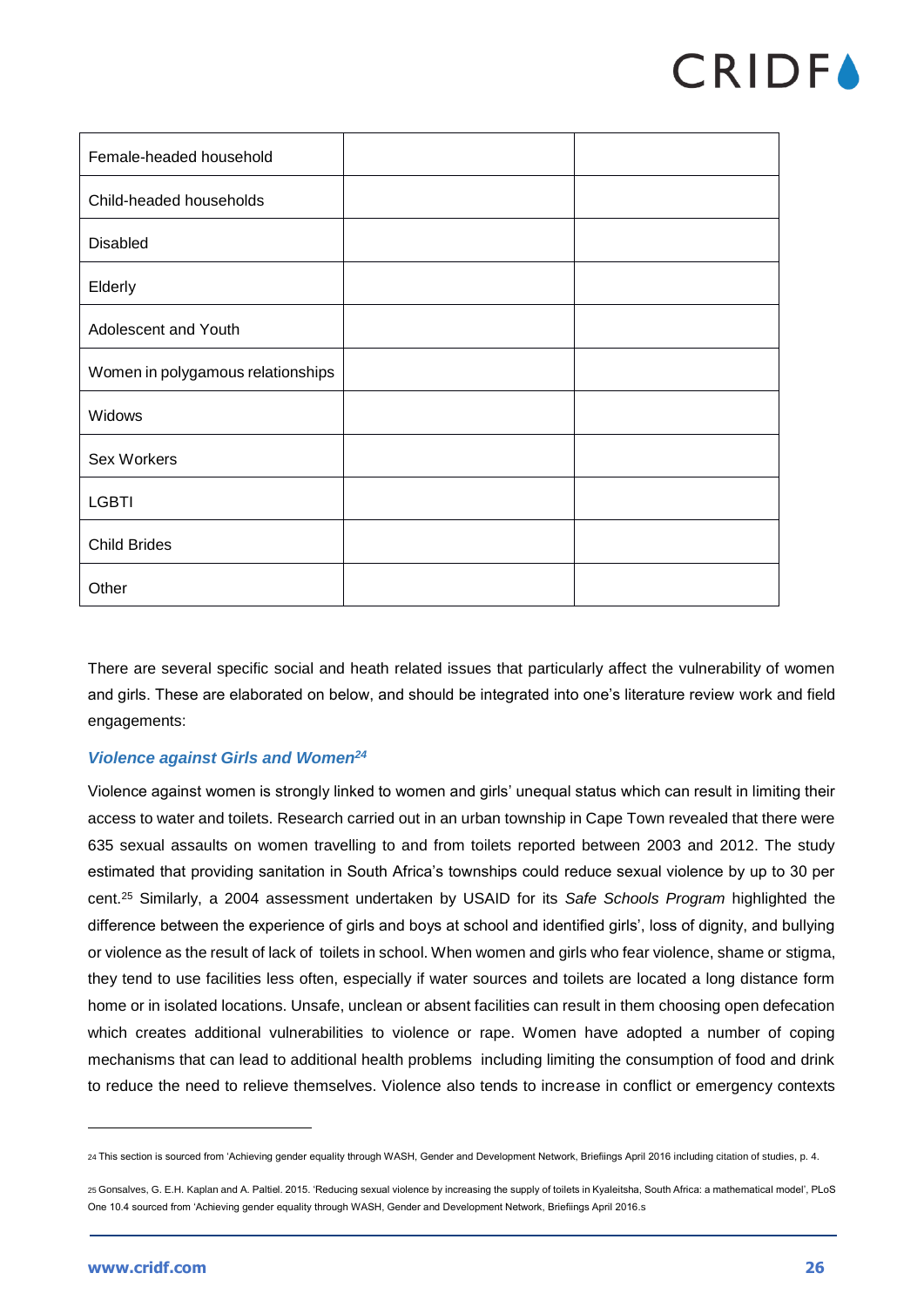where normal social networks are disrupted and risk is heightened by widespread violence and the collapse of rule of law. This is compounded by scarcity in water and food resources which can require women to travel longer distance or use toilet facilities that are poorly lit further exacerbating their vulnerability to violence.

When conducting field work, it is important to investigate the possibility of WASH-related violence. There are a number of practical ways that can be recommended to reduce vulnerabilities to WASH-related violence. Privacy, safety and dignity can be increased through toilet design: facilities should be well lit, or women and girls should have access to torches or other forms of light. The facility should have a solid door and lock on the inside of the door. Toilets should have roofs and facilities should be accessible for family members with limited mobility. Tools such as Community Led Sanitation or the IASC Guidelines for Integrating Gender-Based Violence Interventions in Humanitarian Action can provide additional guidance on things to consider or actions to take<sup>26</sup>. Mapping tools that allow women and girls to show where they feel safe and unsafe can also help with designing water facilities that reduce the potential for gender-based violence. Ensuring the installation of appropriate toilets in school settings that allow for privacy, safety, avoiding embarrassment and reducing exposure to violence can have a positive impact on girls' attendance and attainment.

In addition to thinking about the facilities themselves, it is also important to consider the potential for violence when facilties are being constructed. The World Bank established the Global GBV Task Force in October, 2016 as part of the Bank's commitment to learn from the failings of the Uganda Transport Sector Development [Project,](http://www.worldbank.org/en/country/uganda/brief/uganda-transport-sector-development-project-fact-sheet) which involved serious allegations of sexual misconduct and abuse by men contracted to construct the road. *The Bank has specifically noted that large infrastructure projects – including those supported by the World Bank – which involve a substantial influx of workers into a community, can expose women and girls to risks of sexual exploitation and abuse, unless adequate measures are taken to prevent and address such risks."<sup>27</sup>* The Bank has declared zero tolerance for GBV and has produced two key documents that can assist in considering GBV issues in infrastructure projects:

- *1) Managing the Risks of Adverse Impacts on Communities from Temporary Project Induced Labor Influx* seeks to articulate how to manage the potential risk connected to the influx of external workers. It contains guiding principles and recommendations to be considered as part of the design and implementation of civil works projects. It can be accessed at: http://pubdocs.worldbank.org/en/497851495202591233/Managing-Risk-of-Adverse-impact-fromproject-labor-influx.pdf
- *2) Good Practice Note Addressing Gender-Based Violence in Investment Project Financing Involving Major Civil Works* provides background and an approach to identifying the risk of GBV, in particular sexual exploitation and abuse and sexual harassment that can emerge with major civil works projects.

<sup>26</sup> Community Led Total Sanitation (CLTS) is a methodology that facilitates communities in eliminating open defection through locally-led appraisal, analysis and action. Information on this tool can be accessed at: [https://www.communityledtotalsanitation.org/page/clts-approach.](https://www.communityledtotalsanitation.org/page/clts-approach) . The IASC Guidelines on GBV can be accessed at: https://gbvguidelines.org/en/

<sup>27</sup> The work of the Task Force was informed by related [Inspection Panel findings](http://ewebapps.worldbank.org/apps/ip/PanelCases/98-Inspection%20Panel%20Investigation%20Report.pdf) and the [management response,](http://ewebapps.worldbank.org/apps/ip/PanelCases/98-Management%20Report%20and%20Recommendation.pdf) the findings of a management review of Lessons [Learned](http://documents.worldbank.org/curated/en/948341479845064519/pdf/110455-BR-PUBLIC-LESSONS-LEARNT-IDA-SecM2016-0204.pdf) from the Uganda case, as well as by the immediate measures taken by management to integrate these findings into the Bank's 2015 Procurement Framework, current social safeguard practices, the new [Environmental and Social Framework](http://www.worldbank.org/en/programs/environmental-and-social-policies-for-projects/brief/the-environmental-and-social-framework-esf) (ESF) which was approved in 2016 and which will be implemented by 2018, and the [Labor Influx Guidance Note.](http://pubdocs.worldbank.org/en/497851495202591233/Managing-Risk-of-Adverse-impact-from-project-labor-influx.pdf) For more information go to http://www.worldbank.org/en/news/press-release/2016/10/13/world-bank-launches-global-task-force-to-tackle-gender-based-violence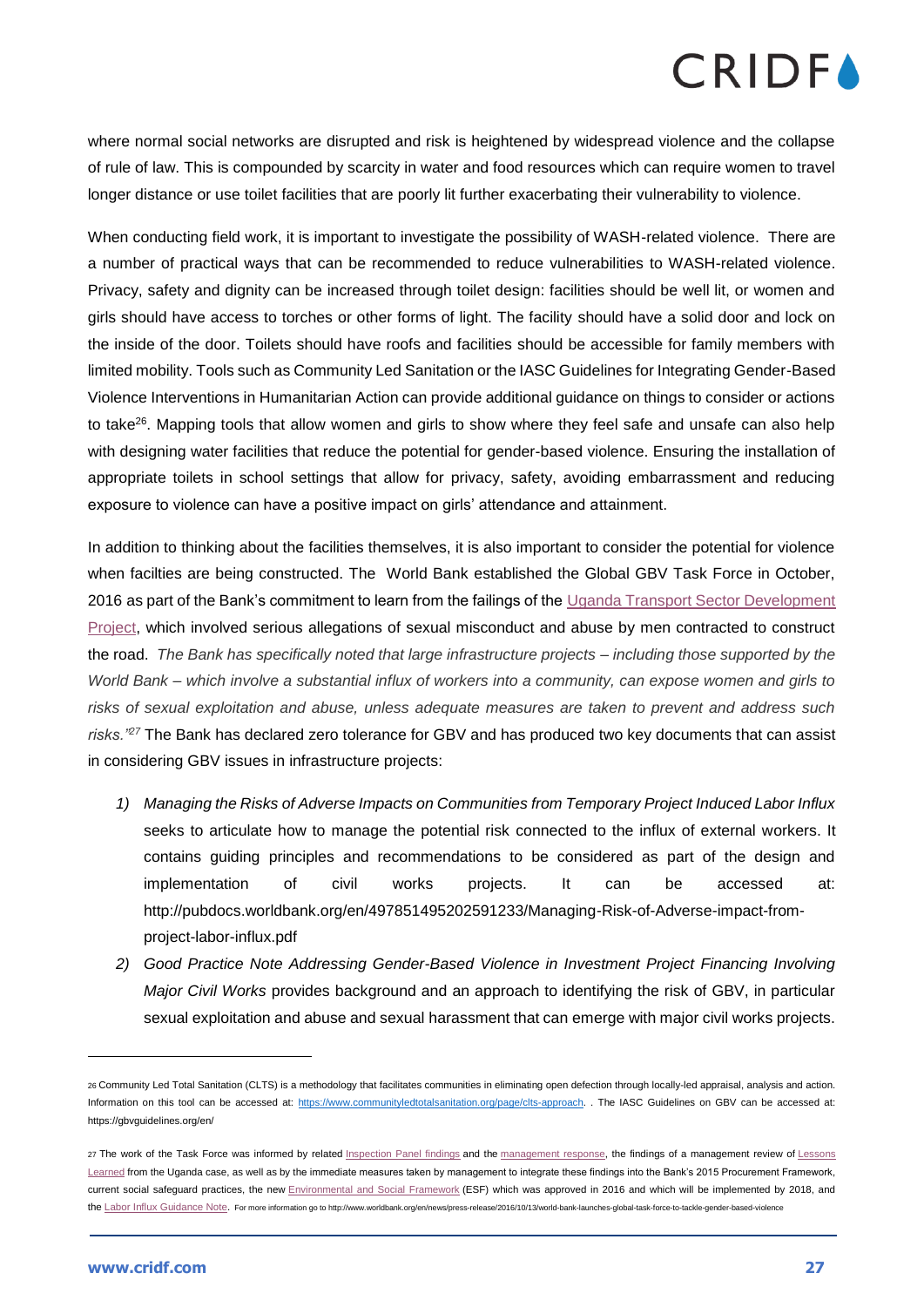It can be accessed at: http://pubdocs.worldbank.org/en/399881538336159607/Good-Practice-Note-Addressing-Gender-Based-Violencev2.pdf

### *Menstrual Hygiene Management<sup>28</sup>*

The safe and effective management of menstruation is a specific WASH issue facing women and girls. Girls face particular challenges due to the ttaboo and silence surrounding menstrual hygiene which is linked to the fact that menstruation is seen in many cultures as contaminating girls and women. This can result in serious impacts connected to water and sanitation. In some cases it can result in women and girls being heavily dependent on other women to collect and bring water to them for drinking and bathing. Research on the impact of inadequate or absent menstrual hygiene management on girls' education has shown that girls skip a week of school or drop out altogether if there are no private latrines and hygiene supplies in their place of education. Girls are also afraid of being teased by boys which impacts on their self-esteem and ability to concentrate. Missing school limits a girl's opportunity for education, income generation and social participation, all of which have a negative impact on self-worth and overall well-being of themselves and their families.

Overall, limited attention is given to menstrual hygiene when water infrastructure projects are planned and designed. Most sanitation programs fail to consider women's need to manage menstruation. Latrine design usually overlooks the specific needs of women and girls. Where hygiene promotion exists it often focuses exclusively on washing practices thereby excluding the issue of menstrual hygiene. Because of social stigma and norms around menstruation together with the fact that WASH decision making tends to be male dominated can result in a failure to meet the social and physical needs of women. .

Similarly, women experiencing perimenpause<sup>29</sup> have particular WASH needs in terms of menstrual hygiene management, access to safe drinking water, washing and bathing. During perimenopause, hormonal changes can result in irregular and/or heavy bleeding and sweating. Keeping hydrated is important as is access to facilities to manage menstruation. Facilities for menstrual hygiene and management are needed wherever there are sanitation facilities, including in providing sanitation services in humanitarian emergencies. They should ensure privacy and dignity, and include facilities for washing and drying the body and the menstrual clot. They should also include adequate mechanisms for disposing of material if they cannot be reused like bins with lids that are safely managed. 30

<sup>28</sup> This section is sourced from 'Achieving gender equality through WASH, Gender and Development Network, Briefiings April 2016 including citation of studies, p. 5-6

<sup>29</sup> Perimenopause is the time before the menopause during which the declining function of the ovaries gives rise to a range of symptoms including heavy uterine bleeding, hot flushes and night sweats.

<sup>30</sup> 'Achieving gender equality through WASH, Gender and Development Network, Briefiings April 2016 including citation of studies, p. 10/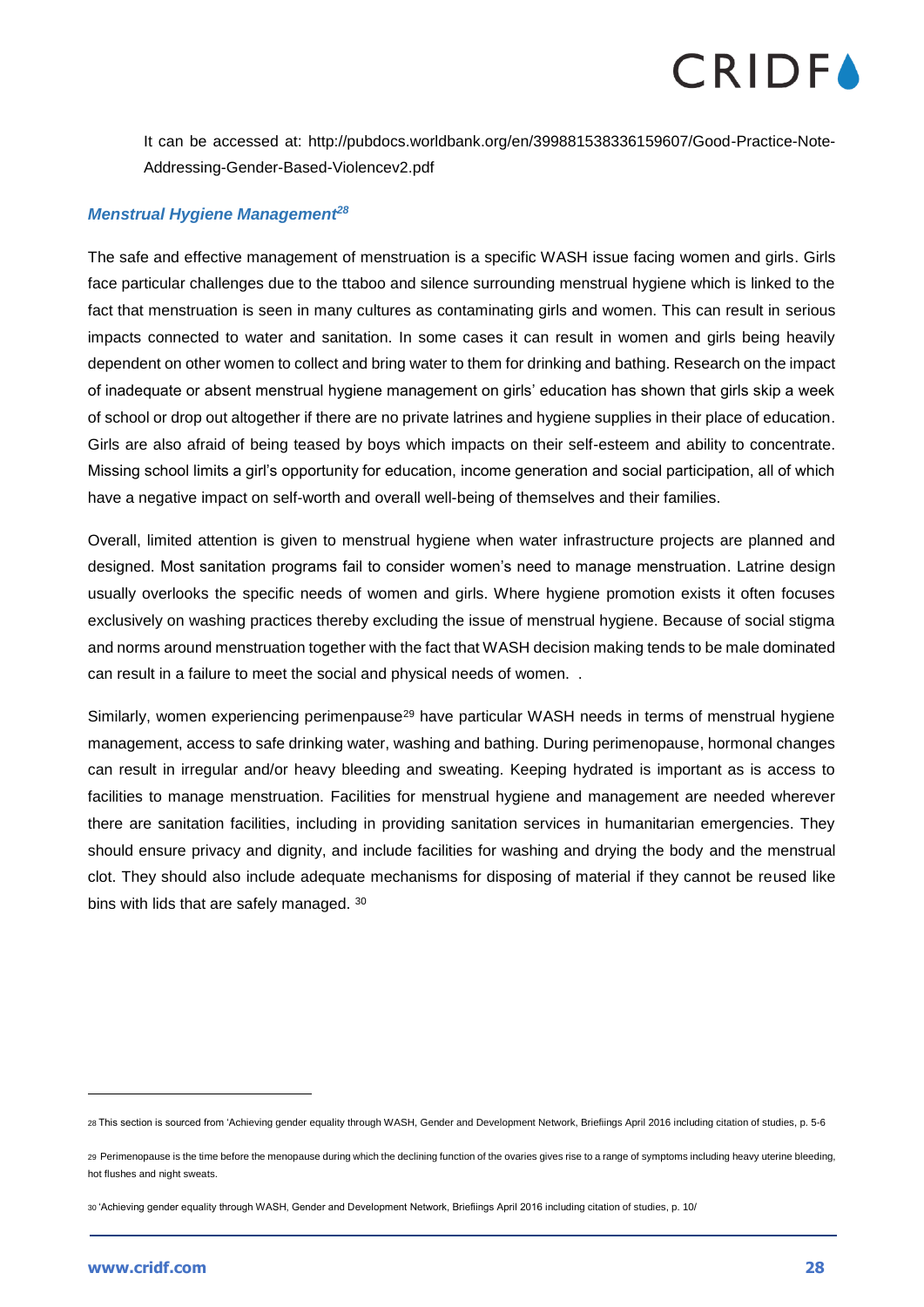

#### *Maternal and Newborn Health<sup>31</sup>*

Every year nearly half a million newborn babies die within the first month of life are due to unhygienic conditions.<sup>32</sup> Health care facilities in low and middle-income countries often lack proper WASH services which negagively impacts on the ability to provide safe and quality care to women and newborns. A recent study by the London School of Hygiene and Tropical Medicine found that 43 per cent of births in Tanzania occur at home, and only 1.5 per cent of home births take place in homes that have safe drinking water and adequate sanitation.<sup>33</sup> Only 44 per cent of births at health care facilities and 24 percent of those in delivery rooms have safe drinking water and adequate sanitation. Sepsis, which causes 11 per cent of maternal deaths, can be mostly prevented if women give birth in a location with sufficient water and soap for washing and a trained assistant is available to offer quality care. <sup>34</sup> Having access to safe water and hygiene services can also prevent a range of related illnesses some of which have particular impacts when they occur during pregnancy. For example, hookworm infestation arises from exposure to contaminated soil in part due to open defecation and poor hygiene and can lead to low birth weight, slow child growth and hepatitis<sup>35</sup>.

Collecting and carrying heavy loads such as water can have severe negative impacts on a women's and girl's health. If women have to collect water when pregnant, they can experience serious complications during pregnancy and experience additional reproductive health consequences. This, in turn, can lead to chronic pain,disability and social stigma. Women and adolescent girls who have recently given birth can also experience ncontinence or have obstretic fistula form prolonged or obstructed childbirth creating WASH needs. Women and girls who have experienced sexual violence can also suffer from incontinence as a result of traumatic fistulae. WASH access in health-care settings is also related to the number of women choosing to give birth in delivery facilties and can play an important role in reducing the rates of maternal and child mortality.Overall, universal access to water and sanitation can help make pregnancy safer, mothers healthier and increase the likelihood of mothers' and children's long-term health and well being.

In **Annex G** there are more details about vulnerable populations to help guide you as you consider possible populations as well as to take account of possible challenges they may face in terms accessing and benefiting from water infrastructure.

<sup>31</sup> 31 This section is sourced from 'Achieving gender equality through WASH, Gender and Development Network, Briefiings April 2016 including citation of studies, p. 6-7

<sup>32</sup> WaterAid 2016a 'The first month of llife: ensuring every child gets the water, sanitation and hygiene they need' available at: https://washmatters.wateraid.org/sites/g/files/jkxoof256/files/WaterAid\_Healthy\_Start\_The\_First\_Month\_Of\_Life\_US\_version.pdf

<sup>33</sup> Benova, L. O. Cummings, B.A. Gordon, M. Magoma and O.M. Campbell. 2014. "Where there is no toilet: water and sanitation environments of domestic water facility births in Tanzania', PLoS ONE 9.9, Available at: https://journals.plos.org/plosone/article?id=10.1371/journal.pone.0106738 34 Say, L. D. Chou, A. Gemmil, Ö Tunçalp , A Moller, J. Daniels, A. Metin Gülmezoglu, M. Temmerman and L. Alkema, 2014, 'Global cases of maternal death: A WHO systematic analysis', Lancet Global Health, 2, 6 (June), e323-33.

<sup>35</sup> Beach M., T. Streit, D. Addiss, R. Prospere. J. Roberts and P. Lammie. 1999. 'Assessment of comibined ivermectin and albendazole for treatment of intestinal helminth and wucheraria bancrifti infections in Hatian schooldhilren', *American Journal of Tropical Medicine and Hytiene 60, 479-486.*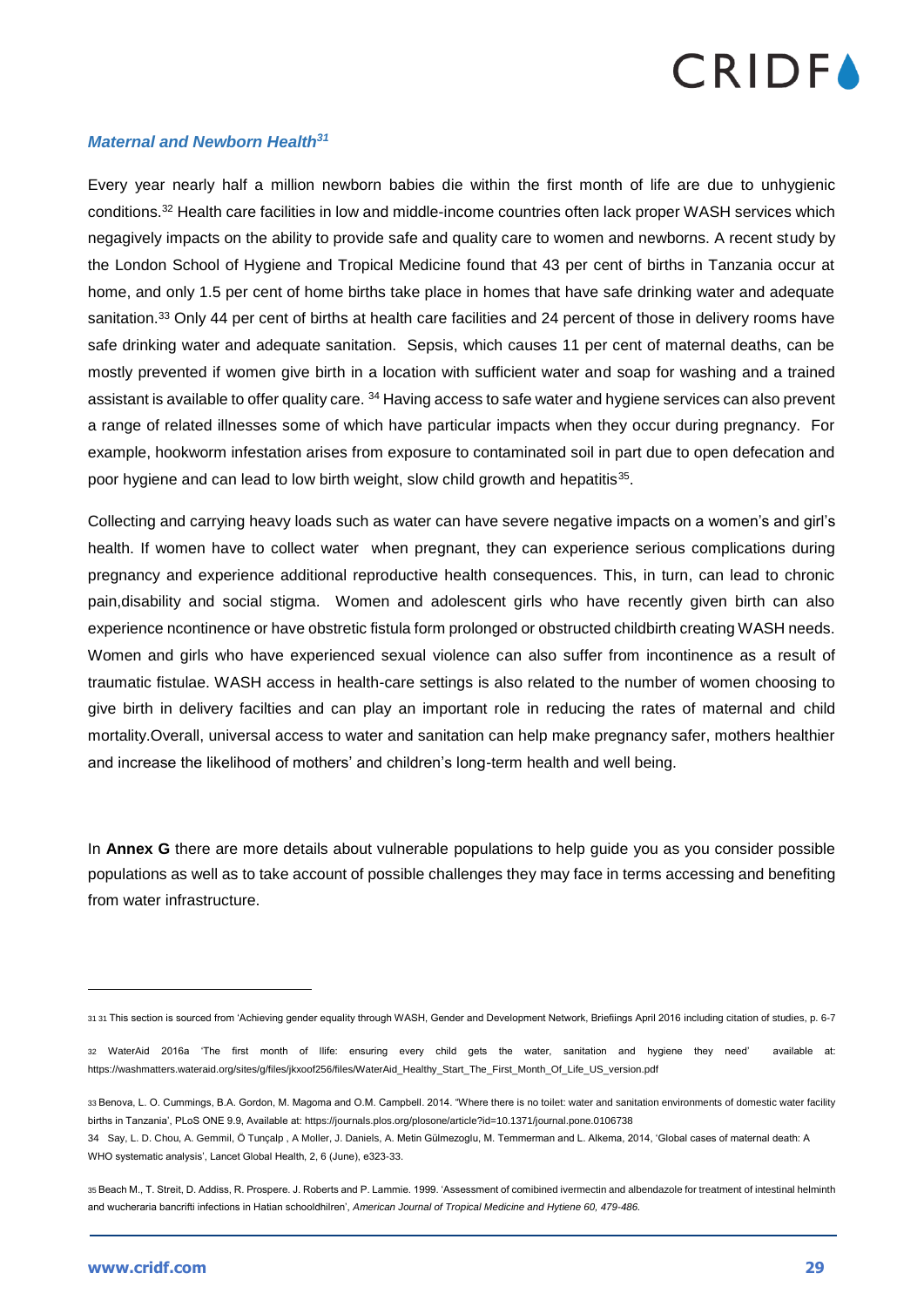### <span id="page-30-0"></span>**ANNEX D – EXTERNAL CHECKLIST**

The external checklist (**see accompanying excel tool**) should be asked as part of conducting your analysis. The checklist can help relevant staff involved in the project development and implementation to identify opportunities and requirements for incorporating gender into different phases of the project, to adjust the project to mitigate the potential to contribute to gender inequalities or even to decide not to move forward on a project. You should refer to the list of vulnerable populations in **Annex C** to be sure that when you are asking the questions you cover these groups and are able to probe on specific issues for specific vulnerable populations.

### *Questions: External Check List*

The external checklist has been structured with the following key points to consider in relation to using the actual tool, in preparing for the field and in connecting it to the drafting of the report and completion of other parts of the Toolkit. The checklist questions are included at the end of this Annex, as well as in an accompanying excel tool – for ease of filling-out.

### *a. Identifying differences*

In keeping with the GAD framework, the table below includes three separate columns: 1) women and girls; 2) vulnerable populations; and 3) men and boys. Where possible, when posing the questions try to gather an understanding of the differences for these three groups and capture them in the table below under the separate columns. For vulnerable groups, identification of vulnerable groups should be done using the Table from Annex C prior to going to the field and can be used again to cross verify vulnerable populations that are identified when conducting the field work. There is reference to "women and girls" and "men and boys" as the situation and issues may be different depending upon the age group you are consulting. Ideally you should try to consult with adolescent and youth separately as their issues are often different from those of adults as well as seeking to gather any issues related to children and babies such as those connected to the impact of water-borne diseases.

For the purposes of simplicity, the questions refer to "different population groups" as a way of encompassing women, girls, men, boys and different vulnerable populations that you will identify.

When asking the questions, you tailor them depending upon whether you are asking as a homogeneous group e.g. of women or heterogeneous groups.

### **Gender And Development (GAD) Framework**

Gender is not a 'women's issue' but an interpersonal issue between men and women; women and men have different and specific needs;

Women and men cannot be treated as a standardised group because they are affected by various crosscutting issues such as class, race, poverty, ethnicity, age, geographical location (i.e. the urban/rural divide) religion and culture such that it is important to also address vulnerable populations; and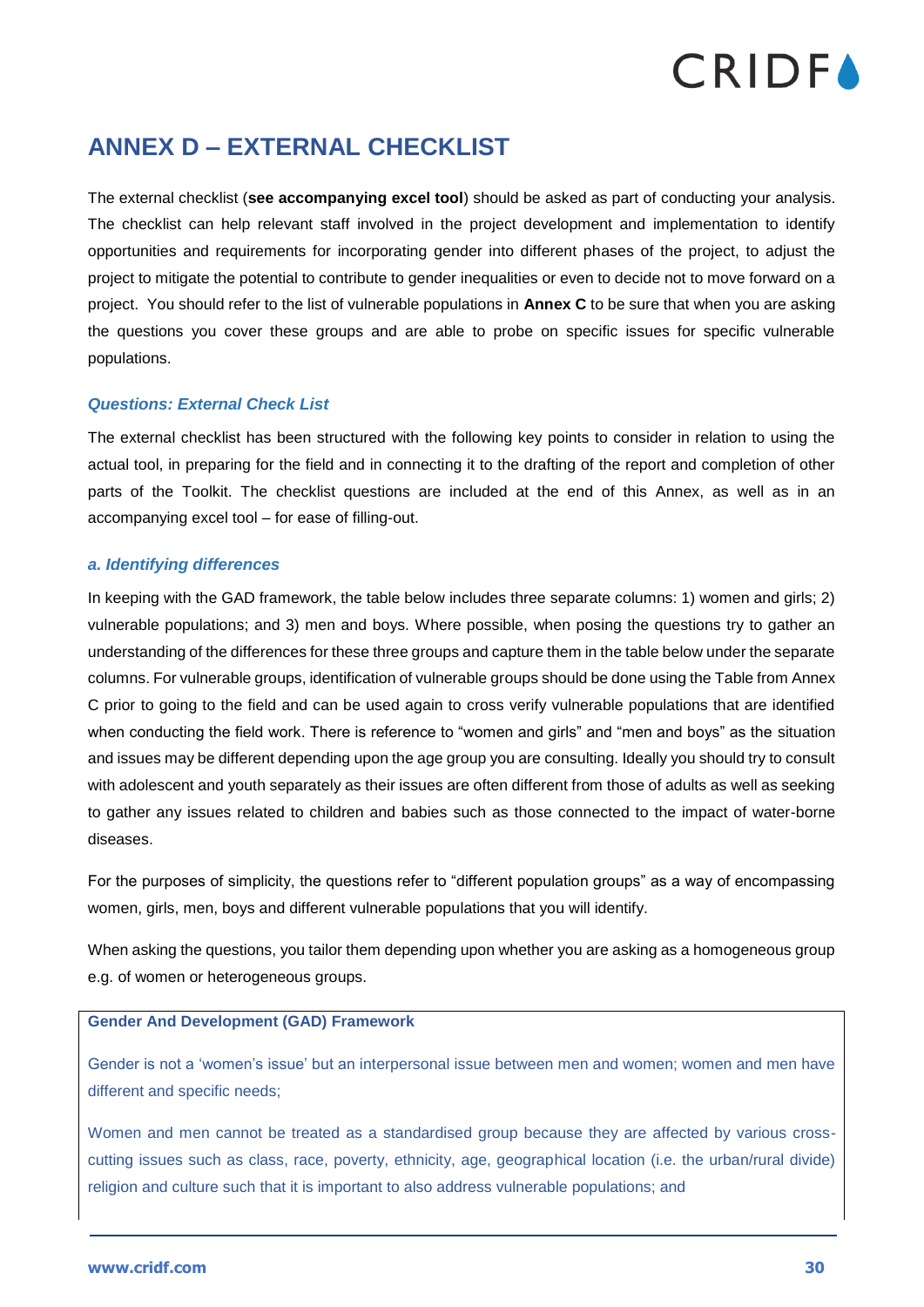Women tend to be disadvantaged relative to men, but that gender differences can result in men being disadvantaged.

### *Target Audience*

The questions have been written in a style to enable you to pose questions directly of the different groups you are consulting. You may need to adapt them if you think there may be differences connected to culture, gender, age, marital status or any other issue. You should also be considering how you can capture the differences for women, men, girls and boys and vulnerable people when you prepare your overall survey instrument.

### *Approach to questions*

The questions include overarching questions as well as questions where you can do additional probing. For example, when asking about the benefits that a project will provide, you are encouraged to probe about where and how these benefits will occur i.e. at the household level (reproductive e.g. work load), at the work level (productive) and at the community level (opportunity to participate in community activities).

### *Project Reference*

A number of the questions are generic. However, there are some that are more relevant to particular CRIDF projects. For example, questions on land are likely to be more relevant to irrigation projects whereas questions about toilets and ablutions are more relevant to border post projects. In asking questions, you should therefore adapt them to your project context by selecting or dropping questions that align to the project under consideration. In referencing the project, you should also be careful to manage expectations by posing questions in the hypothetical. For example, you could ask, "if there were to be a water project that would improve access to water for irrigation…" CRIDF has also developed a briefing note on Gender and Irrigation that provides more specific context on this type of water infrastructure and can serve as a guide for putting forward targeted questions. **Annex G** also contains additional information on the different water contexts.

### *Methodology*

In **Annex F**, there are links to examples of participatory approaches that could be used to gather the information rather than simply asking the questions through focus group discussions or individual interviews. Particularly with women and vulnerable groups, participatory approaches are the preferred approach as they address some of their barriers such as literacy and comfort level in expressing themselves publicly. Participatory approaches can also be a more interesting and creative way to get information then posing questions directly. For example, there are questions that seek to understand the amount of time people spent on collecting water and who does it that could be gathered by conducting a participatory exercise to collect information about daily activities and to map out how women, men girls and boys and vulnerable populations spend their day, what activities they undertake and how much time it takes.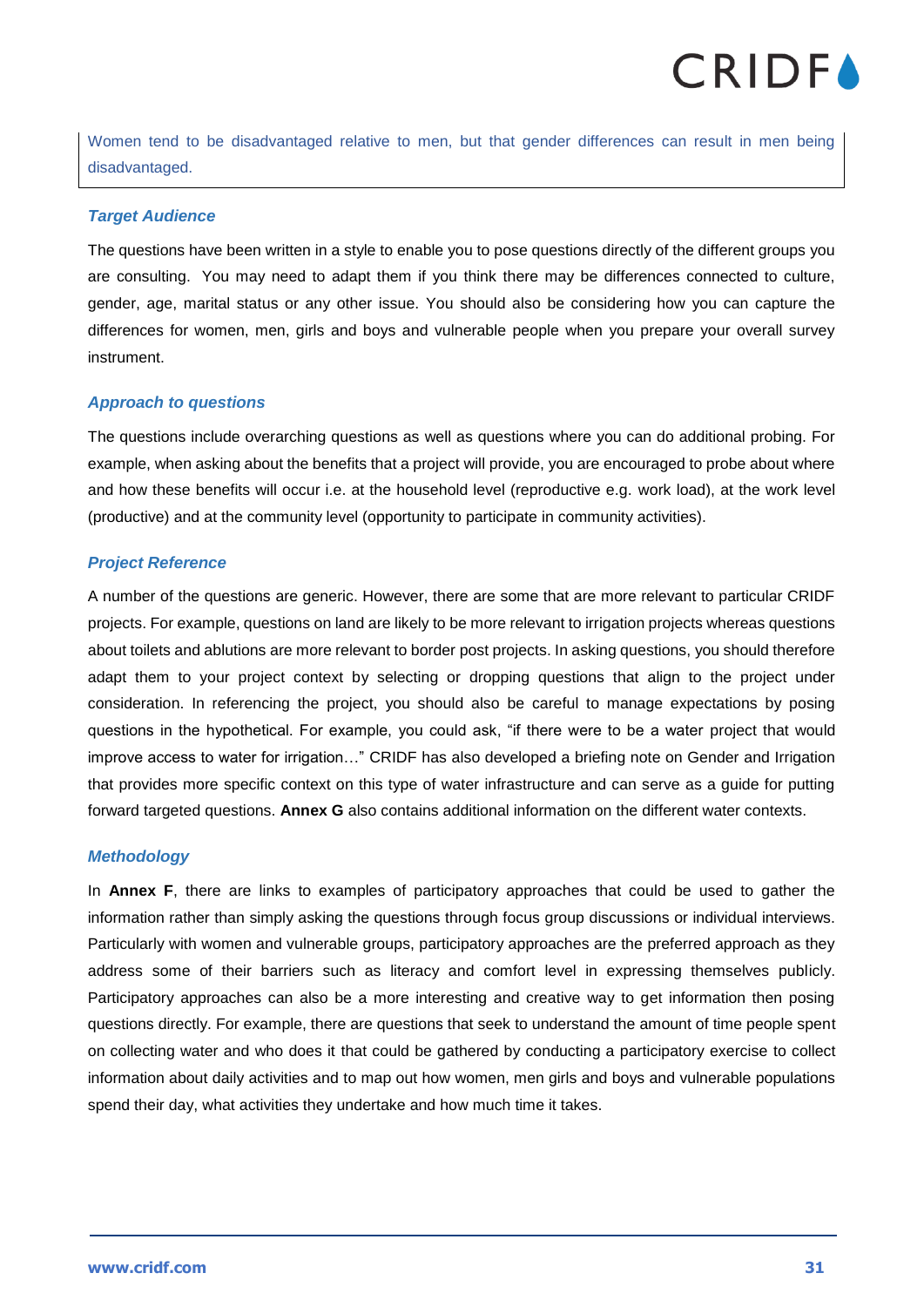

### *Applying the Results*

In addition to soliciting input on potential benefits that a project of this nature could provide, many of the questions have been structured to enable you to solicit views and input on some of the challenges (issues), how they can be addressed (recommendations) and who could address them (roles & responsibilities) that should be directly incorporated into:

- 1) The narrative within the report including the overall section for the social assessment;
- 2) The section on Gender and Inclusion;
- 3) The Executive Summary
- 4) The recommendation and decision-making section

5) The Gender Action Plan including issues, recommended actions and responsible people (role players). In terms of possible responsible people, **Annex B** is where you can source possible stakeholders that you will have identified through conducting a stakeholder mapping exercise.

| Question                                                                                                                                                                                                                                                                                                                                                                                                                                                                                                                                                                                                                                                                                                                                                                                                                                                                                                                                                                                                                                                                                                                                                                                                                                                                                                                                              | <b>Women &amp; Girls</b> | <b>Vulnerable Groups</b> | Men & Boys |
|-------------------------------------------------------------------------------------------------------------------------------------------------------------------------------------------------------------------------------------------------------------------------------------------------------------------------------------------------------------------------------------------------------------------------------------------------------------------------------------------------------------------------------------------------------------------------------------------------------------------------------------------------------------------------------------------------------------------------------------------------------------------------------------------------------------------------------------------------------------------------------------------------------------------------------------------------------------------------------------------------------------------------------------------------------------------------------------------------------------------------------------------------------------------------------------------------------------------------------------------------------------------------------------------------------------------------------------------------------|--------------------------|--------------------------|------------|
|                                                                                                                                                                                                                                                                                                                                                                                                                                                                                                                                                                                                                                                                                                                                                                                                                                                                                                                                                                                                                                                                                                                                                                                                                                                                                                                                                       | <b>ACCESS</b>            |                          |            |
|                                                                                                                                                                                                                                                                                                                                                                                                                                                                                                                                                                                                                                                                                                                                                                                                                                                                                                                                                                                                                                                                                                                                                                                                                                                                                                                                                       | <b>Access to Water</b>   |                          |            |
| How is water used by men and women?<br>How is water distributed among men and<br>women?<br>Who can decide on the the use and<br>management of water resources?                                                                                                                                                                                                                                                                                                                                                                                                                                                                                                                                                                                                                                                                                                                                                                                                                                                                                                                                                                                                                                                                                                                                                                                        |                          |                          |            |
| Do different household structures / population<br>groups have <b>direct</b> access to water resources?<br>*('women' & 'men' columns can be replaced with<br>'female' and 'male' headed households if more<br>appropriate)<br>- for domestic use?<br>- for community gardens?<br>- for agricultural & livestock purposes?<br>- for income-generating opportunities?<br>- for employment?<br>-For other needs?<br>If not direct, how do they access water? (at a<br>river, well, borehole)<br>In cases where income is generated from the<br>water infrastructure project e.g. through<br>irrigation, are women and men able to acess the<br>benefits equally from income generated?<br>Are there differences in terms of access to water<br>institutions such as water committees and water<br>user groups of relevance to the project?<br><b>Barriers</b><br>What are barriers that could affect access to the<br>proposed water infrastructure project? (money,<br>transport, distance, cultural barriers)<br>In the case of irrigation projects, are there<br>specific barriers to access such as to land,<br>inputs and other resources?<br>Recommendation<br>How should these barriers be addressed?<br><b>Roles &amp; Responsibilities</b><br>Who could play a role in addressing these<br>barriers and negative impacts? What could they<br>do? |                          |                          |            |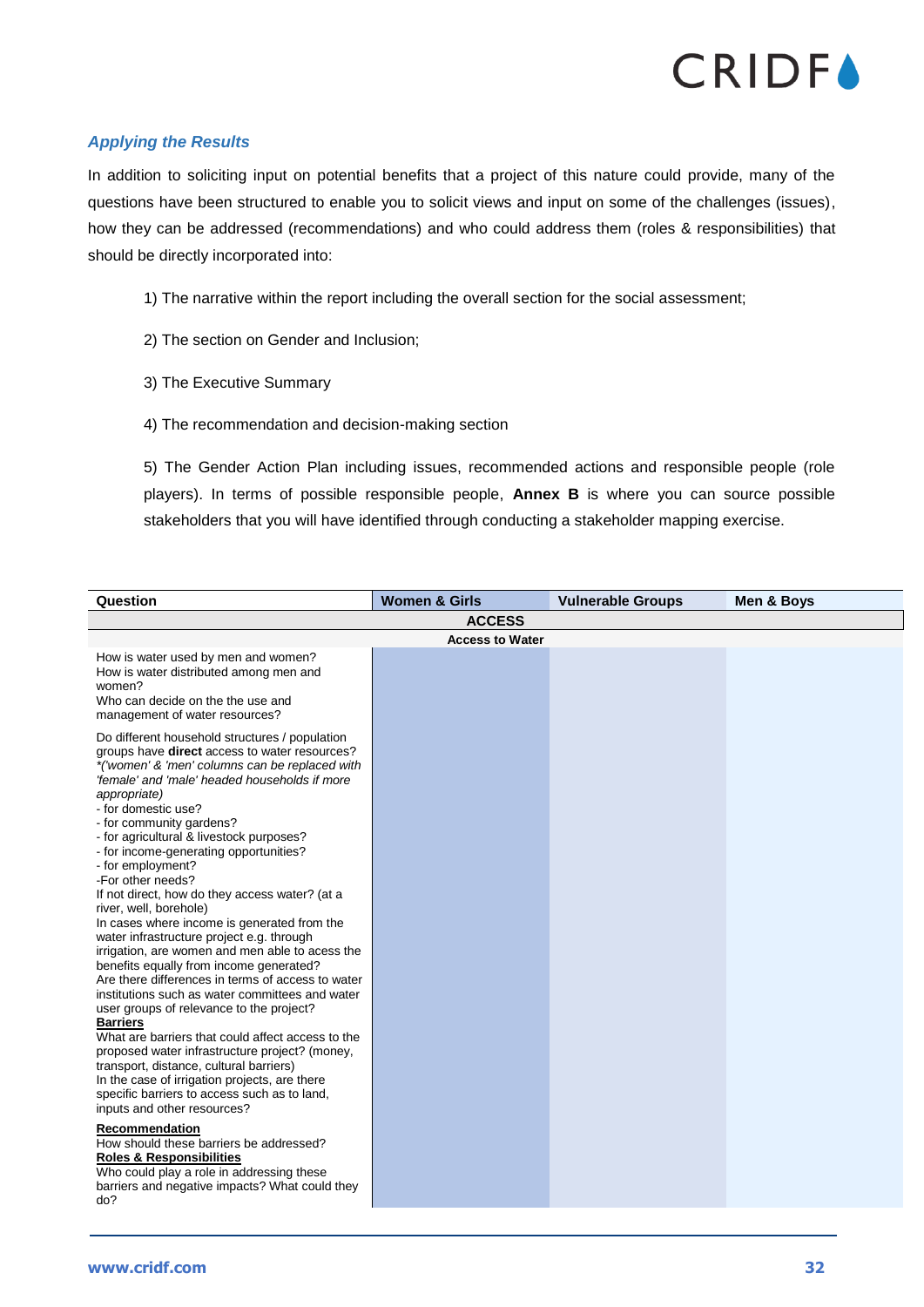| <b>Access to Other Resources</b><br>For different household structures/population<br>groups to be able to benefit fully from this water<br>infrastructure project, what other resources do<br>they need to access? Do they need to have<br>access to:<br>- land?<br>- cash?<br>- training?<br>- other inputs?<br>- decision makers?<br>- decision making committees<br><b>Barriers</b><br>What are the barriers that different household<br>structures/population groups that could affect<br>access to these resources? For example<br>barriers such as access to information could<br>impede women's ability to participate in a<br>project.<br><b>Recommendation</b><br>How should these barriers be addressed?<br><b>Roles &amp; Responsibilities</b><br>Who could play a role in addressing these<br>negative impacts? What could they do?<br><b>PARTICIPATION</b><br><b>Roles and Responsibilities</b><br>What roles, responsibilities and positions of<br>women, men and vulnerable groups within a<br>community or society or at the household level<br>should be considered in terms of ability to<br>participate in:<br>- Water committees or related committees?<br>- Development and implementation of the water<br>project (e.g. construction, maintenance, water<br>committees)?<br>- Income-generating activities including farming<br>activities<br>- Employment opportunities<br>- Collection of water<br>- Maintenance of water infrastructure<br>- Construction of water infrastructure<br><b>Barriers to Participation</b><br>What are specific barriers to participation in any<br>of these roles that should be considered?<br>- e.g. time, lack of access to resources, cultural<br>practices, physical, fear of gender-based<br>violence<br><b>Recommendations</b><br>How can these barriers be addressed?<br><b>Roles &amp; Responsibilities</b><br>Who could play a role in addressing these<br>negative impacts? What could they do?<br><b>PREFERENCES</b><br>Currently, what do people like and don't like<br>about their water and sanitation system/options?<br>Is there sufficient consideration of decency and<br>respect that takes into account the needs of the<br>different population groups?<br>What are the preferences in terms of use,<br>location and availability of water by the different<br>population groups?<br>In the case of irrigation projects, do women have<br>different preferences that could include<br>accommodating their tendency to prioritize<br>multiple uses of water for productive and<br>reproductive services?<br><b>POSITIVE IMPACTS</b> |  |  |  |  |
|---------------------------------------------------------------------------------------------------------------------------------------------------------------------------------------------------------------------------------------------------------------------------------------------------------------------------------------------------------------------------------------------------------------------------------------------------------------------------------------------------------------------------------------------------------------------------------------------------------------------------------------------------------------------------------------------------------------------------------------------------------------------------------------------------------------------------------------------------------------------------------------------------------------------------------------------------------------------------------------------------------------------------------------------------------------------------------------------------------------------------------------------------------------------------------------------------------------------------------------------------------------------------------------------------------------------------------------------------------------------------------------------------------------------------------------------------------------------------------------------------------------------------------------------------------------------------------------------------------------------------------------------------------------------------------------------------------------------------------------------------------------------------------------------------------------------------------------------------------------------------------------------------------------------------------------------------------------------------------------------------------------------------------------------------------------------------------------------------------------------------------------------------------------------------------------------------------------------------------------------------------------------------------------------------------------------------------------------------------------------------------------------------------------------------------------------------------------------------------------------------------------------------------------------------------------------------------------------------------------|--|--|--|--|
|                                                                                                                                                                                                                                                                                                                                                                                                                                                                                                                                                                                                                                                                                                                                                                                                                                                                                                                                                                                                                                                                                                                                                                                                                                                                                                                                                                                                                                                                                                                                                                                                                                                                                                                                                                                                                                                                                                                                                                                                                                                                                                                                                                                                                                                                                                                                                                                                                                                                                                                                                                                                               |  |  |  |  |
|                                                                                                                                                                                                                                                                                                                                                                                                                                                                                                                                                                                                                                                                                                                                                                                                                                                                                                                                                                                                                                                                                                                                                                                                                                                                                                                                                                                                                                                                                                                                                                                                                                                                                                                                                                                                                                                                                                                                                                                                                                                                                                                                                                                                                                                                                                                                                                                                                                                                                                                                                                                                               |  |  |  |  |
|                                                                                                                                                                                                                                                                                                                                                                                                                                                                                                                                                                                                                                                                                                                                                                                                                                                                                                                                                                                                                                                                                                                                                                                                                                                                                                                                                                                                                                                                                                                                                                                                                                                                                                                                                                                                                                                                                                                                                                                                                                                                                                                                                                                                                                                                                                                                                                                                                                                                                                                                                                                                               |  |  |  |  |
|                                                                                                                                                                                                                                                                                                                                                                                                                                                                                                                                                                                                                                                                                                                                                                                                                                                                                                                                                                                                                                                                                                                                                                                                                                                                                                                                                                                                                                                                                                                                                                                                                                                                                                                                                                                                                                                                                                                                                                                                                                                                                                                                                                                                                                                                                                                                                                                                                                                                                                                                                                                                               |  |  |  |  |
|                                                                                                                                                                                                                                                                                                                                                                                                                                                                                                                                                                                                                                                                                                                                                                                                                                                                                                                                                                                                                                                                                                                                                                                                                                                                                                                                                                                                                                                                                                                                                                                                                                                                                                                                                                                                                                                                                                                                                                                                                                                                                                                                                                                                                                                                                                                                                                                                                                                                                                                                                                                                               |  |  |  |  |
|                                                                                                                                                                                                                                                                                                                                                                                                                                                                                                                                                                                                                                                                                                                                                                                                                                                                                                                                                                                                                                                                                                                                                                                                                                                                                                                                                                                                                                                                                                                                                                                                                                                                                                                                                                                                                                                                                                                                                                                                                                                                                                                                                                                                                                                                                                                                                                                                                                                                                                                                                                                                               |  |  |  |  |
|                                                                                                                                                                                                                                                                                                                                                                                                                                                                                                                                                                                                                                                                                                                                                                                                                                                                                                                                                                                                                                                                                                                                                                                                                                                                                                                                                                                                                                                                                                                                                                                                                                                                                                                                                                                                                                                                                                                                                                                                                                                                                                                                                                                                                                                                                                                                                                                                                                                                                                                                                                                                               |  |  |  |  |
|                                                                                                                                                                                                                                                                                                                                                                                                                                                                                                                                                                                                                                                                                                                                                                                                                                                                                                                                                                                                                                                                                                                                                                                                                                                                                                                                                                                                                                                                                                                                                                                                                                                                                                                                                                                                                                                                                                                                                                                                                                                                                                                                                                                                                                                                                                                                                                                                                                                                                                                                                                                                               |  |  |  |  |
|                                                                                                                                                                                                                                                                                                                                                                                                                                                                                                                                                                                                                                                                                                                                                                                                                                                                                                                                                                                                                                                                                                                                                                                                                                                                                                                                                                                                                                                                                                                                                                                                                                                                                                                                                                                                                                                                                                                                                                                                                                                                                                                                                                                                                                                                                                                                                                                                                                                                                                                                                                                                               |  |  |  |  |
|                                                                                                                                                                                                                                                                                                                                                                                                                                                                                                                                                                                                                                                                                                                                                                                                                                                                                                                                                                                                                                                                                                                                                                                                                                                                                                                                                                                                                                                                                                                                                                                                                                                                                                                                                                                                                                                                                                                                                                                                                                                                                                                                                                                                                                                                                                                                                                                                                                                                                                                                                                                                               |  |  |  |  |
|                                                                                                                                                                                                                                                                                                                                                                                                                                                                                                                                                                                                                                                                                                                                                                                                                                                                                                                                                                                                                                                                                                                                                                                                                                                                                                                                                                                                                                                                                                                                                                                                                                                                                                                                                                                                                                                                                                                                                                                                                                                                                                                                                                                                                                                                                                                                                                                                                                                                                                                                                                                                               |  |  |  |  |
|                                                                                                                                                                                                                                                                                                                                                                                                                                                                                                                                                                                                                                                                                                                                                                                                                                                                                                                                                                                                                                                                                                                                                                                                                                                                                                                                                                                                                                                                                                                                                                                                                                                                                                                                                                                                                                                                                                                                                                                                                                                                                                                                                                                                                                                                                                                                                                                                                                                                                                                                                                                                               |  |  |  |  |
|                                                                                                                                                                                                                                                                                                                                                                                                                                                                                                                                                                                                                                                                                                                                                                                                                                                                                                                                                                                                                                                                                                                                                                                                                                                                                                                                                                                                                                                                                                                                                                                                                                                                                                                                                                                                                                                                                                                                                                                                                                                                                                                                                                                                                                                                                                                                                                                                                                                                                                                                                                                                               |  |  |  |  |
|                                                                                                                                                                                                                                                                                                                                                                                                                                                                                                                                                                                                                                                                                                                                                                                                                                                                                                                                                                                                                                                                                                                                                                                                                                                                                                                                                                                                                                                                                                                                                                                                                                                                                                                                                                                                                                                                                                                                                                                                                                                                                                                                                                                                                                                                                                                                                                                                                                                                                                                                                                                                               |  |  |  |  |
|                                                                                                                                                                                                                                                                                                                                                                                                                                                                                                                                                                                                                                                                                                                                                                                                                                                                                                                                                                                                                                                                                                                                                                                                                                                                                                                                                                                                                                                                                                                                                                                                                                                                                                                                                                                                                                                                                                                                                                                                                                                                                                                                                                                                                                                                                                                                                                                                                                                                                                                                                                                                               |  |  |  |  |
|                                                                                                                                                                                                                                                                                                                                                                                                                                                                                                                                                                                                                                                                                                                                                                                                                                                                                                                                                                                                                                                                                                                                                                                                                                                                                                                                                                                                                                                                                                                                                                                                                                                                                                                                                                                                                                                                                                                                                                                                                                                                                                                                                                                                                                                                                                                                                                                                                                                                                                                                                                                                               |  |  |  |  |
|                                                                                                                                                                                                                                                                                                                                                                                                                                                                                                                                                                                                                                                                                                                                                                                                                                                                                                                                                                                                                                                                                                                                                                                                                                                                                                                                                                                                                                                                                                                                                                                                                                                                                                                                                                                                                                                                                                                                                                                                                                                                                                                                                                                                                                                                                                                                                                                                                                                                                                                                                                                                               |  |  |  |  |
|                                                                                                                                                                                                                                                                                                                                                                                                                                                                                                                                                                                                                                                                                                                                                                                                                                                                                                                                                                                                                                                                                                                                                                                                                                                                                                                                                                                                                                                                                                                                                                                                                                                                                                                                                                                                                                                                                                                                                                                                                                                                                                                                                                                                                                                                                                                                                                                                                                                                                                                                                                                                               |  |  |  |  |
|                                                                                                                                                                                                                                                                                                                                                                                                                                                                                                                                                                                                                                                                                                                                                                                                                                                                                                                                                                                                                                                                                                                                                                                                                                                                                                                                                                                                                                                                                                                                                                                                                                                                                                                                                                                                                                                                                                                                                                                                                                                                                                                                                                                                                                                                                                                                                                                                                                                                                                                                                                                                               |  |  |  |  |
|                                                                                                                                                                                                                                                                                                                                                                                                                                                                                                                                                                                                                                                                                                                                                                                                                                                                                                                                                                                                                                                                                                                                                                                                                                                                                                                                                                                                                                                                                                                                                                                                                                                                                                                                                                                                                                                                                                                                                                                                                                                                                                                                                                                                                                                                                                                                                                                                                                                                                                                                                                                                               |  |  |  |  |
|                                                                                                                                                                                                                                                                                                                                                                                                                                                                                                                                                                                                                                                                                                                                                                                                                                                                                                                                                                                                                                                                                                                                                                                                                                                                                                                                                                                                                                                                                                                                                                                                                                                                                                                                                                                                                                                                                                                                                                                                                                                                                                                                                                                                                                                                                                                                                                                                                                                                                                                                                                                                               |  |  |  |  |
|                                                                                                                                                                                                                                                                                                                                                                                                                                                                                                                                                                                                                                                                                                                                                                                                                                                                                                                                                                                                                                                                                                                                                                                                                                                                                                                                                                                                                                                                                                                                                                                                                                                                                                                                                                                                                                                                                                                                                                                                                                                                                                                                                                                                                                                                                                                                                                                                                                                                                                                                                                                                               |  |  |  |  |
|                                                                                                                                                                                                                                                                                                                                                                                                                                                                                                                                                                                                                                                                                                                                                                                                                                                                                                                                                                                                                                                                                                                                                                                                                                                                                                                                                                                                                                                                                                                                                                                                                                                                                                                                                                                                                                                                                                                                                                                                                                                                                                                                                                                                                                                                                                                                                                                                                                                                                                                                                                                                               |  |  |  |  |
|                                                                                                                                                                                                                                                                                                                                                                                                                                                                                                                                                                                                                                                                                                                                                                                                                                                                                                                                                                                                                                                                                                                                                                                                                                                                                                                                                                                                                                                                                                                                                                                                                                                                                                                                                                                                                                                                                                                                                                                                                                                                                                                                                                                                                                                                                                                                                                                                                                                                                                                                                                                                               |  |  |  |  |
|                                                                                                                                                                                                                                                                                                                                                                                                                                                                                                                                                                                                                                                                                                                                                                                                                                                                                                                                                                                                                                                                                                                                                                                                                                                                                                                                                                                                                                                                                                                                                                                                                                                                                                                                                                                                                                                                                                                                                                                                                                                                                                                                                                                                                                                                                                                                                                                                                                                                                                                                                                                                               |  |  |  |  |
|                                                                                                                                                                                                                                                                                                                                                                                                                                                                                                                                                                                                                                                                                                                                                                                                                                                                                                                                                                                                                                                                                                                                                                                                                                                                                                                                                                                                                                                                                                                                                                                                                                                                                                                                                                                                                                                                                                                                                                                                                                                                                                                                                                                                                                                                                                                                                                                                                                                                                                                                                                                                               |  |  |  |  |
|                                                                                                                                                                                                                                                                                                                                                                                                                                                                                                                                                                                                                                                                                                                                                                                                                                                                                                                                                                                                                                                                                                                                                                                                                                                                                                                                                                                                                                                                                                                                                                                                                                                                                                                                                                                                                                                                                                                                                                                                                                                                                                                                                                                                                                                                                                                                                                                                                                                                                                                                                                                                               |  |  |  |  |
|                                                                                                                                                                                                                                                                                                                                                                                                                                                                                                                                                                                                                                                                                                                                                                                                                                                                                                                                                                                                                                                                                                                                                                                                                                                                                                                                                                                                                                                                                                                                                                                                                                                                                                                                                                                                                                                                                                                                                                                                                                                                                                                                                                                                                                                                                                                                                                                                                                                                                                                                                                                                               |  |  |  |  |
|                                                                                                                                                                                                                                                                                                                                                                                                                                                                                                                                                                                                                                                                                                                                                                                                                                                                                                                                                                                                                                                                                                                                                                                                                                                                                                                                                                                                                                                                                                                                                                                                                                                                                                                                                                                                                                                                                                                                                                                                                                                                                                                                                                                                                                                                                                                                                                                                                                                                                                                                                                                                               |  |  |  |  |
|                                                                                                                                                                                                                                                                                                                                                                                                                                                                                                                                                                                                                                                                                                                                                                                                                                                                                                                                                                                                                                                                                                                                                                                                                                                                                                                                                                                                                                                                                                                                                                                                                                                                                                                                                                                                                                                                                                                                                                                                                                                                                                                                                                                                                                                                                                                                                                                                                                                                                                                                                                                                               |  |  |  |  |
|                                                                                                                                                                                                                                                                                                                                                                                                                                                                                                                                                                                                                                                                                                                                                                                                                                                                                                                                                                                                                                                                                                                                                                                                                                                                                                                                                                                                                                                                                                                                                                                                                                                                                                                                                                                                                                                                                                                                                                                                                                                                                                                                                                                                                                                                                                                                                                                                                                                                                                                                                                                                               |  |  |  |  |
|                                                                                                                                                                                                                                                                                                                                                                                                                                                                                                                                                                                                                                                                                                                                                                                                                                                                                                                                                                                                                                                                                                                                                                                                                                                                                                                                                                                                                                                                                                                                                                                                                                                                                                                                                                                                                                                                                                                                                                                                                                                                                                                                                                                                                                                                                                                                                                                                                                                                                                                                                                                                               |  |  |  |  |
|                                                                                                                                                                                                                                                                                                                                                                                                                                                                                                                                                                                                                                                                                                                                                                                                                                                                                                                                                                                                                                                                                                                                                                                                                                                                                                                                                                                                                                                                                                                                                                                                                                                                                                                                                                                                                                                                                                                                                                                                                                                                                                                                                                                                                                                                                                                                                                                                                                                                                                                                                                                                               |  |  |  |  |
|                                                                                                                                                                                                                                                                                                                                                                                                                                                                                                                                                                                                                                                                                                                                                                                                                                                                                                                                                                                                                                                                                                                                                                                                                                                                                                                                                                                                                                                                                                                                                                                                                                                                                                                                                                                                                                                                                                                                                                                                                                                                                                                                                                                                                                                                                                                                                                                                                                                                                                                                                                                                               |  |  |  |  |
|                                                                                                                                                                                                                                                                                                                                                                                                                                                                                                                                                                                                                                                                                                                                                                                                                                                                                                                                                                                                                                                                                                                                                                                                                                                                                                                                                                                                                                                                                                                                                                                                                                                                                                                                                                                                                                                                                                                                                                                                                                                                                                                                                                                                                                                                                                                                                                                                                                                                                                                                                                                                               |  |  |  |  |
|                                                                                                                                                                                                                                                                                                                                                                                                                                                                                                                                                                                                                                                                                                                                                                                                                                                                                                                                                                                                                                                                                                                                                                                                                                                                                                                                                                                                                                                                                                                                                                                                                                                                                                                                                                                                                                                                                                                                                                                                                                                                                                                                                                                                                                                                                                                                                                                                                                                                                                                                                                                                               |  |  |  |  |
|                                                                                                                                                                                                                                                                                                                                                                                                                                                                                                                                                                                                                                                                                                                                                                                                                                                                                                                                                                                                                                                                                                                                                                                                                                                                                                                                                                                                                                                                                                                                                                                                                                                                                                                                                                                                                                                                                                                                                                                                                                                                                                                                                                                                                                                                                                                                                                                                                                                                                                                                                                                                               |  |  |  |  |
|                                                                                                                                                                                                                                                                                                                                                                                                                                                                                                                                                                                                                                                                                                                                                                                                                                                                                                                                                                                                                                                                                                                                                                                                                                                                                                                                                                                                                                                                                                                                                                                                                                                                                                                                                                                                                                                                                                                                                                                                                                                                                                                                                                                                                                                                                                                                                                                                                                                                                                                                                                                                               |  |  |  |  |
|                                                                                                                                                                                                                                                                                                                                                                                                                                                                                                                                                                                                                                                                                                                                                                                                                                                                                                                                                                                                                                                                                                                                                                                                                                                                                                                                                                                                                                                                                                                                                                                                                                                                                                                                                                                                                                                                                                                                                                                                                                                                                                                                                                                                                                                                                                                                                                                                                                                                                                                                                                                                               |  |  |  |  |
|                                                                                                                                                                                                                                                                                                                                                                                                                                                                                                                                                                                                                                                                                                                                                                                                                                                                                                                                                                                                                                                                                                                                                                                                                                                                                                                                                                                                                                                                                                                                                                                                                                                                                                                                                                                                                                                                                                                                                                                                                                                                                                                                                                                                                                                                                                                                                                                                                                                                                                                                                                                                               |  |  |  |  |
|                                                                                                                                                                                                                                                                                                                                                                                                                                                                                                                                                                                                                                                                                                                                                                                                                                                                                                                                                                                                                                                                                                                                                                                                                                                                                                                                                                                                                                                                                                                                                                                                                                                                                                                                                                                                                                                                                                                                                                                                                                                                                                                                                                                                                                                                                                                                                                                                                                                                                                                                                                                                               |  |  |  |  |
|                                                                                                                                                                                                                                                                                                                                                                                                                                                                                                                                                                                                                                                                                                                                                                                                                                                                                                                                                                                                                                                                                                                                                                                                                                                                                                                                                                                                                                                                                                                                                                                                                                                                                                                                                                                                                                                                                                                                                                                                                                                                                                                                                                                                                                                                                                                                                                                                                                                                                                                                                                                                               |  |  |  |  |
|                                                                                                                                                                                                                                                                                                                                                                                                                                                                                                                                                                                                                                                                                                                                                                                                                                                                                                                                                                                                                                                                                                                                                                                                                                                                                                                                                                                                                                                                                                                                                                                                                                                                                                                                                                                                                                                                                                                                                                                                                                                                                                                                                                                                                                                                                                                                                                                                                                                                                                                                                                                                               |  |  |  |  |
|                                                                                                                                                                                                                                                                                                                                                                                                                                                                                                                                                                                                                                                                                                                                                                                                                                                                                                                                                                                                                                                                                                                                                                                                                                                                                                                                                                                                                                                                                                                                                                                                                                                                                                                                                                                                                                                                                                                                                                                                                                                                                                                                                                                                                                                                                                                                                                                                                                                                                                                                                                                                               |  |  |  |  |
|                                                                                                                                                                                                                                                                                                                                                                                                                                                                                                                                                                                                                                                                                                                                                                                                                                                                                                                                                                                                                                                                                                                                                                                                                                                                                                                                                                                                                                                                                                                                                                                                                                                                                                                                                                                                                                                                                                                                                                                                                                                                                                                                                                                                                                                                                                                                                                                                                                                                                                                                                                                                               |  |  |  |  |
|                                                                                                                                                                                                                                                                                                                                                                                                                                                                                                                                                                                                                                                                                                                                                                                                                                                                                                                                                                                                                                                                                                                                                                                                                                                                                                                                                                                                                                                                                                                                                                                                                                                                                                                                                                                                                                                                                                                                                                                                                                                                                                                                                                                                                                                                                                                                                                                                                                                                                                                                                                                                               |  |  |  |  |
|                                                                                                                                                                                                                                                                                                                                                                                                                                                                                                                                                                                                                                                                                                                                                                                                                                                                                                                                                                                                                                                                                                                                                                                                                                                                                                                                                                                                                                                                                                                                                                                                                                                                                                                                                                                                                                                                                                                                                                                                                                                                                                                                                                                                                                                                                                                                                                                                                                                                                                                                                                                                               |  |  |  |  |
|                                                                                                                                                                                                                                                                                                                                                                                                                                                                                                                                                                                                                                                                                                                                                                                                                                                                                                                                                                                                                                                                                                                                                                                                                                                                                                                                                                                                                                                                                                                                                                                                                                                                                                                                                                                                                                                                                                                                                                                                                                                                                                                                                                                                                                                                                                                                                                                                                                                                                                                                                                                                               |  |  |  |  |
|                                                                                                                                                                                                                                                                                                                                                                                                                                                                                                                                                                                                                                                                                                                                                                                                                                                                                                                                                                                                                                                                                                                                                                                                                                                                                                                                                                                                                                                                                                                                                                                                                                                                                                                                                                                                                                                                                                                                                                                                                                                                                                                                                                                                                                                                                                                                                                                                                                                                                                                                                                                                               |  |  |  |  |
|                                                                                                                                                                                                                                                                                                                                                                                                                                                                                                                                                                                                                                                                                                                                                                                                                                                                                                                                                                                                                                                                                                                                                                                                                                                                                                                                                                                                                                                                                                                                                                                                                                                                                                                                                                                                                                                                                                                                                                                                                                                                                                                                                                                                                                                                                                                                                                                                                                                                                                                                                                                                               |  |  |  |  |
|                                                                                                                                                                                                                                                                                                                                                                                                                                                                                                                                                                                                                                                                                                                                                                                                                                                                                                                                                                                                                                                                                                                                                                                                                                                                                                                                                                                                                                                                                                                                                                                                                                                                                                                                                                                                                                                                                                                                                                                                                                                                                                                                                                                                                                                                                                                                                                                                                                                                                                                                                                                                               |  |  |  |  |
|                                                                                                                                                                                                                                                                                                                                                                                                                                                                                                                                                                                                                                                                                                                                                                                                                                                                                                                                                                                                                                                                                                                                                                                                                                                                                                                                                                                                                                                                                                                                                                                                                                                                                                                                                                                                                                                                                                                                                                                                                                                                                                                                                                                                                                                                                                                                                                                                                                                                                                                                                                                                               |  |  |  |  |
|                                                                                                                                                                                                                                                                                                                                                                                                                                                                                                                                                                                                                                                                                                                                                                                                                                                                                                                                                                                                                                                                                                                                                                                                                                                                                                                                                                                                                                                                                                                                                                                                                                                                                                                                                                                                                                                                                                                                                                                                                                                                                                                                                                                                                                                                                                                                                                                                                                                                                                                                                                                                               |  |  |  |  |
|                                                                                                                                                                                                                                                                                                                                                                                                                                                                                                                                                                                                                                                                                                                                                                                                                                                                                                                                                                                                                                                                                                                                                                                                                                                                                                                                                                                                                                                                                                                                                                                                                                                                                                                                                                                                                                                                                                                                                                                                                                                                                                                                                                                                                                                                                                                                                                                                                                                                                                                                                                                                               |  |  |  |  |
|                                                                                                                                                                                                                                                                                                                                                                                                                                                                                                                                                                                                                                                                                                                                                                                                                                                                                                                                                                                                                                                                                                                                                                                                                                                                                                                                                                                                                                                                                                                                                                                                                                                                                                                                                                                                                                                                                                                                                                                                                                                                                                                                                                                                                                                                                                                                                                                                                                                                                                                                                                                                               |  |  |  |  |
|                                                                                                                                                                                                                                                                                                                                                                                                                                                                                                                                                                                                                                                                                                                                                                                                                                                                                                                                                                                                                                                                                                                                                                                                                                                                                                                                                                                                                                                                                                                                                                                                                                                                                                                                                                                                                                                                                                                                                                                                                                                                                                                                                                                                                                                                                                                                                                                                                                                                                                                                                                                                               |  |  |  |  |
|                                                                                                                                                                                                                                                                                                                                                                                                                                                                                                                                                                                                                                                                                                                                                                                                                                                                                                                                                                                                                                                                                                                                                                                                                                                                                                                                                                                                                                                                                                                                                                                                                                                                                                                                                                                                                                                                                                                                                                                                                                                                                                                                                                                                                                                                                                                                                                                                                                                                                                                                                                                                               |  |  |  |  |
|                                                                                                                                                                                                                                                                                                                                                                                                                                                                                                                                                                                                                                                                                                                                                                                                                                                                                                                                                                                                                                                                                                                                                                                                                                                                                                                                                                                                                                                                                                                                                                                                                                                                                                                                                                                                                                                                                                                                                                                                                                                                                                                                                                                                                                                                                                                                                                                                                                                                                                                                                                                                               |  |  |  |  |
|                                                                                                                                                                                                                                                                                                                                                                                                                                                                                                                                                                                                                                                                                                                                                                                                                                                                                                                                                                                                                                                                                                                                                                                                                                                                                                                                                                                                                                                                                                                                                                                                                                                                                                                                                                                                                                                                                                                                                                                                                                                                                                                                                                                                                                                                                                                                                                                                                                                                                                                                                                                                               |  |  |  |  |
|                                                                                                                                                                                                                                                                                                                                                                                                                                                                                                                                                                                                                                                                                                                                                                                                                                                                                                                                                                                                                                                                                                                                                                                                                                                                                                                                                                                                                                                                                                                                                                                                                                                                                                                                                                                                                                                                                                                                                                                                                                                                                                                                                                                                                                                                                                                                                                                                                                                                                                                                                                                                               |  |  |  |  |
|                                                                                                                                                                                                                                                                                                                                                                                                                                                                                                                                                                                                                                                                                                                                                                                                                                                                                                                                                                                                                                                                                                                                                                                                                                                                                                                                                                                                                                                                                                                                                                                                                                                                                                                                                                                                                                                                                                                                                                                                                                                                                                                                                                                                                                                                                                                                                                                                                                                                                                                                                                                                               |  |  |  |  |
|                                                                                                                                                                                                                                                                                                                                                                                                                                                                                                                                                                                                                                                                                                                                                                                                                                                                                                                                                                                                                                                                                                                                                                                                                                                                                                                                                                                                                                                                                                                                                                                                                                                                                                                                                                                                                                                                                                                                                                                                                                                                                                                                                                                                                                                                                                                                                                                                                                                                                                                                                                                                               |  |  |  |  |
|                                                                                                                                                                                                                                                                                                                                                                                                                                                                                                                                                                                                                                                                                                                                                                                                                                                                                                                                                                                                                                                                                                                                                                                                                                                                                                                                                                                                                                                                                                                                                                                                                                                                                                                                                                                                                                                                                                                                                                                                                                                                                                                                                                                                                                                                                                                                                                                                                                                                                                                                                                                                               |  |  |  |  |
|                                                                                                                                                                                                                                                                                                                                                                                                                                                                                                                                                                                                                                                                                                                                                                                                                                                                                                                                                                                                                                                                                                                                                                                                                                                                                                                                                                                                                                                                                                                                                                                                                                                                                                                                                                                                                                                                                                                                                                                                                                                                                                                                                                                                                                                                                                                                                                                                                                                                                                                                                                                                               |  |  |  |  |
|                                                                                                                                                                                                                                                                                                                                                                                                                                                                                                                                                                                                                                                                                                                                                                                                                                                                                                                                                                                                                                                                                                                                                                                                                                                                                                                                                                                                                                                                                                                                                                                                                                                                                                                                                                                                                                                                                                                                                                                                                                                                                                                                                                                                                                                                                                                                                                                                                                                                                                                                                                                                               |  |  |  |  |
|                                                                                                                                                                                                                                                                                                                                                                                                                                                                                                                                                                                                                                                                                                                                                                                                                                                                                                                                                                                                                                                                                                                                                                                                                                                                                                                                                                                                                                                                                                                                                                                                                                                                                                                                                                                                                                                                                                                                                                                                                                                                                                                                                                                                                                                                                                                                                                                                                                                                                                                                                                                                               |  |  |  |  |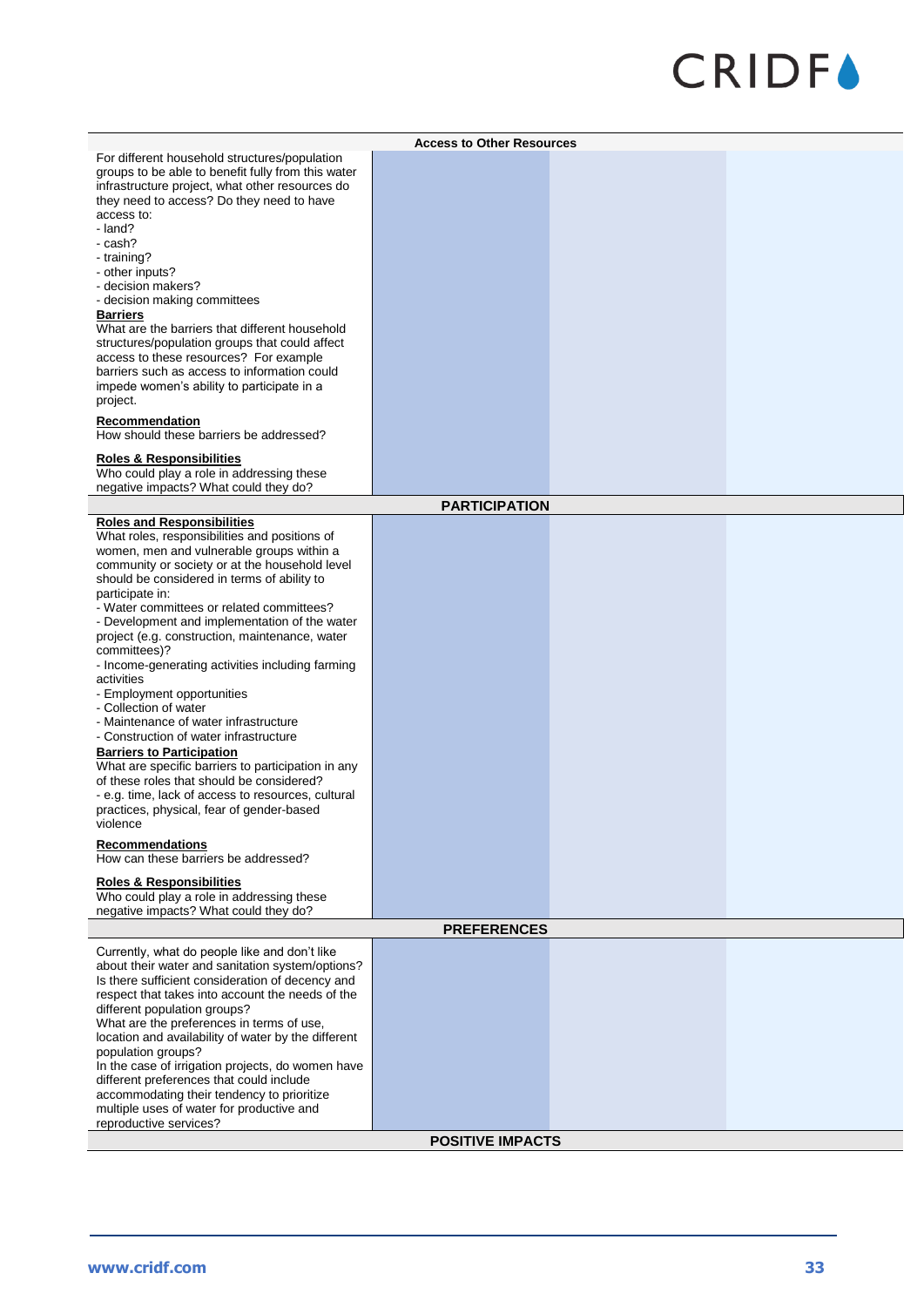| <b>Benefits</b><br>How will a project of this sort improve the current<br>situation for women, men and vulnerable group<br>in terms of activities such as:<br>- work load at the household level?<br>- potential to earn addit ional income?<br>-improved employment opportunities?<br>- gaining new skills?<br>- participation within the community?<br>- anything else?<br><b>Barriers</b><br>What are some of the barriers that would<br>prevent different population groups from<br>benefiting from a water project of this sort in<br>terms of issues such as:<br>- Socio-Cultural e.g. the differences in roles and<br>work loads of women and men, ability to<br>participate at meetings, to speak at meetings,<br>- Practical e.g. time available, lack of skills<br>- Economic e.g. lack of access to land, financial<br>resources, other inputs<br>- Access to information e.g. if husbands are<br>primarily targeted for dissemintation, do they<br>share it with their wives?<br><b>Recommendations</b><br>How should these barriers be addressed?<br>- e.g. through training, access to cash or other<br>inputs, anything else?<br><b>Roles &amp; Responsibilities</b> |                         |  |
|-------------------------------------------------------------------------------------------------------------------------------------------------------------------------------------------------------------------------------------------------------------------------------------------------------------------------------------------------------------------------------------------------------------------------------------------------------------------------------------------------------------------------------------------------------------------------------------------------------------------------------------------------------------------------------------------------------------------------------------------------------------------------------------------------------------------------------------------------------------------------------------------------------------------------------------------------------------------------------------------------------------------------------------------------------------------------------------------------------------------------------------------------------------------------------------|-------------------------|--|
| Who or what organizations could play a role in                                                                                                                                                                                                                                                                                                                                                                                                                                                                                                                                                                                                                                                                                                                                                                                                                                                                                                                                                                                                                                                                                                                                      |                         |  |
| helping to address these barriers?<br>- e.g. local NGOs or CBOs, government<br>programs, other? What could they do?                                                                                                                                                                                                                                                                                                                                                                                                                                                                                                                                                                                                                                                                                                                                                                                                                                                                                                                                                                                                                                                                 |                         |  |
|                                                                                                                                                                                                                                                                                                                                                                                                                                                                                                                                                                                                                                                                                                                                                                                                                                                                                                                                                                                                                                                                                                                                                                                     | <b>NEGATIVE IMPACTS</b> |  |
| <b>Challenges/Problems</b>                                                                                                                                                                                                                                                                                                                                                                                                                                                                                                                                                                                                                                                                                                                                                                                                                                                                                                                                                                                                                                                                                                                                                          |                         |  |
| What are possible negative impacts of this sort<br>of project on different population groups?<br>- e.g. safety issues (gender-based violence);<br>conflicts in the community or between men and<br>women; changes to livelihoods; cultural clashes<br>or loss of cultural practices<br><b>Recommendations</b><br>How should these negative impacts be<br>addressed?                                                                                                                                                                                                                                                                                                                                                                                                                                                                                                                                                                                                                                                                                                                                                                                                                 |                         |  |
| <b>Roles &amp; Responsibilities</b>                                                                                                                                                                                                                                                                                                                                                                                                                                                                                                                                                                                                                                                                                                                                                                                                                                                                                                                                                                                                                                                                                                                                                 |                         |  |
| Who could play a role in addressing these<br>negative impacts? What could they do?                                                                                                                                                                                                                                                                                                                                                                                                                                                                                                                                                                                                                                                                                                                                                                                                                                                                                                                                                                                                                                                                                                  |                         |  |
| SOCIAL CONSIDERATIONS - questions to be altered/refined based on project context (type of project, urban vs rural, etc.)                                                                                                                                                                                                                                                                                                                                                                                                                                                                                                                                                                                                                                                                                                                                                                                                                                                                                                                                                                                                                                                            |                         |  |
|                                                                                                                                                                                                                                                                                                                                                                                                                                                                                                                                                                                                                                                                                                                                                                                                                                                                                                                                                                                                                                                                                                                                                                                     | Health                  |  |
| Are there health or security threats to women,<br>men or other vulnerable populations because of<br>the present water and sanitary conditions?                                                                                                                                                                                                                                                                                                                                                                                                                                                                                                                                                                                                                                                                                                                                                                                                                                                                                                                                                                                                                                      |                         |  |
| What are specific health challenges reported<br>connected to water infrastructure?<br>- Who does this impact?<br>- How does this impact them? e.g. time<br>requirements in caring for sick children?                                                                                                                                                                                                                                                                                                                                                                                                                                                                                                                                                                                                                                                                                                                                                                                                                                                                                                                                                                                |                         |  |
| Who plays a role in family health and hygiene?                                                                                                                                                                                                                                                                                                                                                                                                                                                                                                                                                                                                                                                                                                                                                                                                                                                                                                                                                                                                                                                                                                                                      |                         |  |
| Are there specific challenges for women and<br>girls connected to reproductive health and<br>access to water in terms of:<br>- pregnancy<br>- menstruation<br>- bearing and caring for children<br>- HIV/AIDS                                                                                                                                                                                                                                                                                                                                                                                                                                                                                                                                                                                                                                                                                                                                                                                                                                                                                                                                                                       |                         |  |
| Does the current water infrastructure<br>accommodate menstrual health needs at school,<br>at clinics, other public places?                                                                                                                                                                                                                                                                                                                                                                                                                                                                                                                                                                                                                                                                                                                                                                                                                                                                                                                                                                                                                                                          |                         |  |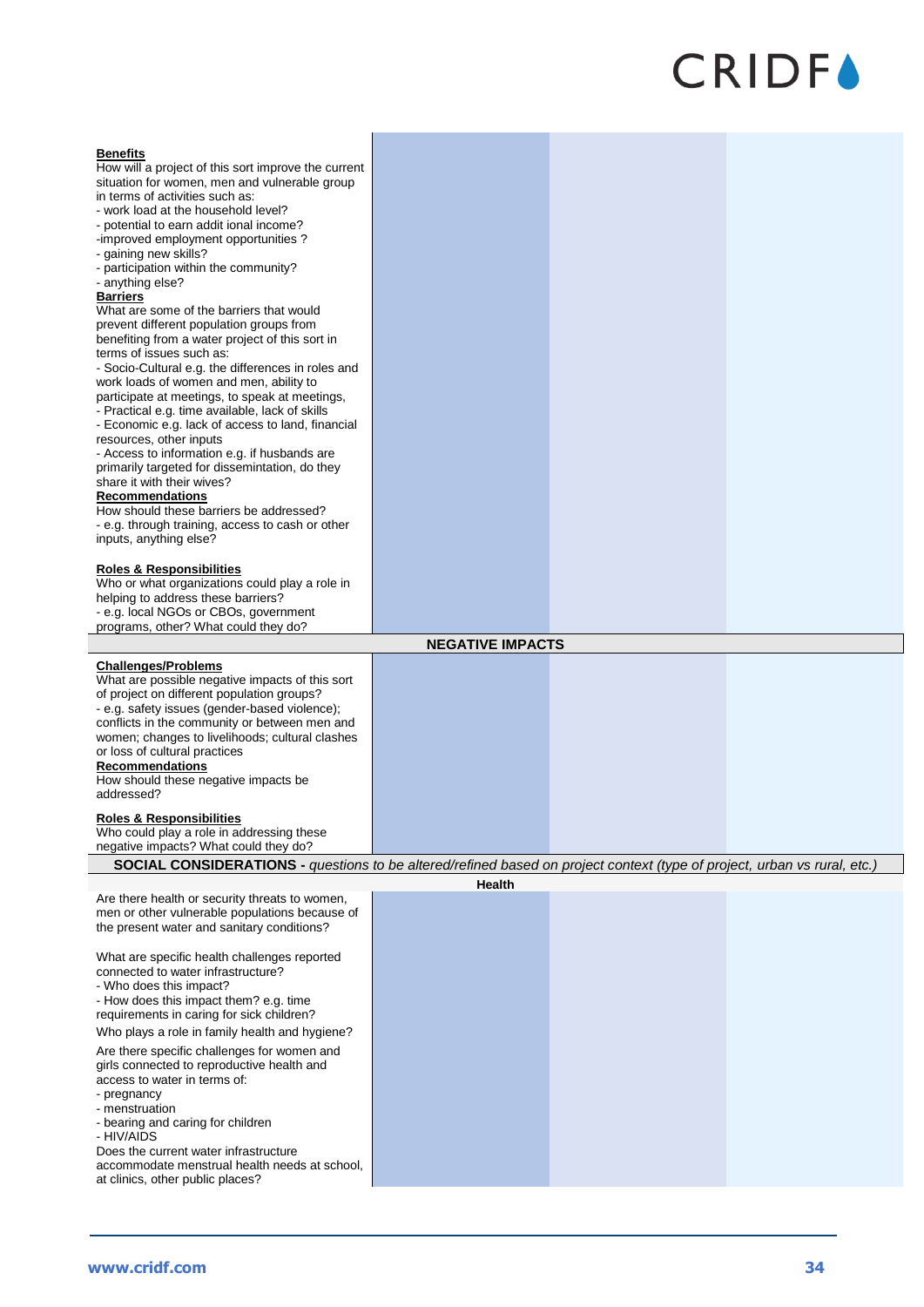| Do the clinics and hospitals have sufficient water<br>to address the health needs?<br>What services are available to respond to<br>Gender-Based Violence?                                                                                                                                                                                                                                                                                                                                                                             |                                         |  |
|---------------------------------------------------------------------------------------------------------------------------------------------------------------------------------------------------------------------------------------------------------------------------------------------------------------------------------------------------------------------------------------------------------------------------------------------------------------------------------------------------------------------------------------|-----------------------------------------|--|
|                                                                                                                                                                                                                                                                                                                                                                                                                                                                                                                                       | <b>Education</b>                        |  |
| What is the current literacy level for men,<br>women and vulnerable populations?<br>What is the current level of education for<br>women, men and vulnerable populations?<br>Do the schools have toilets and ablutions that<br>are safe, secure and accommodate menstrual<br>health needs?<br>Do people learn about safe water practices? If<br>so where?                                                                                                                                                                              |                                         |  |
|                                                                                                                                                                                                                                                                                                                                                                                                                                                                                                                                       | <b>Social Welfare</b>                   |  |
| What are the specific social issues? e.g.<br>poverty, unemployment, malnutrition<br>How do they impact on women, men and<br>vulnerable populations' ability to access or<br>benefit from water resources? e.g. to pay for<br>services<br>What modalities are available to address them?                                                                                                                                                                                                                                               |                                         |  |
| e.g. public services, NGO support etc.<br>Are provisions or assistance given to vulnerable<br>populations who face specific barriers?                                                                                                                                                                                                                                                                                                                                                                                                 |                                         |  |
| How would the proposed water project impact<br>on any of these social welfare issues?                                                                                                                                                                                                                                                                                                                                                                                                                                                 |                                         |  |
|                                                                                                                                                                                                                                                                                                                                                                                                                                                                                                                                       | <b>Employment and Income Generation</b> |  |
| What are current employment options in the<br>area? Are there differences for men and women<br>in terms of options?<br>How do women, men and vulnerable<br>populations generate income?<br>Is there any connection to employment and<br>income generation and their ability to access<br>water? If so what is it?<br>What are barriers to generating income or to<br>accessing employment?<br>How could these be addressed?<br>Would a project of this type help to improve the<br>potential for employment and income<br>qeneration? |                                         |  |
|                                                                                                                                                                                                                                                                                                                                                                                                                                                                                                                                       | <b>Poverty</b>                          |  |
| What are the current rates of poverty?<br>(disaggregate by household type if possible)<br>What are the impacts of poverty?<br>What government services are available to<br>address poverty?<br>What about other services or programs?<br>Are there or assistance given to vulnerable                                                                                                                                                                                                                                                  |                                         |  |
| populations including children and the elderly?                                                                                                                                                                                                                                                                                                                                                                                                                                                                                       |                                         |  |
|                                                                                                                                                                                                                                                                                                                                                                                                                                                                                                                                       | Climate Change <sup>36</sup>            |  |
| Are men and women affected by the impacts of<br>climate change? What are the differences<br>Do women and men have different<br>responsibilities during extreme climate events?<br>What are they?<br>How has the access to and control over land<br>and water of men and women (of different ages<br>and ethnic groups) been affected as a result of<br>the changing climactic conditions?<br>Who participates in decision making such as on<br>choices of what crops to grow as a result of<br>climate variability?                   |                                         |  |

<sup>36</sup> adapted from FAO. 2012. Passport to Mainstreaming Gender in Water Programmes Key Questions for interventions in the agricultural sector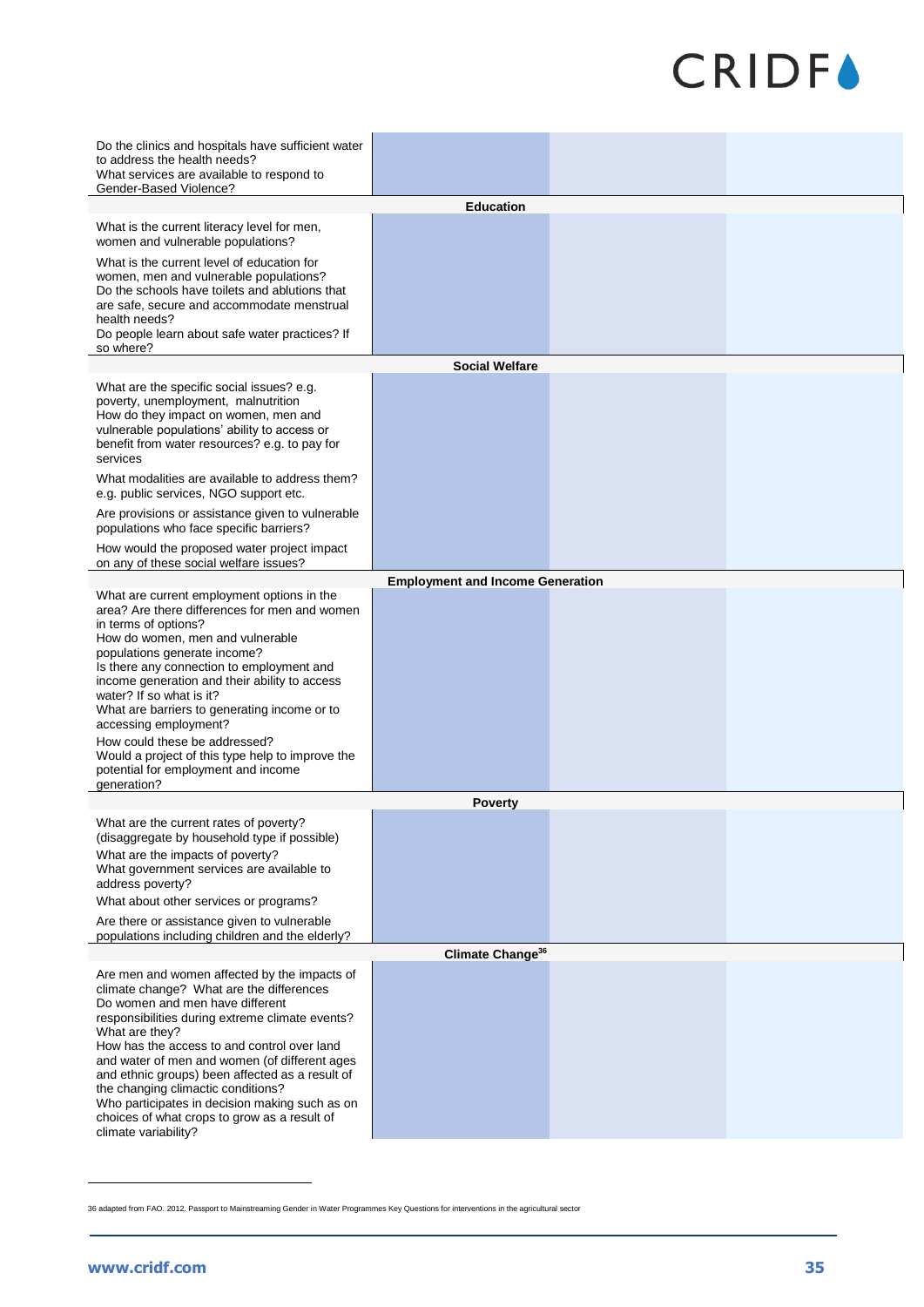

Are men and women able to benefit equally from new institutions e.g. village committees established to support flood risk management / drought relief / climate mitigation?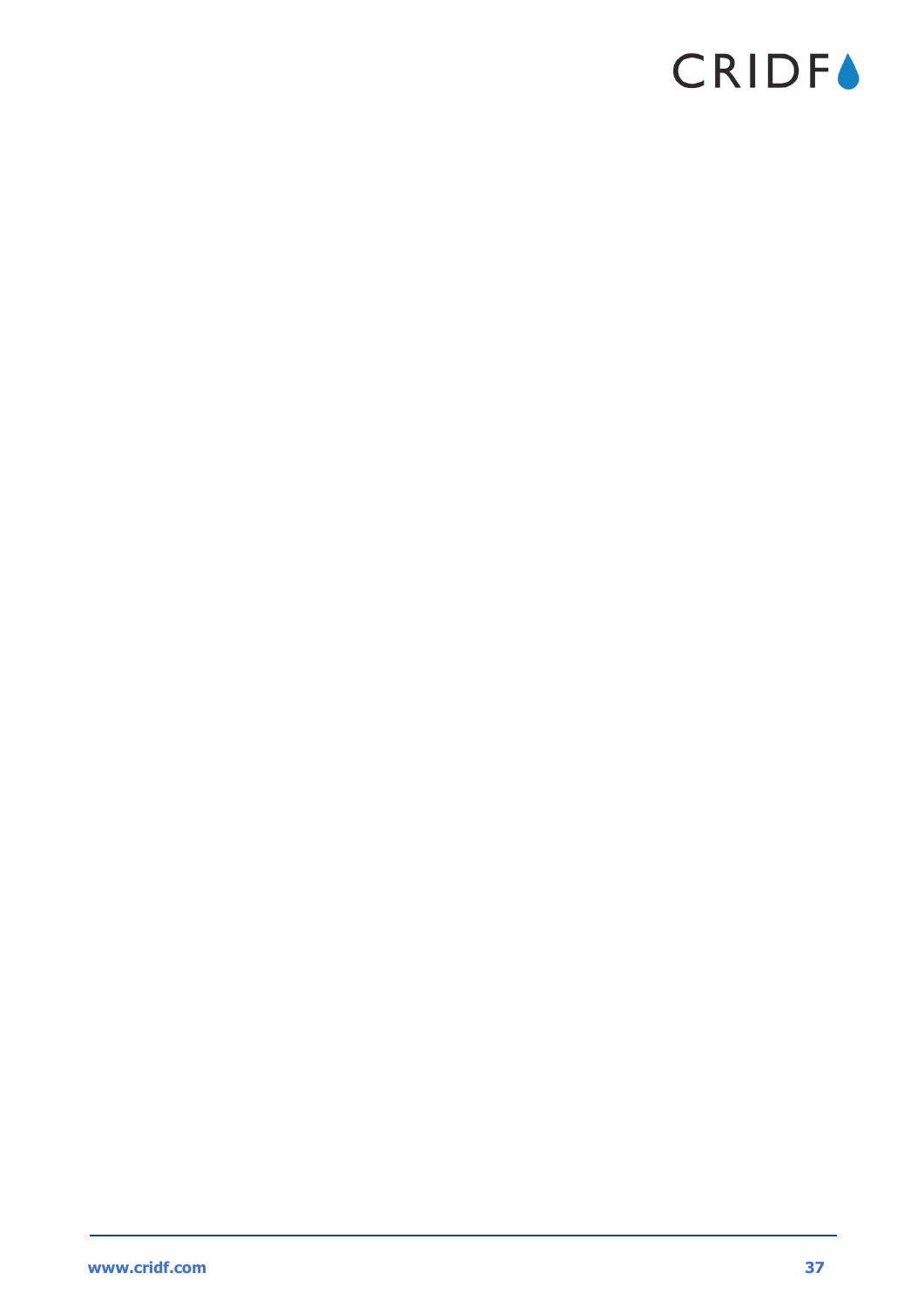### <span id="page-38-0"></span>**ANNEX E – GENDER ACTION PLAN**

One of CRIDF's key gender tools is an Action Plan. It serves as a guide for decision makers in the project as it progresses and serves as useful tool for reporting on compliance and results. In applying the checklist described above, the field assessment should identify key issues that could impact both positively and negatively on men's and women's equality, opportunity and/or benefits with the project as well as recommendations of actions that could be taken to address predicted or possible unintended impacts. As part of the stakeholder mapping and analysis process, it should also have identified possible role players including local institutions and individuals that can take responsibility for some of the actions. To be able to measure progress against any actions taken, it is also important to develop indicators.

The Gender Action Plan should include categories and respond to the following questions:

**Issue:** What is the problem or challenge that could have a negative impact on women, men or vulnerable populations to access or benefit from the water infrastructure project?

**Activity:** What are possible activities or actions that can be taken to address the issue identified?

**Indicator:** What are targets that can demonstrate that a change or improvement has been made and which are understood by the community – including specific targets for men, women and sub-groups within the communities (See **Annex G** for links on tools and examples of how to develop an indicator)

**Responsibility:** Who within CRIDF or externally will be responsible for ensuring that the activity

is implemented?

**Project Cycle Stage:** At what stage in the project cycle should this action be implemented (planning or implementation). Since this should be updated at every phase of the project, it is important to note where in the project cycle this action should be undertaken. For example, some activities may take place in terms of construction and maintenance.

**Cost estimate/resource requirements:** Ideally, the anticipated cost of the activity must be indicated in the action plan, to ensure follow-on project stages adequately budget for the resources required to address the identified issue. This step is referred to as Gender Responsive Budgetting. When it is not possible to provide actual costings, resource requirements should still be stipulated in terms of: expertise (i.e. gender expert/engineer/capacity building expert etc.), person days (desk-based time versus time in field), etc. This means that as the project progresses to the next phase, whoever is responsible for developing the scope of work and budget has the necessary information.

| <b>Issue</b> | <b>Activity</b> | <b>Indicator</b> | <b>Responsibility</b> | Project<br><b>Cycle Stage</b> | Cost<br>estimate/<br>resource<br>requirements |
|--------------|-----------------|------------------|-----------------------|-------------------------------|-----------------------------------------------|
|              |                 |                  |                       |                               |                                               |
|              |                 |                  |                       |                               |                                               |
|              |                 |                  |                       |                               |                                               |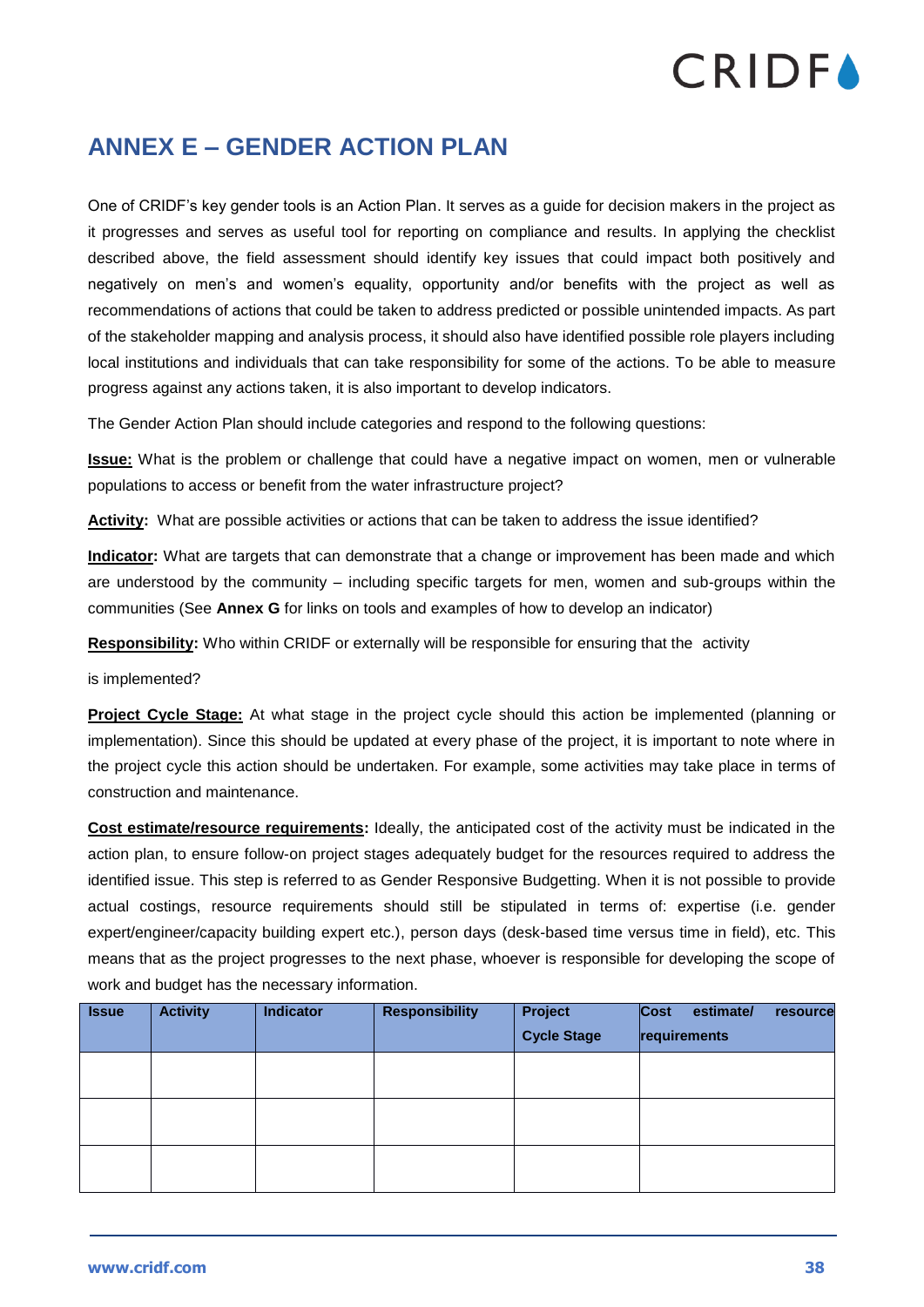### <span id="page-39-0"></span>**ANNEX F – METHODOLOGY**

Below are additional considerations, tools and references to help you prepare your methodological approach to use when conducting field work.

### <span id="page-39-1"></span>**Additional Considerations for Conducting Field Work**

### *A. Identifying and Addressing Obstacles to Participation*

Facilitating equal participation of men and women requires consideration of barriers that each may face. <sup>37</sup>It is important to identify potential obstacles that could make it difficult for men and women to participate. Below are potential constraints to participation of women that should be kept in mind<sup>38</sup>:

- Socio-cultural beliefs and norms that can determine the kinds of activities that are considered appropriate for women or other vulnerable groups and which are not (determined by social class, age, etc.)
- **Skills limitations**
- Low literacy levels
- Competing demands on women's time and energy (including their existing workload)
- The social rules that determine women's public and private roles
- Lack of mobility/freedom of movement
- Lack of information
- Difficulty or impossible of attending predominantly male meetings, especially in male meeting places
- Lack of communication skills or ability to speak the language in which official meetings take place
- Little experience in public meetings.

Potential obstacles could be identified through asking the following questions. These questions should be determined prior to going to the field or when meeting with key people who can help with setting up the consultations<sup>39</sup>:

- Can women speak openly in public?
- Are women likely to talk freely in a mixed group together with men?
- Should separate discussion groups for women and men, and/or different groups of women and men (for example subgroups by age) be used?
- Are men and women likely to be available at the same time to attend meetings?
- If a household survey is necessary, when are men and women likely to be at home?
- If a public meeting is planned, when are women and men most likely to attend?
- If it's necessary for people to travel to the meeting, will women as well as men come?

<sup>39</sup>Sourced directly from *SADC Handbook on Mainstreaming Gender in the Water Sector*, p. 45

<sup>37</sup>Sourced directly from *SADC Handbook on Mainstreaming Gender in the Water Sector*, p. 45

<sup>38</sup>Sourced directly from *SADC Handbook on Mainstreaming Gender in the Water Sector*, p. 47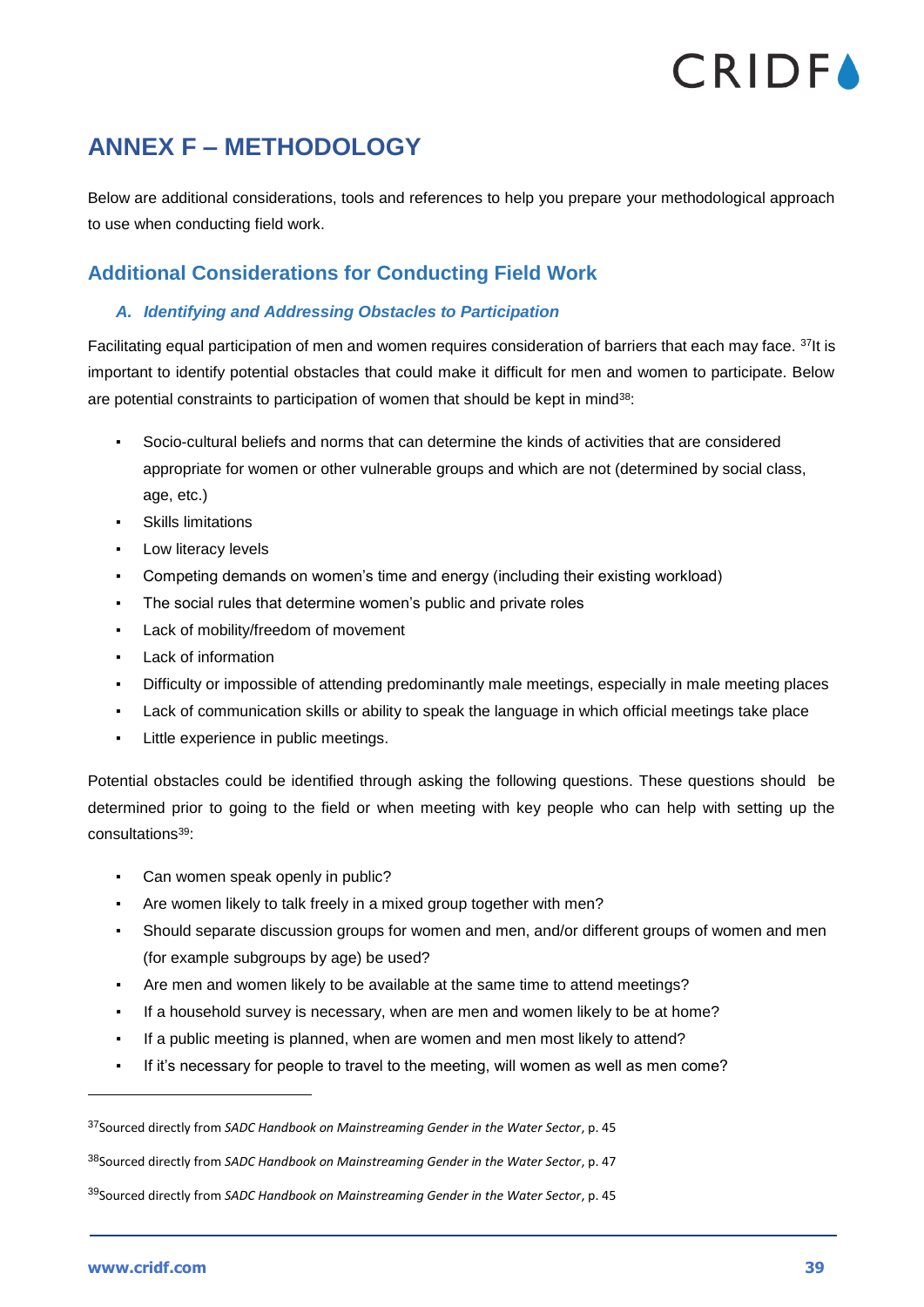- If only community leaders are invited to a meeting, how gender representative will it be?
- If the venue for the meeting is associated with men, or women, could it affect the gender-balanced participation?
- Are the communication channels that are used to invite women and men to participate gender aware?

Once identified, it is important to develop strategies to address the difficulties so that they do not entirely prevent women or men – especially vulnerable groups – from participating. Some key points to consider include the following:

- Ensure that meetings and processes are timed appropriately to allow for men's and women's participation;
- Make sure that interviews and groups are convened that include men and women together but that women are also facilitated to meet separately;
- Ensure that language and any other material is accessible to women and other vulnerable groups where possible include female facilitators and interpreters
- Make sure that young and older people's views are collected, and male and female perspectives are equally represented in data collection;
- Involve representatives from different cultural, ethnic or socio-economic groups from within the community – as a means of identifying practical and cultural barriers to specific group's participation and ways to overcome these.

### B. *Preparing a Survey Instrument*

Below are a few links to useful articles describing the construction and creation of the ideal survey questionnaire, particularly looking at how to make the questionnaire concise, humane and easy to follow and understand.

- Larossi, G. 2006. World Bank Open Knowledge Repository. Available online at: [https://openknowledge.worldbank.org/bitstream/handle/10986/6975/350340The0Powe1n0REV01OF](https://openknowledge.worldbank.org/bitstream/handle/10986/6975/350340The0Powe1n0REV01OFFICIAL0USE1.pdf) [FICIAL0USE1.pdf](https://openknowledge.worldbank.org/bitstream/handle/10986/6975/350340The0Powe1n0REV01OFFICIAL0USE1.pdf)
- HIlder, K.F., Oo,E. & Tatian, P.A. 2015. Preparing and Fielding High-Quality Surveys. Available online at: [https://www.urban.org/sites/default/files/publication/54336/2000271-Preparing-and-](https://www.urban.org/sites/default/files/publication/54336/2000271-Preparing-and-Fielding-High-Quality-Surveys.pdf)[Fielding-High-Quality-Surveys.pdf](https://www.urban.org/sites/default/files/publication/54336/2000271-Preparing-and-Fielding-High-Quality-Surveys.pdf)

Below are Some Examples of Surveys that you could examine for reference

- World Health Organisation. 2016. Core questions and indicators for monitoring WASH in schools in the Sustainable Development Goals. Available at: <http://washdata.org/file/547/download>
- United Nations World Water Assessment Programme. 2015. Questionnaire for collecting sexdisaggregated water data. Available at: <http://unesdoc.unesco.org/images/0023/002345/234514E.pdf>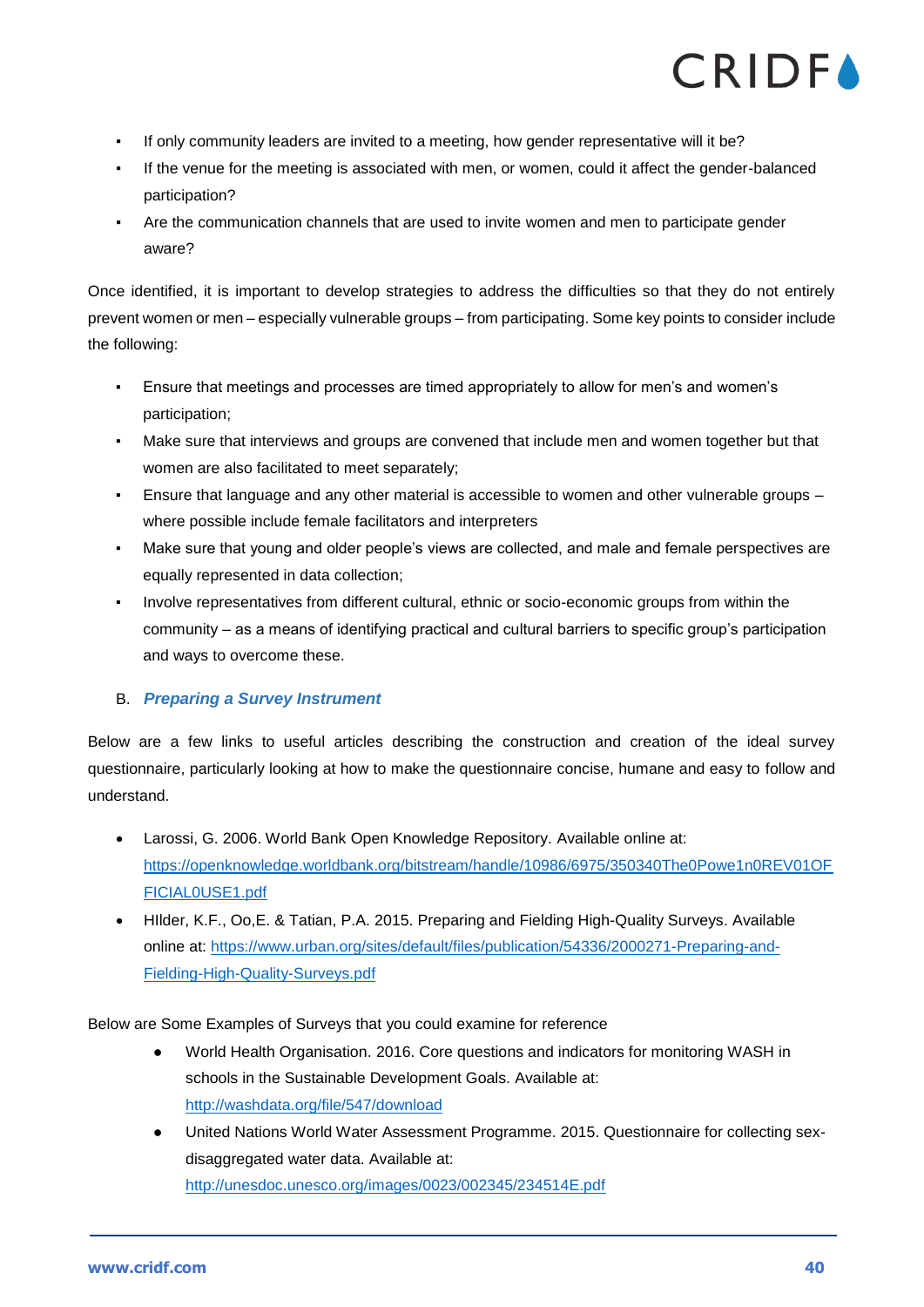

To do an effective gender analysis, you can use both traditional and non-traditional methods to collect data. Examples of traditional methods could include formal interviews and surveys, mapping and statistical research on the internet or through contacting organizations. Non-traditional methods could include interviews and focus group discussions, walking tours to observe community or organizational practices. Other methods could include the use of participatory methods which are often the most effective in engaging wome and vulnerable populations and can put them more at ease in expressing themselves. (See **Annex E** for tools and resources on participatory methods).

### *C. Stakeholder Engagement*

Akerkar, S. 2001. Gender and Participation. Available at: **Error! Hyperlink reference not valid.**

CANTERA- Popular Education and Communication Center. Available online at: <http://www.oneworld.org/cantera/education/index.html>

Doerge, S. & Burke, B. 2000. Starting with Women's Lives: Changing Today's Economy. A facilitator's guide to a visual workshop methodology. Canadian Labour Council and the Women's Inter-Church Council of Canada.

Inter- American Development Bank. 2013. *Guidelines on Consultation and Stakeholder Engagement in IDB Projects*. Available at:

[https://publications.iadb.org/bitstream/handle/11319/5801/Guidelines%20on%20Consultation%20and%20St](https://publications.iadb.org/bitstream/handle/11319/5801/Guidelines%20on%20Consultation%20and%20Stakeholder%20Engagement%20in%20IDB%20Projects%20.pdf?sequence=3) [akeholder%20Engagement%20in%20IDB%20Projects%20.pdf?sequence=3](https://publications.iadb.org/bitstream/handle/11319/5801/Guidelines%20on%20Consultation%20and%20Stakeholder%20Engagement%20in%20IDB%20Projects%20.pdf?sequence=3)

Inter-American Development Bank. 2013. *Guidelines on Consultation and Stakeholder Engagement in IDB Projects.* Available at:

[https://publications.iadb.org/bitstream/handle/11319/5801/Guidelines%20on%20Consultation%20and%20St](https://publications.iadb.org/bitstream/handle/11319/5801/Guidelines%20on%20Consultation%20and%20Stakeholder%20Engagement%20in%20IDB%20Projects%20.pdf?sequence=3) [akeholder%20Engagement%20in%20IDB%20Projects%20.pdf?sequence=3](https://publications.iadb.org/bitstream/handle/11319/5801/Guidelines%20on%20Consultation%20and%20Stakeholder%20Engagement%20in%20IDB%20Projects%20.pdf?sequence=3)

International Finance Organisation: *Stakeholder Engagement: A Good Practice Handbook for Companies Doing Business in Emerging Markets*.

[https://www.ifc.org/wps/wcm/connect/topics\\_ext\\_content/ifc\\_external\\_corporate\\_site/sustainability-at](https://www.ifc.org/wps/wcm/connect/topics_ext_content/ifc_external_corporate_site/sustainability-at-ifc/publications/publications_handbook_stakeholderengagement__wci__1319577185063)[ifc/publications/publications\\_handbook\\_stakeholderengagement\\_\\_wci\\_\\_1319577185063](https://www.ifc.org/wps/wcm/connect/topics_ext_content/ifc_external_corporate_site/sustainability-at-ifc/publications/publications_handbook_stakeholderengagement__wci__1319577185063)

*Navigating Gender: A framework and a tool for participatory development*. Arja Vanio-Mattila. 1999. Ministry for Foreign Affairs, Department of International Development Cooperation, Helsinki, Finland. Available online at: [http://global.finland.fi/julkaisut/taustat/nav\\_gender/text.htm](http://global.finland.fi/julkaisut/taustat/nav_gender/text.htm)

### *D. Participatory Methods*

Below are a few examples of tools that could be used. There are also links to places where you can get more ideas for using participatory methodologies.

**Activity Calendar**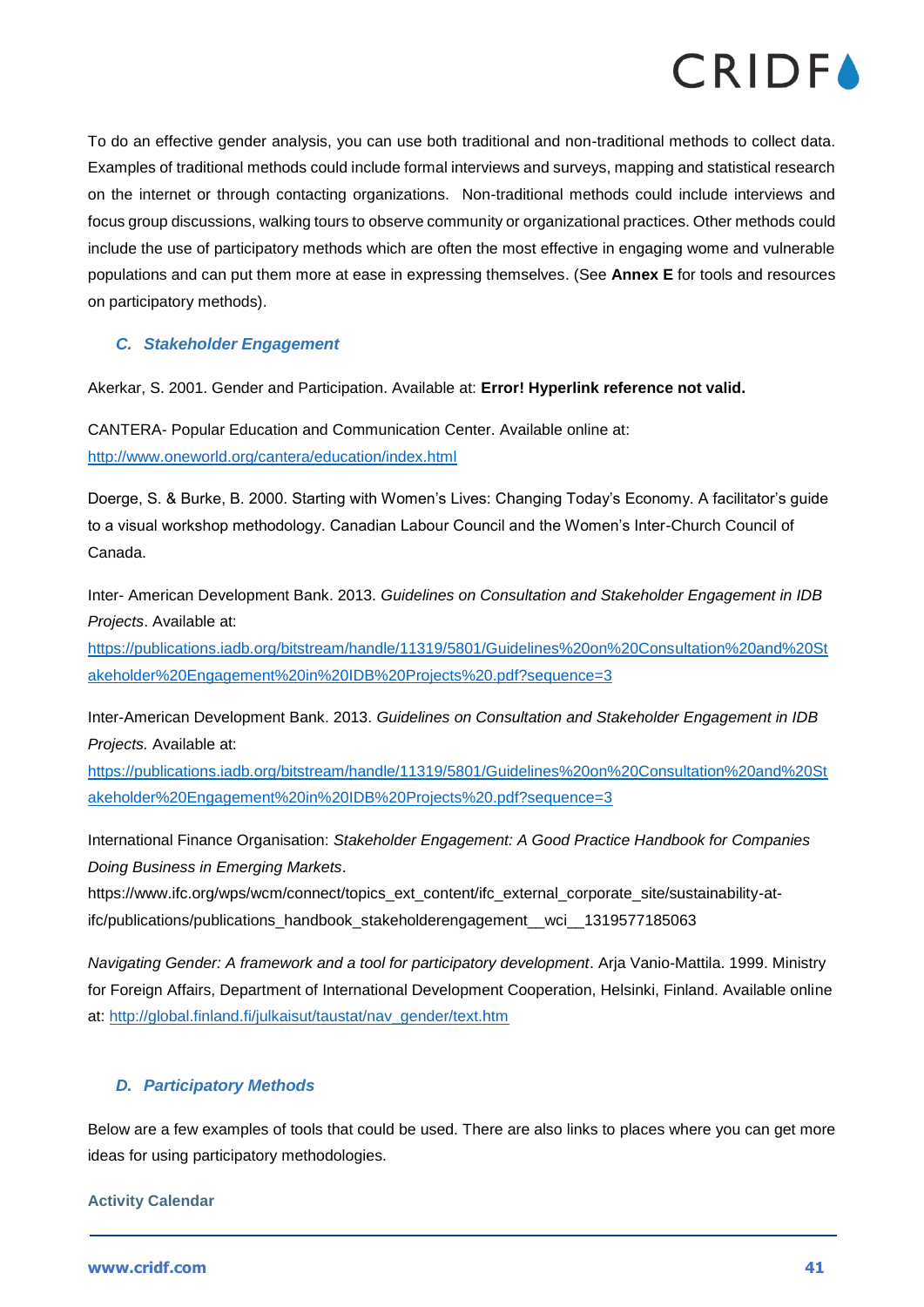

This method<sup>40</sup> can be used with individuals or with groups and can be done when researching a community, an organization or a program. Ask participants to map out, calendar style, the activities that they undertake during an entire week with approximate time spent (in hours) doing that activity. You may want to do the exercise separately with men and women.

### **Activity calendar, female participant:**

| <b>Sun</b> | <b>Mon</b> | Tue | <b>Wed</b> | <b>Thur</b> | Fri | <b>Sat</b> |
|------------|------------|-----|------------|-------------|-----|------------|
|            |            |     |            |             |     |            |
|            |            |     |            |             |     |            |
|            |            |     |            |             |     |            |

#### **Activity calendar, male participant:**

| Sun | <b>Mon</b> | <b>Tue</b> | <b>Wed</b> | <b>Thur</b> | Fri | <b>Sat</b> |
|-----|------------|------------|------------|-------------|-----|------------|
|     |            |            |            |             |     |            |
|     |            |            |            |             |     |            |
|     |            |            |            |             |     |            |

#### **Access and Control Assessement**

#### **Access and Control Tool**

The following table<sup>41</sup> breaks down the relationship between productive and reproductive activities. The checklist offers another way to identify the roles and responsibilities that are typically attributed to each gender.

| <b>Activities</b>                                   | <b>Women/Girls</b> | <b>Men/Boys</b> |
|-----------------------------------------------------|--------------------|-----------------|
| <b>Productive Activities</b>                        |                    |                 |
| Agriculture:<br>Activity 1<br>Activity 2, etc       |                    |                 |
| Income Generating:<br>Activity 1<br>Activity 2, etc |                    |                 |
| Other:                                              |                    |                 |

<sup>40</sup>Taken from Vibrant Communities: Gender and Poverty Project, Gender Analysis Tools.

<sup>41</sup>Sourced directly from March, C., Smyth, I. & Mukhopadhy, M. *A Guide to Gender-Analysis Frameworks pp. 34-35.*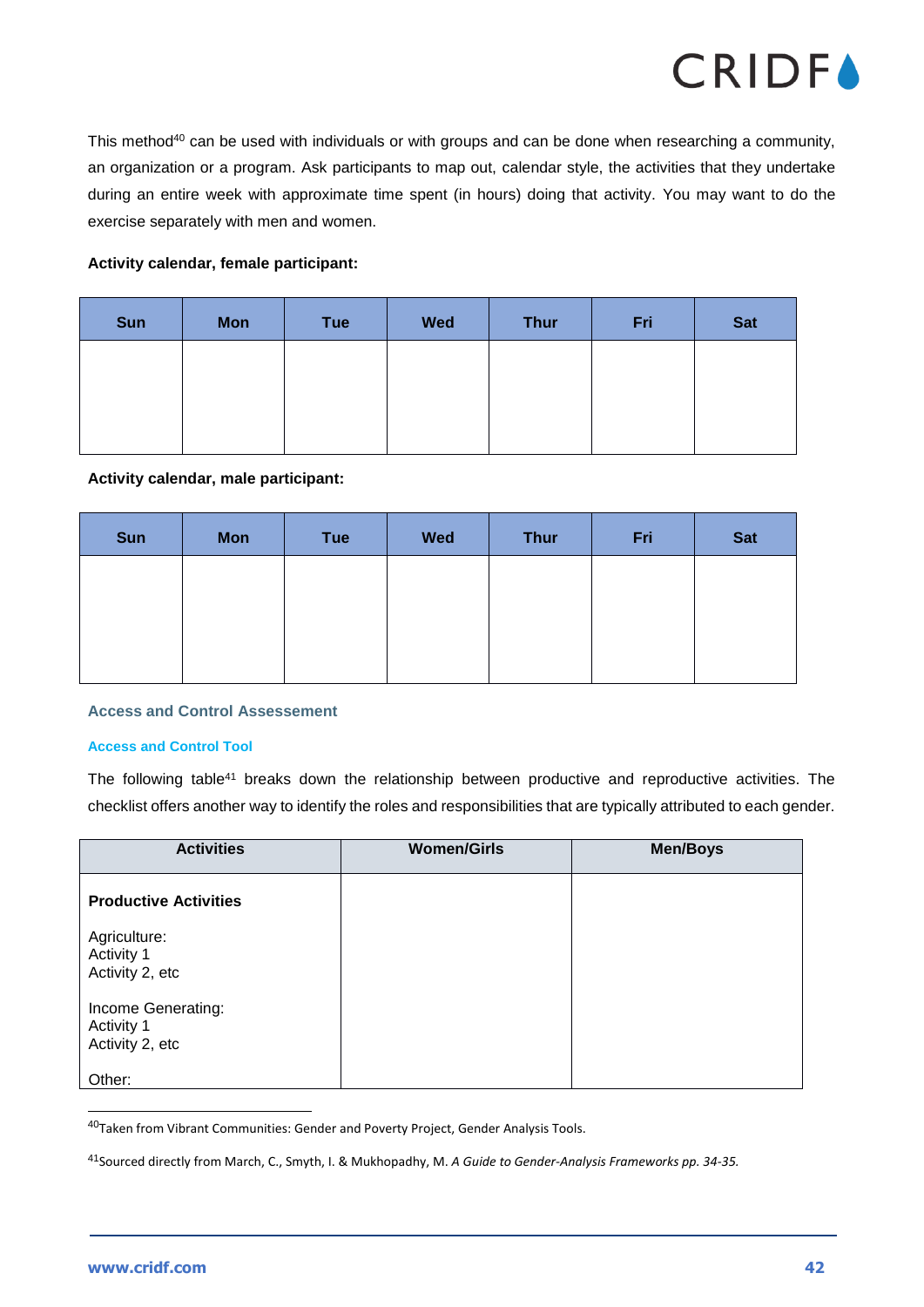

| <b>Reproductive Activities</b>                  |  |
|-------------------------------------------------|--|
| Water Related:<br>Activity 1<br>Activity 2, etc |  |
| Fuel Related:                                   |  |
| Food Preparation:                               |  |
| Childcare:                                      |  |
| Health Related:                                 |  |
| Cleaning and Repair:                            |  |
| <b>Market Related</b>                           |  |
| Other:                                          |  |

#### **Access and Control Profile<sup>42</sup>:**

This tool is meant to help you to identify what resources people use to carry out the tasks identified in the activity profile. It will show where men and women have access to resources, who controls their use and who controls the benefits of a household's or community's use of resources. Looking at access will tell you about who uses the resources. However, control is more about who has power over or is able to directly benefit from the resources. For example, women may have access to local political processes, but little influence or control over which issues are discussed and who takes the final decisions. The person who controls the resources is the one who in the end is able to make decisions about its use.

| <b>Activities</b>                                                                                     | <b>Women/Girls</b> | <b>Men/Boys</b> |
|-------------------------------------------------------------------------------------------------------|--------------------|-----------------|
| <b>Resources</b><br>Land<br>Equipment<br>Labour<br>Cash<br>Education/Training etc<br>Other            |                    |                 |
| <b>Benefits</b><br>Outside Income<br>Asset Ownership<br>Basic Needs (food, clothing, shelter,<br>etc) |                    |                 |

<sup>42</sup> Sourced directly from: March, C., Smyth, I. & Mukhopadhy, M. *A Guide to Gender-Analysis Frameworks pp. 34-35.* Available online at[: http://bit.ly/1E50MgC](http://bit.ly/1E50MgC)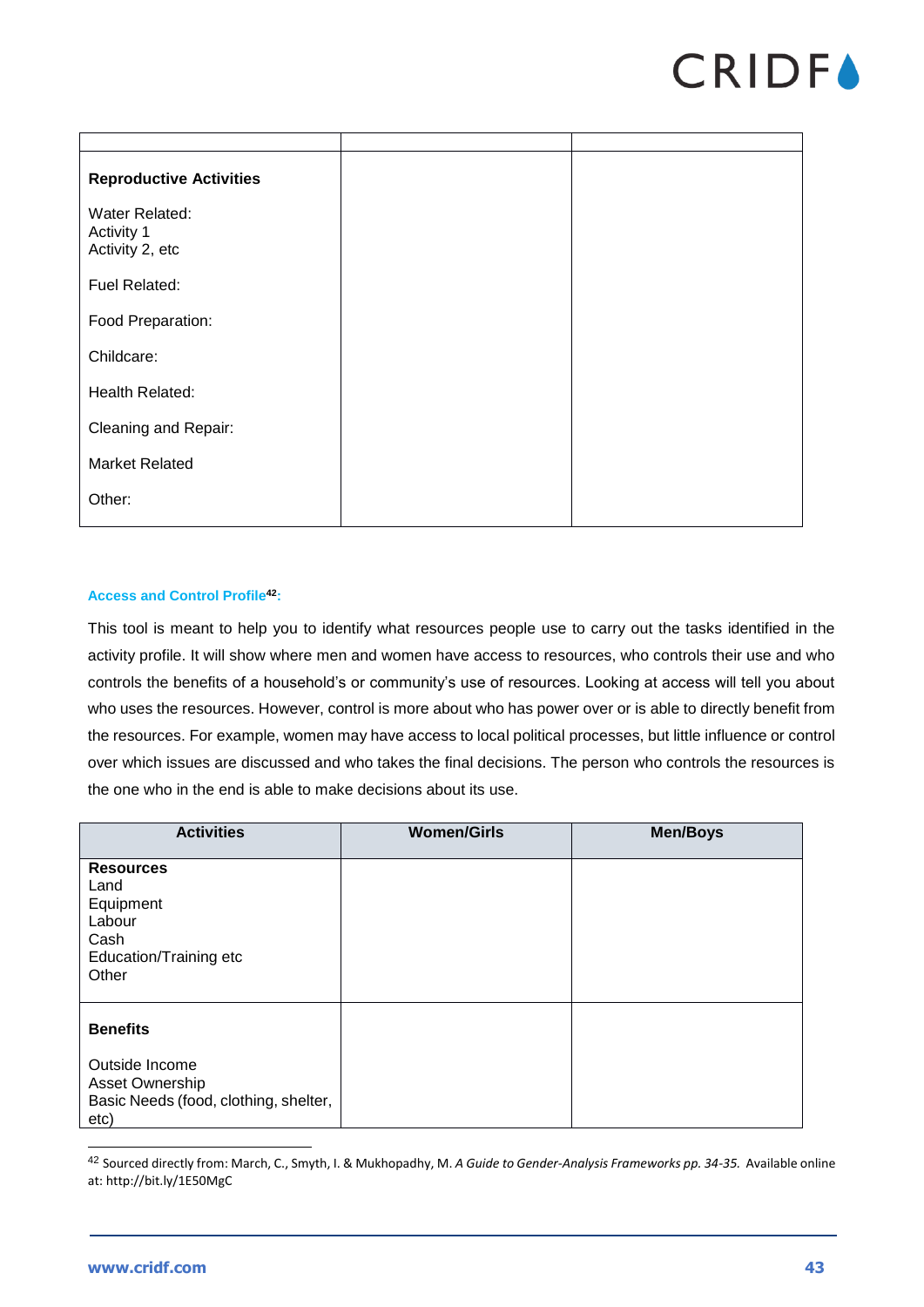

| Education<br><b>Political Power/Prestige</b><br>Other |  |
|-------------------------------------------------------|--|
|                                                       |  |

#### **Influencing Factors**

This tool allows you to chart factors that influence the division of labour. Identifying past and present influences can help to give an idea of future trends.

| <b>Influencing Factors</b>           | <b>Constraints</b> |
|--------------------------------------|--------------------|
|                                      |                    |
| Community norms and social hierarchy |                    |
| Demographic Factors                  |                    |
| <b>Institutional Structures</b>      |                    |
| Economic Factors                     |                    |
| <b>Political Factors</b>             |                    |
| Legal Parameters                     |                    |
| Training                             |                    |
| Attitude of community to development |                    |
| workers                              |                    |

### **Community Mapping Tools**

The community mapping tools suggested below can be used and adapted to assist with the mapping out key locations such as where people would prefer the location of water infrastructure, where they feel safe and whether there are any other cultural concerns that should be taken into account with the placement and location of water infrastructure.

**Participatory Asset Management Toolkit. 2012**. Available online at: [www.communityscience.com%2Fknowledge4equity%2FAssetMappingToolkit.pdf&usg=AOvVaw2e](https://www.google.com/url?sa=t&rct=j&q=&esrc=s&source=web&cd=12&cad=rja&uact=8&ved=2ahUKEwizi7KrhIjeAhVlDsAKHYQYArw4ChAWMAF6BAgEEAI&url=http%3A%2F%2Fwww.communityscience.com%2Fknowledge4equity%2FAssetMappingToolkit.pdf&usg=AOvVaw2e-nu-Vl7r6UJwG6EH_Gh8)[nu-Vl7r6UJwG6EH\\_Gh8](https://www.google.com/url?sa=t&rct=j&q=&esrc=s&source=web&cd=12&cad=rja&uact=8&ved=2ahUKEwizi7KrhIjeAhVlDsAKHYQYArw4ChAWMAF6BAgEEAI&url=http%3A%2F%2Fwww.communityscience.com%2Fknowledge4equity%2FAssetMappingToolkit.pdf&usg=AOvVaw2e-nu-Vl7r6UJwG6EH_Gh8)

### *E. Walking Tours Through the Community*

Social scientists can accompany community members as they point out physical features of the village or district and identify community resources or problems that could be relevant to the project under investigation. It can be useful to participate in separate walks with men and women and with poorer individuals as well as community leaders as they may each consider different features in very different ways.

### *F. Ranking*

Community and gender-differentiated priorities, problems and potential solutions can be identified during community planning sessions. They can then be evaluated, ranked and voted on by the community members either as a whole community or using separate sub-groups to aid in the selection of projects, in the location of water servces or to provide guidance on project implementation.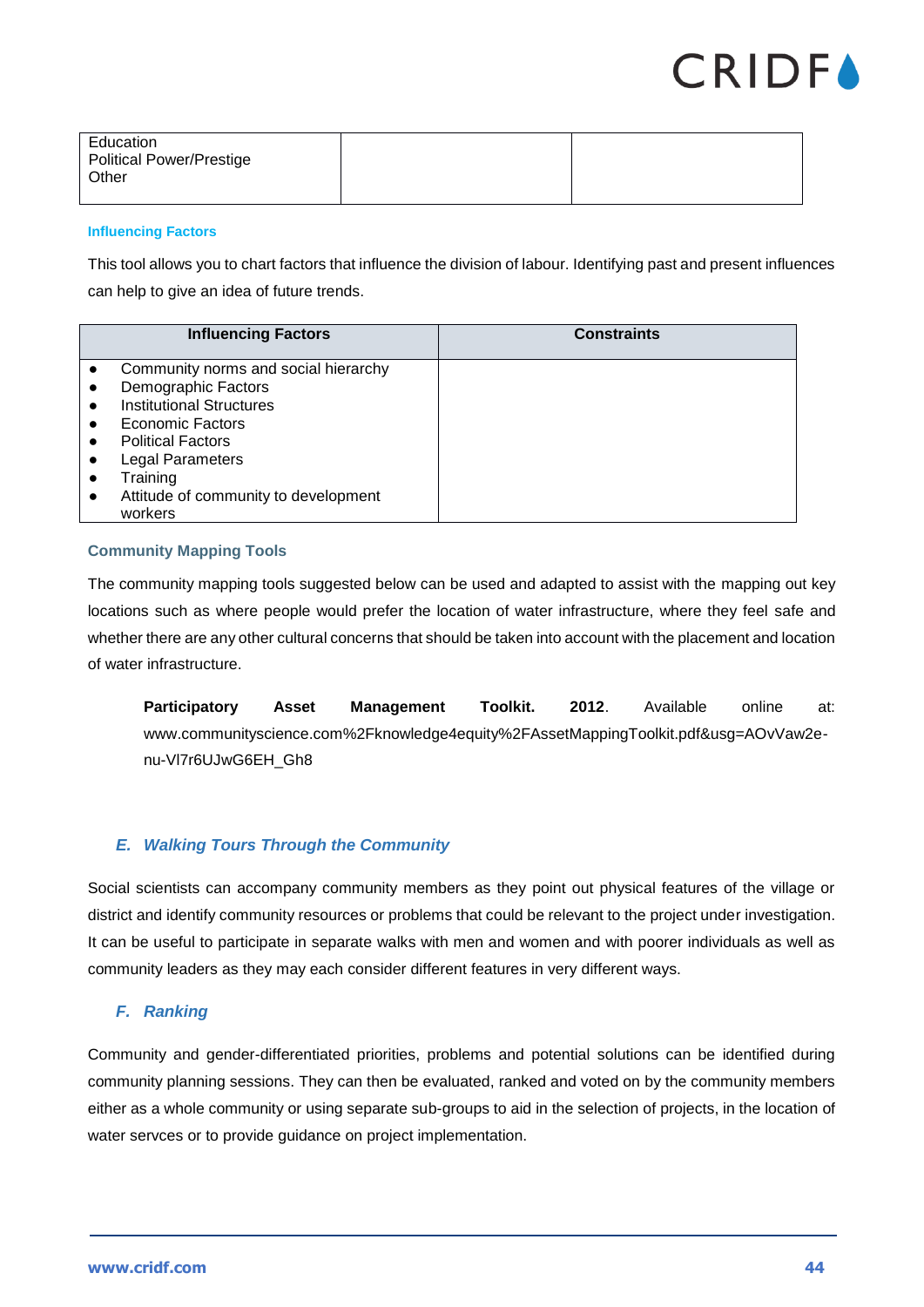### <span id="page-45-0"></span>**Other Methodologies to Facilitate Inclusive Participation**

Below are other sources to get ideas on using participatory methodologies that you could review and adapt to your own context:

The SADC Handbook on Mainstreaming Gender in the Water Sector (pages 43-44) includes guidance on what to consider when selecting participatory options. It can be accessed at: <https://www.sadc.int/documents-publications/show/4815>

Bamberger, M. M. Blackden, L. Fort, and V. Manoukian.2002. "Gender in a Sourcebook for Poverty Reduction Strategies." In A Sourcebook for Poverty Reduction Strategies. Ed. Jeni Klugman, chapter 10, 333-74. Washington, DC. Available online at: [http://documents.worldbank.org/curated/en/156931468138883186/Core-techniques-and-cross](http://documents.worldbank.org/curated/en/156931468138883186/Core-techniques-and-cross-cutting-issues)[cutting-issues](http://documents.worldbank.org/curated/en/156931468138883186/Core-techniques-and-cross-cutting-issues)

Department for International Development (DFID). 2008. Gender Manual: A Practical Guide, London: DFID. Available and the state online at: [https://webarchive.nationalarchives.gov.uk/+/http:/www.dfid.gov.uk/Documents/publications/dfid](https://webarchive.nationalarchives.gov.uk/+/http:/www.dfid.gov.uk/Documents/publications/dfid-gender-manual-2008.pdf)[gender-manual-2008.pdf](https://webarchive.nationalarchives.gov.uk/+/http:/www.dfid.gov.uk/Documents/publications/dfid-gender-manual-2008.pdf)

Gender and Water Alliance. 2003. Gender, Water and Development Report 2003: Gender Perspectives on Policies in the Water Sector. Loughborough: Water Engineering Development Centre. Available online at: http://www.gewamed.net/share/img\_documents/19\_rep\_iwrm1.pdf

Harvard Analytical Framework: Canadian International Development Agency. 1999. CIDA's Policy on Gender Equality. Minister of Public Works and Government Services Canada. Available online at [www.acdi-cida.ac.ca/equality/course](http://www.acdi-cida.ac.ca/equality/course)

J. Keith Rennie and Naresh C. Singh. 1995. Participatory Research for Sustainable Livelihoods L A Guide Book for Field Projects. Available Online: [https://www.iisd.org/sites/default/files/publications/participatory\\_research.pdf](https://www.iisd.org/sites/default/files/publications/participatory_research.pdf) 

March, Candida; Smyth, Ines & Mukhopadhy, Maitrayee, A Guide to Gender-Analysis Frameworks. Available online at:<http://bit.ly/1E50MgC>

Navigating Gender: a framework and a tool for participatory development, Arja Vainio-Mattila, 1999. Ministry of Foreign Affairs, Department for International Development Cooperation, Helsinki, Finland, includes things to consider and examples of tools that can be used to facilitate participatory consultations. It can be accessed at: [https://www.gdrc.org/gender/framework/gender\\_01.pdf](https://www.gdrc.org/gender/framework/gender_01.pdf)

World Food Programme. 2001. Participatory Approaches. Available at: <https://www.wfp.org/sites/default/files/Participatory%20Approaches.pdf>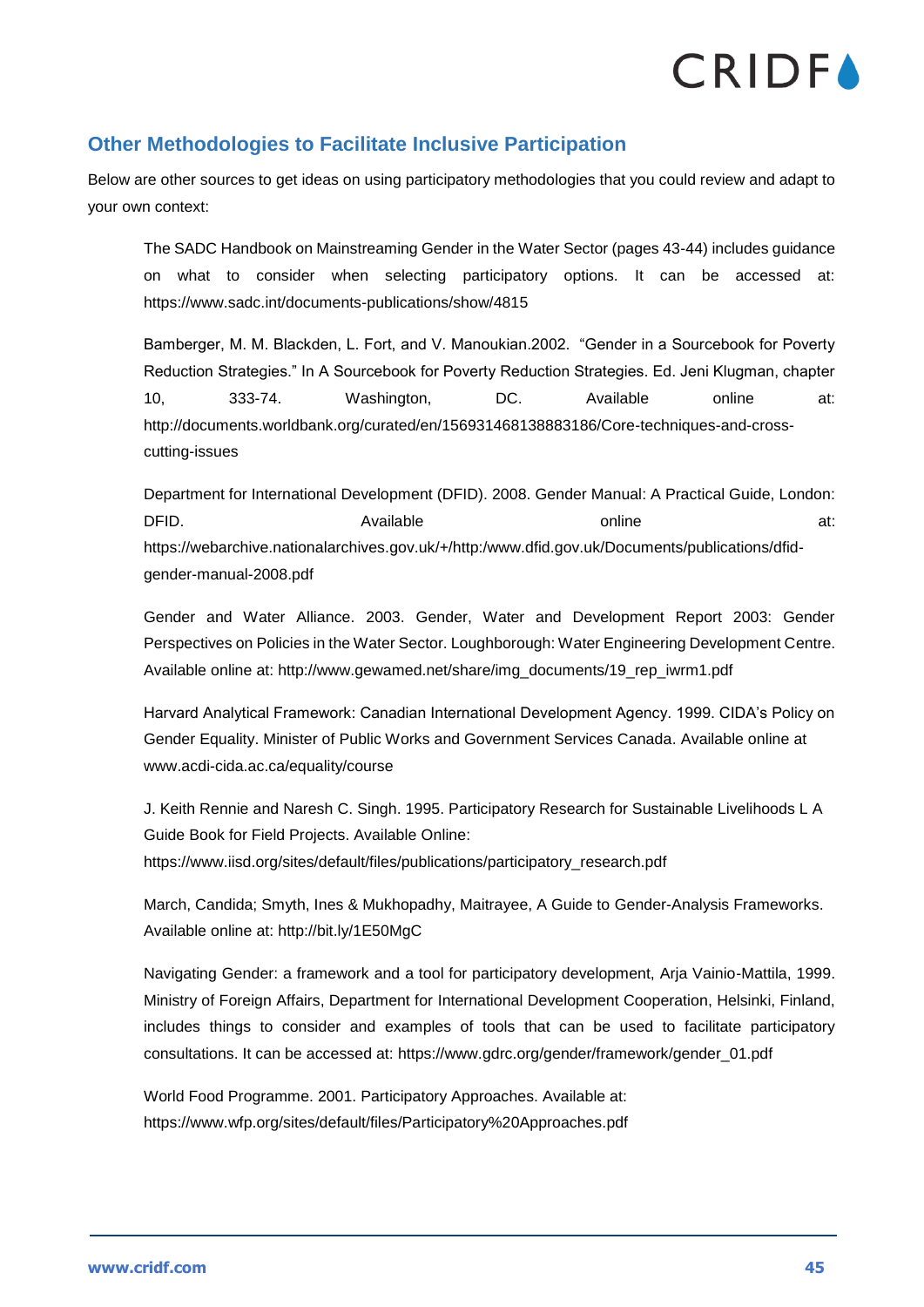### <span id="page-46-0"></span>**ANNEX G – ADDITIONAL INFORMATION**

#### *Gender Disaggregated Data*

The SADC Handbook on Mainstreaming Gender in the Water Sector (pages 68-69) includes additional guidance on things to consider connected to gathering gender disaggregated data.

The following are possible sources of gender-disaggregated data. You should also consider contacting UN organizations, donors and civil society working in and around the area to ask if they have disaggregated data:

#### **Examples of Sources of disaggregated data connected to water infrastructure**

#### **Multiple Indicator Cluster Surveys**

The Multiple Indicator Cluster Surveys (MICS<sup>43</sup>) is an international household survey programme developed by UNICEF in the 1990s. Since then, close to 300 surveys have been carried out in over 100 countries. MICs cover topics and indicators related to children's well-being, women, and households, ranging from health and education to child protection and water and sanitation. To learn more about the topics covered in MICS and the complete list of indicators, visit the [Tools](http://mics.unicef.org/tools) pages. Available at:<https://www.sadc.int/documents-publications/show/4815>

#### **Demographic Health Information Surveys**<sup>44</sup>

There are two main types of DHS Surveys: **Standard DHS Surveys** have large sample sizes (usually between 5,000 and 30,000 households) and typically are conducted about every five years, to allow comparisons over time; **Interim DHS Surveys** focus on the collection of information on key performance monitoring indicators but may not include data for all impact evaluation measures (such as mortality rates). These surveys are conducted between rounds of DHS surveys and have shorter questionnaires than DHS surveys. Information is available for the following topics, among others: anaemia, child health, domestic violence, education, family planning, gender and domestic violence, HIV/AIDS, infant and child mortality, malaria, maternal mortality, nutrition, women's empowerment.

#### **USAID-funded DHS Program**

The DHS Program works with governments to collect and share key information about people, their health and their health systems. This includes information on infant and child mortality, fertility, family planning use, maternal health, child immunization, malnutrition levels, HIV prevalence, and malaria. Anyone can access the data from these surveys<sup>45</sup>, and the indicators are comparable over time and across countries. Governments, donors, researchers, and civil society (such as faith-based

<sup>43</sup>Sourced from https://www.unicef.org/statistics/index\_24302.html

<sup>44</sup>Can be sourced by searching for the Demographic and Health Surveys for a particular country

<sup>45</sup>Sourced from: https://www.usaid.gov/what-we-do/global-health/cross-cutting-areas/demographic-and-health-surveys-program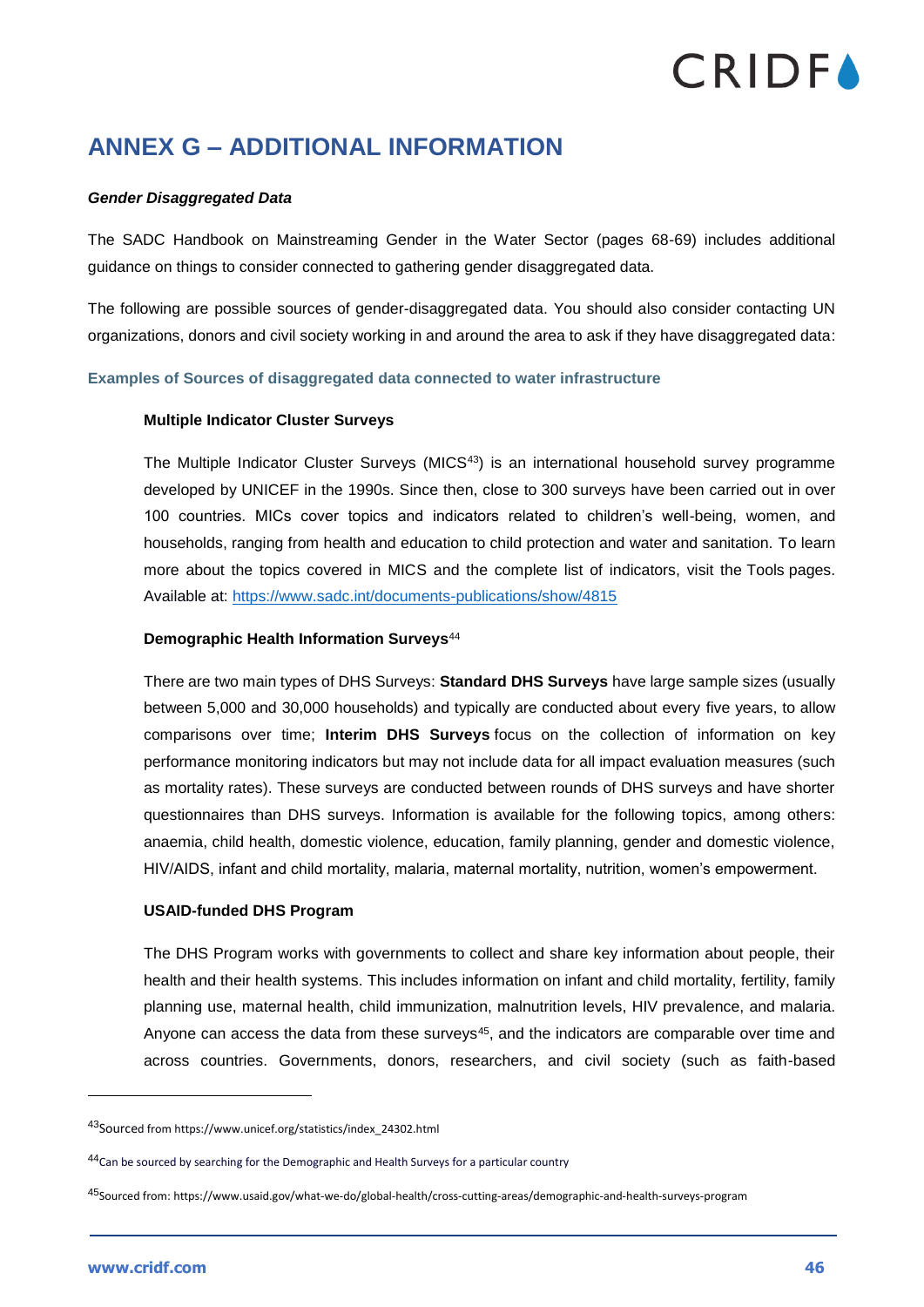organizations and other domestic and international organizations) use the information from these surveys to inform health-related programming, policies, funding priorities, and research.

African Development Bank has a thematic area. See African Water Facility at <https://www.afdb.org/en/topics-and-sectors/initiatives-partnerships/african-water-facility/> which includes a sub-theme on women and water

Most national Bureau of Statistics carry similar data sets.

The OECD Social Institutions and Gender Index (SIGI) is a good source of national gender data. It can be sourced at: http://www.oecd.org/development/developmentgender/theoecdsocialinstitutionsandgenderindex.htm

The OECD has gender-disaggregated data and information is available and used to inform gender analysis in the education sphere. It can be sourced at: http://www.oecd.org/gender/

UNESCO has data on water infrastructure and looks at impact on girl's school going at <http://unesdoc.unesco.org/images/0024/002439/243938e.pdf>

UNFPA State of the World's Population 2017 has a chapter on "The intersection of inequalities in women's health and rights and economic inequality". It can be sourced at: https://www.unfpa.org/press/state-world-population-2017

UNICEF State of the World's Children data includes data on WASH: https://data.unicef.org/

The UN has data on water and gender <http://www.un.org/waterforlifedecade/gender.shtml>

The UN has an agency called UN Water at <http://www.unwater.org/water-facts/gender/> and includes The United Nations World Water Development Report 2016 where data can be sourced.

UNESCO is also gathering data and developing tools on water at:

http://www.unesco.org/new/en/natural-sciences/environment/water/wwap/water-and-gender/

World Bank has developed data and publications on gender, social development and infrastructure some of which can be accessed on its Water Homepage:<https://www.worldbank.org/en/topic/water>

### *Preparing Gender Indicators*

The following are some possible sources for gender-disaggregated indicators:

AUSAID, CGIAR, and Oxfam. 2013. "The Gender Impact Assessment Process": In Balancing the Scales: Using Gender Impact Assessment in Hydropower Development. pp. 34-61. Available online at: <https://www.oxfam.org.au/ explore/infrastructure-people-and-environment/save- the-mekong/giamanual/>.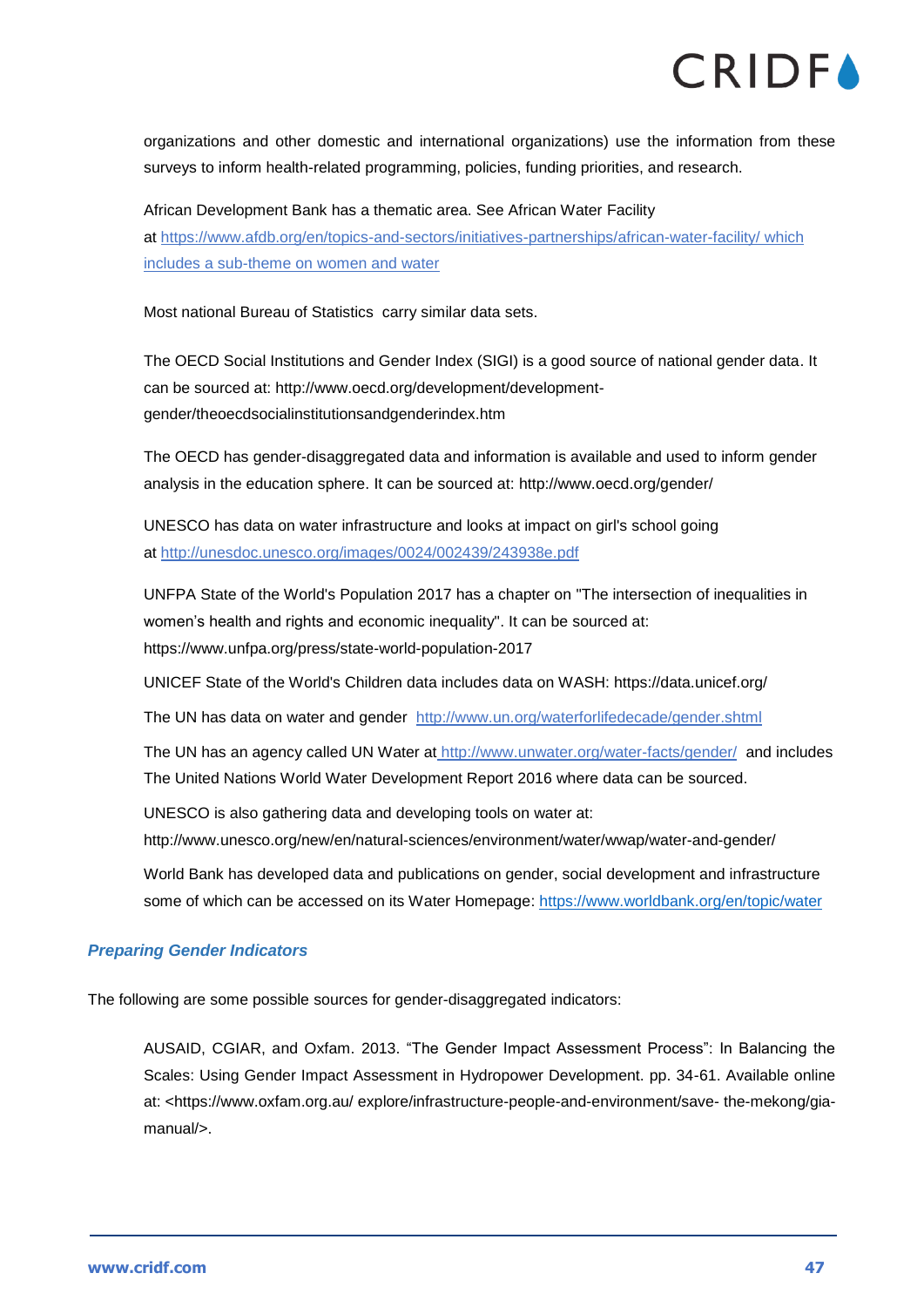Canadian International Development Agency (CIDA). 1997. Guide to Gender-Sensitive Indicators. Availbable online at: http://www.acdi-cida.gc.ca/INET/IMAGES.NSF/vLUImages/Policy/\$file/WID-GUID-E.pdf http://bit.ly/1bJGBxf

Canadian International Development Agency (CIDA). 1997. The Why and How of Gender-Sensitive Indicators: A Project Level Handbook. Gatineau, Quebec. Available online at: [http://www.pacificwater.org/userfiles/file/IWRM/Toolboxes/gender/a%20project%20level%20handbo](http://www.pacificwater.org/userfiles/file/IWRM/Toolboxes/gender/a%20project%20level%20handbook.pdf) [ok.pdf](http://www.pacificwater.org/userfiles/file/IWRM/Toolboxes/gender/a%20project%20level%20handbook.pdf)

Seager, J. 2015.Sex disaggregated indicators for water assessment, monitoring and reporting. United Nations World Water Assessment Programme. Available online at: [http://www.unesco.org/new/fileadmin/MULTIMEDIA/HQ/SC/pdf/Sex\\_disaggregated\\_indicators\\_for\\_w](http://www.unesco.org/new/fileadmin/MULTIMEDIA/HQ/SC/pdf/Sex_disaggregated_indicators_for_water_assessment_monito.pdf) [ater\\_assessment\\_monito.pdf](http://www.unesco.org/new/fileadmin/MULTIMEDIA/HQ/SC/pdf/Sex_disaggregated_indicators_for_water_assessment_monito.pdf)

United Nations Development Programme (UNDP). 2006. Measuring Democratic Governance: A Framework for Selecting Pro-Poor and Gender-Sensitive Indicators. New York and Oslo. Available online at:<http://www.undp-aciac.org/publications/other/undp/gender/propoor-indicators06.pdf>

Segar, J. The innovative [Gender & Water Toolkit](http://www.unesco.org/new/en/natural-sciences/environment/water/wwap/water-and-gender/water-and-gender-toolkit/) developed by WWAP provides a conceptual framework and sex-disaggregated indicators for the monitoring of the SDGs, with particular reference to SDGs 5 (gender) and 6 (water and sanitation). It can be accessed at: <http://www.unesco.org/new/en/natural-sciences/environment/water/wwap/water-and-gender/>

### *Mainstreaming Gender Considerations*

Below are sources to access tools that can facilitate mainstreaming into the water sector and more broadly:

African Development Bank. 2009. *Checklist for Gender Mainstreaming in the Water and Sanitation Sector*. Available online at: [https://www.afdb.org/fileadmin/uploads/afdb/Documents/Policy-](https://www.afdb.org/fileadmin/uploads/afdb/Documents/Policy-Documents/Checklist%20for%20Gender%20Mainstreaming%20in%20the%20Water%20and%20Sanitation%20Sector%20EN.pdf)[Documents/Checklist%20for%20Gender%20Mainstreaming%20in%20the%20Water%20and%20Sa](https://www.afdb.org/fileadmin/uploads/afdb/Documents/Policy-Documents/Checklist%20for%20Gender%20Mainstreaming%20in%20the%20Water%20and%20Sanitation%20Sector%20EN.pdf) [nitation%20Sector%20EN.pdf](https://www.afdb.org/fileadmin/uploads/afdb/Documents/Policy-Documents/Checklist%20for%20Gender%20Mainstreaming%20in%20the%20Water%20and%20Sanitation%20Sector%20EN.pdf)

African Ministers Council on Water (AMCOW). 2011. *Policy and Strategy for Mainstreaming Gender in the Water Sector in Africa.* Available online at: http://www.amcowonline.org/images/Resources/24%20June%20AMCOW%20Eng.pdf

African Women's Development and Communication Network. 2007. *A Curriculum for the Training of Trainers in Gender Mainstreaming*. Available online at: <http://bit.ly/1DP3k2j>

*Both Ends, Gender and Water Alliance & Comprehensive Assessment of Water Management in Agriculture*. 2006. *Effective Gender Mainstreaming in Water Management for Sustainable*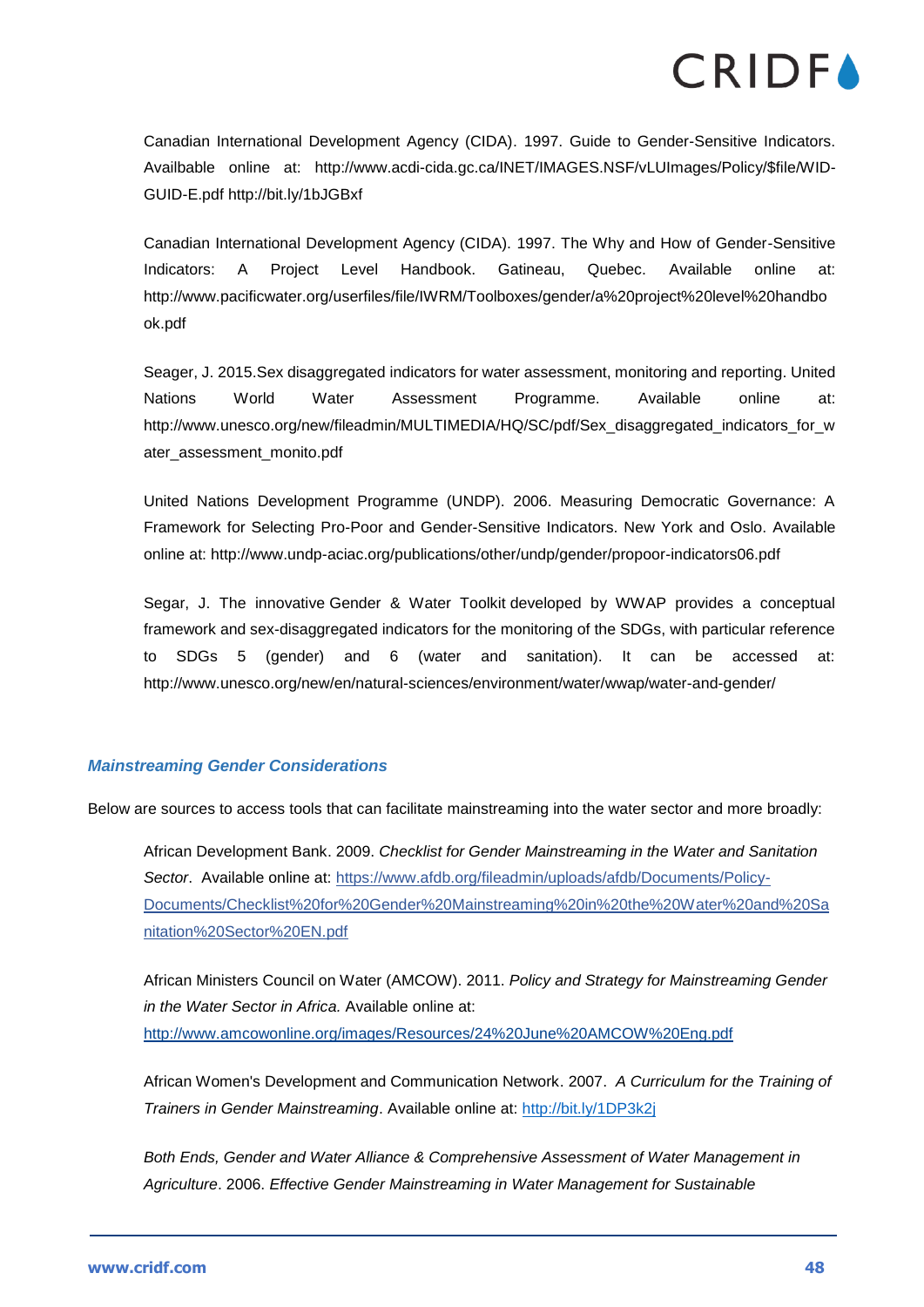*Livelihoods: From Guidelines to Practice*. Available online at [http://www.iwmi.cgiar.org/assessment/files\\_new/research\\_projects/EffectiveGender\\_BothEnds.pdf](http://www.iwmi.cgiar.org/assessment/files_new/research_projects/EffectiveGender_BothEnds.pdf)

Checklist for Gender Mainstreaming in the Water and Sanitation Sector, African Development Bank, 2006. Availble online at: http://www.acdi-

cida.gc.ca/INET/IMAGES.NSF/vLUImages/Policy/\$file/Accchange-E.pdf <http://bit.ly/1Jehz4r>

GWA (Gender and Water Alliance), UNDP (United Nations Development Programme), IRC (International Water and Sanitation Centre), CapNet (Capacity Building for Integrated Water Resources Management) and GWP (Global Water Partnership). 2006. *Resource Guide: Mainstreaming Gender in Water Management*. Version 2.1, November. GWA. Availble online at: [http://www.genderandwater.org/page/2414.](http://www.genderandwater.org/page/2414)

Swiss Agency for Development and Cooperation (SDC). 2005. *Gender & Water: Mainstreaming Gender*

*Equality in Water, Hygiene, and Sanitation Interventions.* Federal Department of Foreign Affairs (DFA). Bern: Switzerland. Available online at:

<http://static1.squarespace.com/static/536c4ee8e4b0b60bc6ca7c74/t/53c54145e4b0d5974bbf10c6/ 1405436229252/SDC+gender++water.pdf>.

Toolkit for Mainstreaming Gender into Water Operations. 2016. Availble online at: http://www.sadc.int/files/2114/0558/6128/SADC\_GENDER\_MAINSTREAMING\_RESOURCE\_KIT.pd f <http://bit.ly/1DGNaXn>

UNDP and Gender and Water Alliance. 2006. *Resource Guide: Mainstreaming Gender in Water Management.* Available online at*:* [www.genderandwater.org/url/476.html](http://www.genderandwater.org/url/476.html)

### *Key Issues Connected to Gender Equality*

### **Gender, Water and Institutions:**

Gender and Water Alliance. 2002. *The Gender Approach to Water Management, Lessons Learnt Around the Globe. A*vailable online at:<http://bit.ly/1zwTQfx> [https://sswm.info/sites/default/files/reference\\_attachments/GWA%20%202002%20Gender%20Appro](https://sswm.info/sites/default/files/reference_attachments/GWA%20%202002%20Gender%20Approach%20Water%20Management.pdf) [ach%20Water%20Management.pdf](https://sswm.info/sites/default/files/reference_attachments/GWA%20%202002%20Gender%20Approach%20Water%20Management.pdf)

### **Gender and Water**

Hamdy, A & Quagliariello, R,. 2006. *Gender Mainstreaming in Water Management: A Challenge to Sustainable Development*, 3rd Arab Water Regional Conference: research Advancement in Managing Limited Water Resources online at http://www.gewamed.net/share/img\_documents/44\_hamdy\_and\_quagliariello.pdf http://bit.ly/1OLkGYi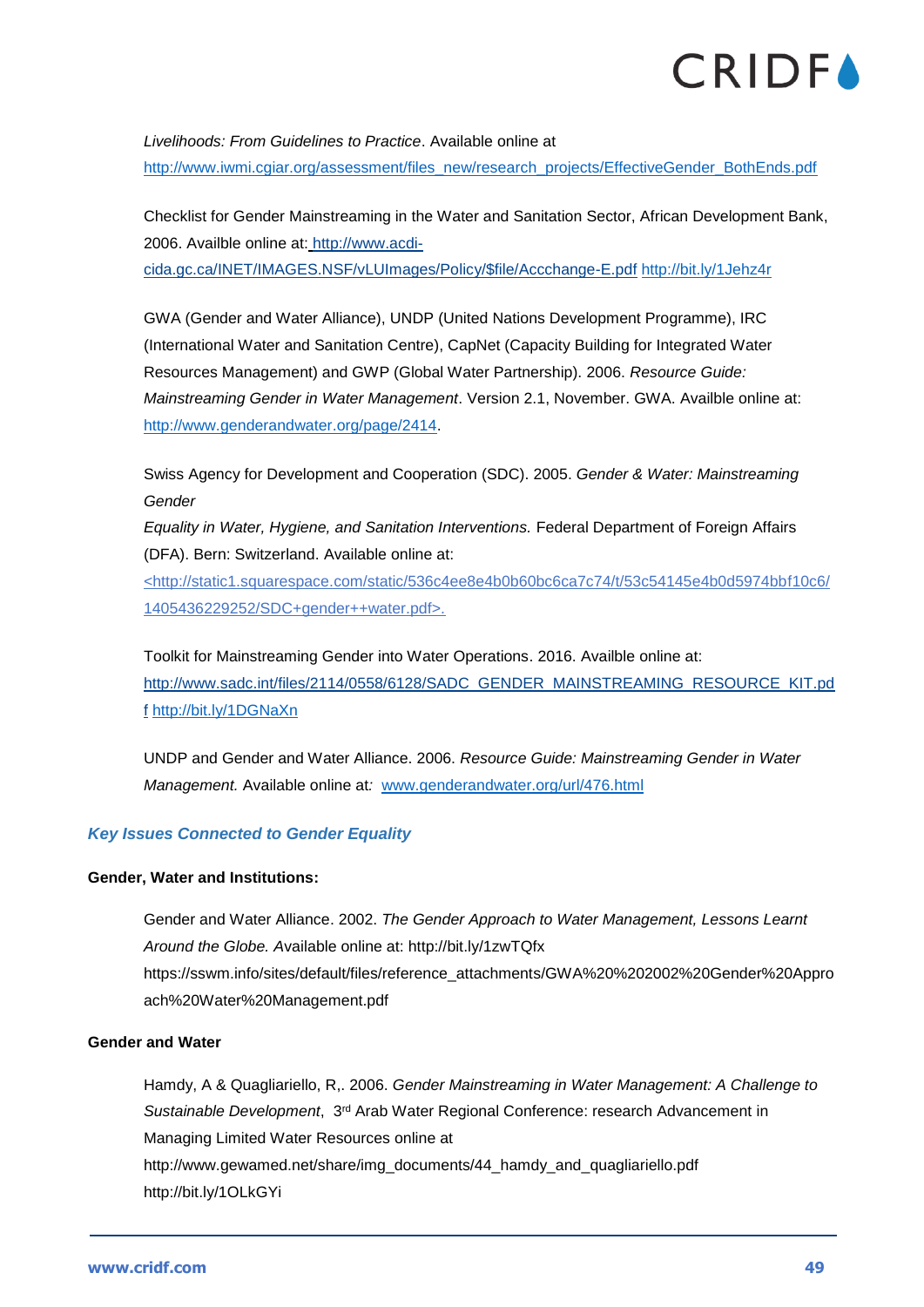International Fund for Agricultural Devevlopment (IFAD). 2007. Gender and water: Securing water for improved rural livelihoods – The multiple-uses system approach. Available online at: [https://reliefweb.int/report/world/gender-and-water-securing-water-improved-rural-livelihoods](https://reliefweb.int/report/world/gender-and-water-securing-water-improved-rural-livelihoods-multiple-uses-system)[multiple-uses-system](https://reliefweb.int/report/world/gender-and-water-securing-water-improved-rural-livelihoods-multiple-uses-system)

International Fund for Agricultural Devevlopment (IFAD). 2012: [Gender and Water –](https://reliefweb.int/sites/reliefweb.int/files/resources/A58637F43BDB51064325765700469821-IFAD_Dec2007.pdf) Securing water [for improved rural livelihoods](https://reliefweb.int/sites/reliefweb.int/files/resources/A58637F43BDB51064325765700469821-IFAD_Dec2007.pdf)

Office of the Special Advisor on Gender Issues and Advancement of Women. 2006. Gender, *Water and Sanitation: Case studies on best practices.* New York, United Nations, [www.un.org/waterforlifedecade/pdf/un\\_gender\\_water\\_and\\_sanitation\\_case\\_studies\\_on\\_best\\_practic](http://www.un.org/waterforlifedecade/pdf/un_gender_water_and_sanitation_case_studies_on_best_practices_2006.pdf) [es\\_2006.pdf](http://www.un.org/waterforlifedecade/pdf/un_gender_water_and_sanitation_case_studies_on_best_practices_2006.pdf)

Swedish International Development Cooperation Agency (SIDA). 1997. Handbook for Mainstreaming*. A Gender Perspective in the Water Resources Management Sector* . Available online at http://bit.ly/1c1LoLh https://www.sida.se/contentassets/d8f4a17316dc4c4ebcf3c2718c4f7f02/gender-perspective-in-the-

water-resources-management-sector---handbook-for-mainstreaming\_1264.pdf

UN Women: [Women and the Sustainable Development Goals](http://www.unwomen.org/en/news/in-focus/women-and-the-sdgs/sdg-6-clean-water-sanitation)

UN-Water: [Gender, Water and Sanitation –](http://www.unwater.org/publications/gender-water-sanitation-policy-brief/) A Policy Brief

UN-Water. 2006. 'Gender, Water and Sanitation: A policy brief'. Developed by the Inter-Agency Task Force on Gender and Water (GWTF), [www.unwater.org/downloads/unwpolbrief230606.pdf](http://www.unwater.org/downloads/unwpolbrief230606.pdf)

UNDP: [Gender and Water](http://www.undp.org/content/undp/en/home/librarypage/environment-energy/water_governance/sub-topic_genderandwater.html)

UNESCO WWAP [Overview of resources on gender-sensitive data related to water](http://www.unesco.org/new/fileadmin/MULTIMEDIA/HQ/SC/pdf/Overview_of_resources_on_gender_sensitive_data_related_t_01.pdf)

UNICEF: [Gender and water, sanitation and hygiene \(WASH\)](https://www.unicef.org/esaro/7310_Gender_and_WASH.html)

United Nations: Gender, Water and Sanitation Case Studies. 2016. Availble online at: [http://www.un.org/esa/sustdev/sdissues/water/casestudies\\_bestpractices.pdf](http://www.un.org/esa/sustdev/sdissues/water/casestudies_bestpractices.pdf)

### **Gender and Irrigation**

AgDevCo. *2017. Successful Models to Empower Women In Outgrower Schemes, Case Study No. 2*  **December. Available by a state online** at: *https://www.agdevco.com/uploads/reports/SDU\_Gender\_Case%20Study\_AW\_digital\_Jan%202018. pdf*

*FAO. Passport to Mainstreaming Gender in Water Programmes: Key Questions for Interventions in the Agricultural Sector. Rome: FAO 2012.* Available online at: *http://www.fao.org/3/i3173e/i3173e.pdf*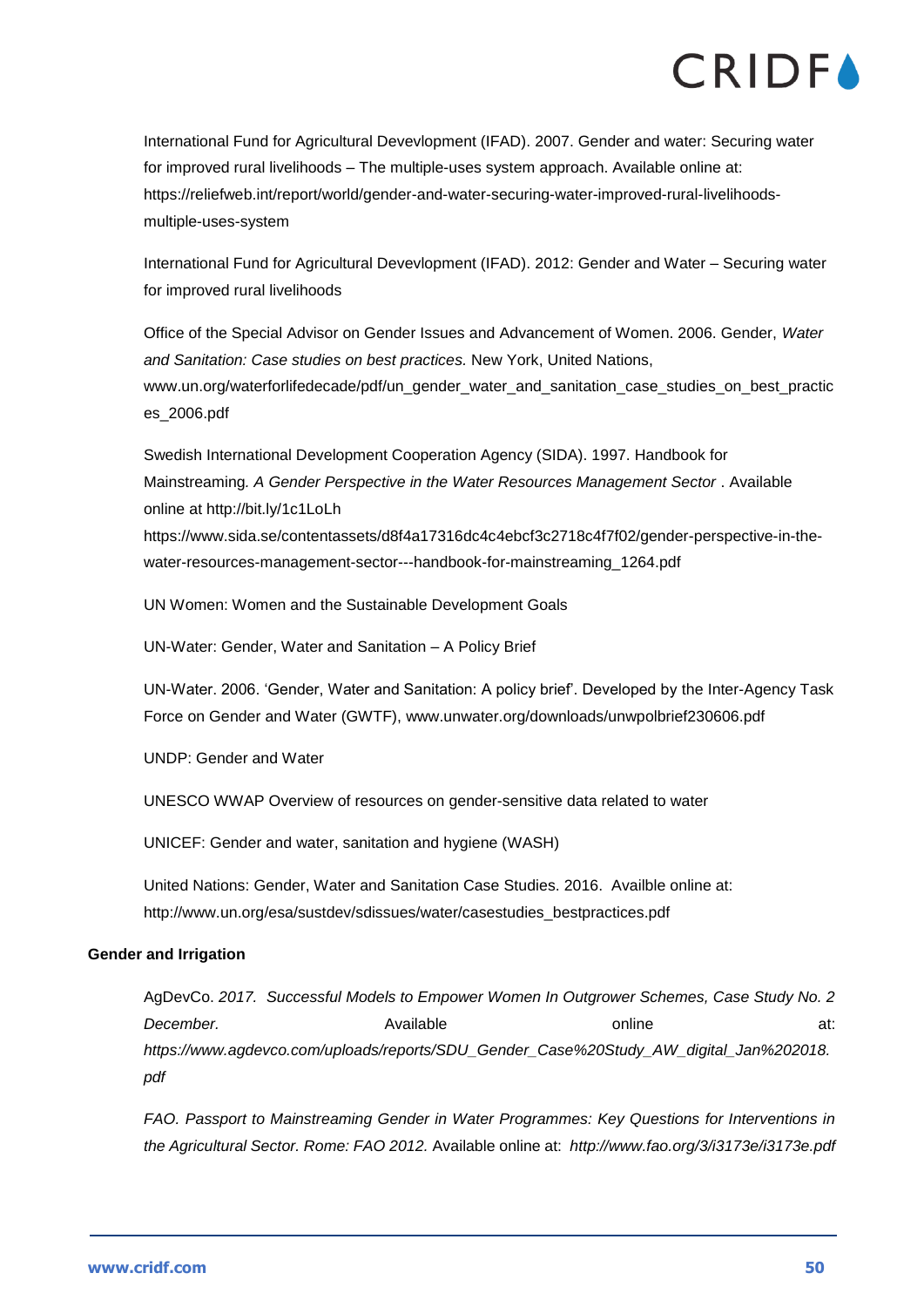Merrey, D. (ed.); Barviskar, S. 1997. Gender analysis and reform of irrigation management : concepts, cases, and gaps in knowledge : proceedings of the workshop on gender and water, Habarana, Sri Lanka. Colombo, Sri Lanka, International Water Management Institute (IWMI). Available online at:<https://www.ircwash.org/sites/default/files/121-15375.pdf>

IFPRI blog on gender and irrigation, 2018. Available online at: [http://www.ifpri.org/blog/investigating](http://www.ifpri.org/blog/investigating-gender-dynamics-irrigation)[gender-dynamics-irrigation](http://www.ifpri.org/blog/investigating-gender-dynamics-irrigation)

Jordans, E.H., and M. Zwarteveen. 1997. *A Well of One's Own: Gender Analysis of an Irrigation Program in Bangladesh*. Colombo, Sri Lanka: International Water Management Institute. Available online at:<https://cgspace.cgiar.org/handle/10568/36279>

Theis, S. 2018. *Can irrigation both empower and exclude women?* Agrilinks blog.

Theis, S. RD Bekele, N. Lefore, R. Meinzen-Dick and C. Ringler. 2018. *Considering Gender When Promoting Small-Scale Irrigation Technologies Guidance for inclusive irrigation interventions*.

Theis, S., N. Lefore, E. Bryan, C. Ringler, and R. Meinzen-Dick. 2017. *Integrating Gender into Small-Scale Irrigation,* USAID Feed the Future Innovation Laboratory for Small-Scale Irrigation (FTF-ILSSI) Project Notes.

Theis, S., S. Passarelli, E. Bryan, N. Lefore, S. Deneke, B. Nyamdi and S. Mlote. *2016. Promoting Gender Equality in Irrigation,* USAID Feed the Future Innovation Laboratory for Small-Scale Irrigation (FTF-ILSSI) Project Notes

Van Koppen, B. 2003. "A Gender Performance Indicator for Irrigation: Concepts, tools, and applications". Research Report 59, International Water Management Institute, Colombo, Sri Lanka. Available online: [http://www.iwmi.cgiar.org/publications/iwmi-research-reports/iwmi-research-report-](http://www.iwmi.cgiar.org/publications/iwmi-research-reports/iwmi-research-report-59/)[59/](http://www.iwmi.cgiar.org/publications/iwmi-research-reports/iwmi-research-report-59/)

Zwarteveen, M. 1994. "Gender Issues, Water Issues: A Gender Perspective to Irrigation Management". Working paper 32, International Irrigation Management Institute, Colombo, Sri Lanka. Available online at:<http://publications.iwmi.org/pdf/H014611.pdf>

Zwarteveen, M. 2006a. "Wedlock or Deadlock? Feminists' Attempts to Engage Irrigation Engineers". Ph.D. thesis, Wageningen University, Wageningen, the Netherlands. Available online at: <http://edepot.wur.nl/121803>

### **Gender and Agriculture**

Asian Development Bank (ADB). 2006g. *Gender Checklist: Agriculture*. Manila. Available online at: <https://www.adb.org/publications/gender-checklist-agriculture>

Both ENDS and GWA (Gender and Water Alliance). 2006. "Comprehensive Assessment of Water Management in Agriculture". Online discussion on Gender Mainstreaming in Water Management for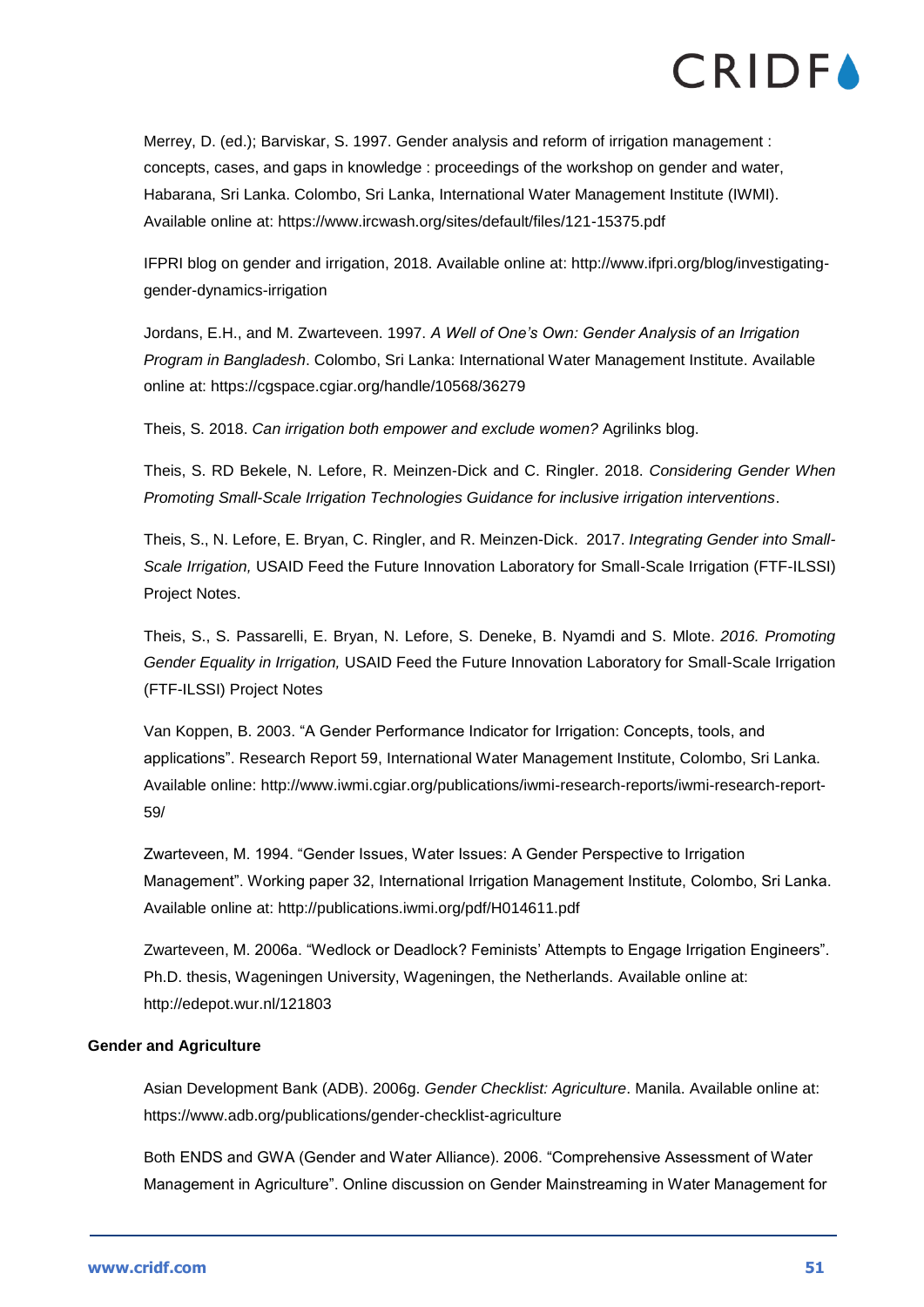Agriculture CA Info Bulletin 8, 8 February. Available online at: http://www.iwmi.cgiar.org/Assessment/files\_new/newsroom/CABrief\_Feb\_2006.htm.

Food and Agriculture Organsiation of the United Nations (FAO)**.** 2010-11. The State of Food and Agriculture. Women in agriculture: Closing the gender gap for development. Available online at: [https://www.google.com/url?sa=t&rct=j&q=&esrc=s&source=web&cd=1&ved=2ahUKEwjYxpWSm47](https://www.google.com/url?sa=t&rct=j&q=&esrc=s&source=web&cd=1&ved=2ahUKEwjYxpWSm47eAhWBjqQKHcfdCDYQFjAAegQICRAC&url=http%3A%2F%2Fwww.fao.org%2Fdocrep%2F013%2Fi2050e%2Fi2050e.pdf&usg=AOvVaw1f2LzRdi7hhBkVDiCCfTLC) [eAhWBjqQKHcfdCDYQFjAAegQICRAC&url=http%3A%2F%2Fwww.fao.org%2Fdocrep%2F013%2F](https://www.google.com/url?sa=t&rct=j&q=&esrc=s&source=web&cd=1&ved=2ahUKEwjYxpWSm47eAhWBjqQKHcfdCDYQFjAAegQICRAC&url=http%3A%2F%2Fwww.fao.org%2Fdocrep%2F013%2Fi2050e%2Fi2050e.pdf&usg=AOvVaw1f2LzRdi7hhBkVDiCCfTLC) [i2050e%2Fi2050e.pdf&usg=AOvVaw1f2LzRdi7hhBkVDiCCfTLC](https://www.google.com/url?sa=t&rct=j&q=&esrc=s&source=web&cd=1&ved=2ahUKEwjYxpWSm47eAhWBjqQKHcfdCDYQFjAAegQICRAC&url=http%3A%2F%2Fwww.fao.org%2Fdocrep%2F013%2Fi2050e%2Fi2050e.pdf&usg=AOvVaw1f2LzRdi7hhBkVDiCCfTLC)

Hill, C.L.M. 2003. *Gender-Disaggregated Data for Agriculture and Rural Development*. Availble online at:<http://www.fao.org/docrep/012/al210e/al210e00.pdf>

International Fund for Agricultural Development (IFAD). 2007. *Gender and Water: Securing Water*  for Improved Rural Livelihoods: The Multiple-Uses Systems Approach. Available online at: [https://reliefweb.int/report/world/gender-and-water-securing-water-improved-rural-livelihoods](https://reliefweb.int/report/world/gender-and-water-securing-water-improved-rural-livelihoods-multiple-uses-system)[multiple-uses-system](https://reliefweb.int/report/world/gender-and-water-securing-water-improved-rural-livelihoods-multiple-uses-system)

Molden, David, ed. 2007. *Water for Food, Water for Life: A Comprehensive Assessment of Water Management in Agriculture*. London: Earthscan; Colombo, Sri Lanka: International Water Management Institute.Available online at: http://www.iwmi.cgiar.org/assessment/index.htm.

Skinner, J. 2018. *Gender Considerations in the Restorations of livelihoods: resettlement of Hydropower*. Institute for Environement and Development. Available online at: <http://pubs.iied.org/17471IIED/?a=J+Skinner>

### **Gender and WASH**

Coates, S. 1999. A gender and development approach to water, sanitation and hygiene programmes. WaterAid Briefing Paper. Loughborough: WEDC.

Environmental Sanitation. 2005. Livelihoods & Gender. Sanitation, Hygiene and water services among the urban poor. Nairobi, Kenya

Gender and Development Network. 2016. *Achieving Gender Equality Through WASH.*

Gender and Water Alliance. 2005. *Gender Sanitation and Hygiene. Dieren: Gender and Water Alliance (GWA)*

GWA. 2006. Sanitation and Hygiene. Gender and IWRM Resource Guide. Dieren, Netherlands

Phillips-Howard, PA, Mason, L, Hopkins, J, Rheingans, R, Alexander, K, Laserson, K et al. (2011). Water and sanitation issues in relation to sexual and reproductive health across the female lifespan (WSSRH). Background White Paper.

Swiss Agency for Development and Cooperation (SDC). 2005. *Gender and Water: Mainstreaming Gender Equality in Water, Hygiene, and Sanitation Interventions*, Federal Department of Foreign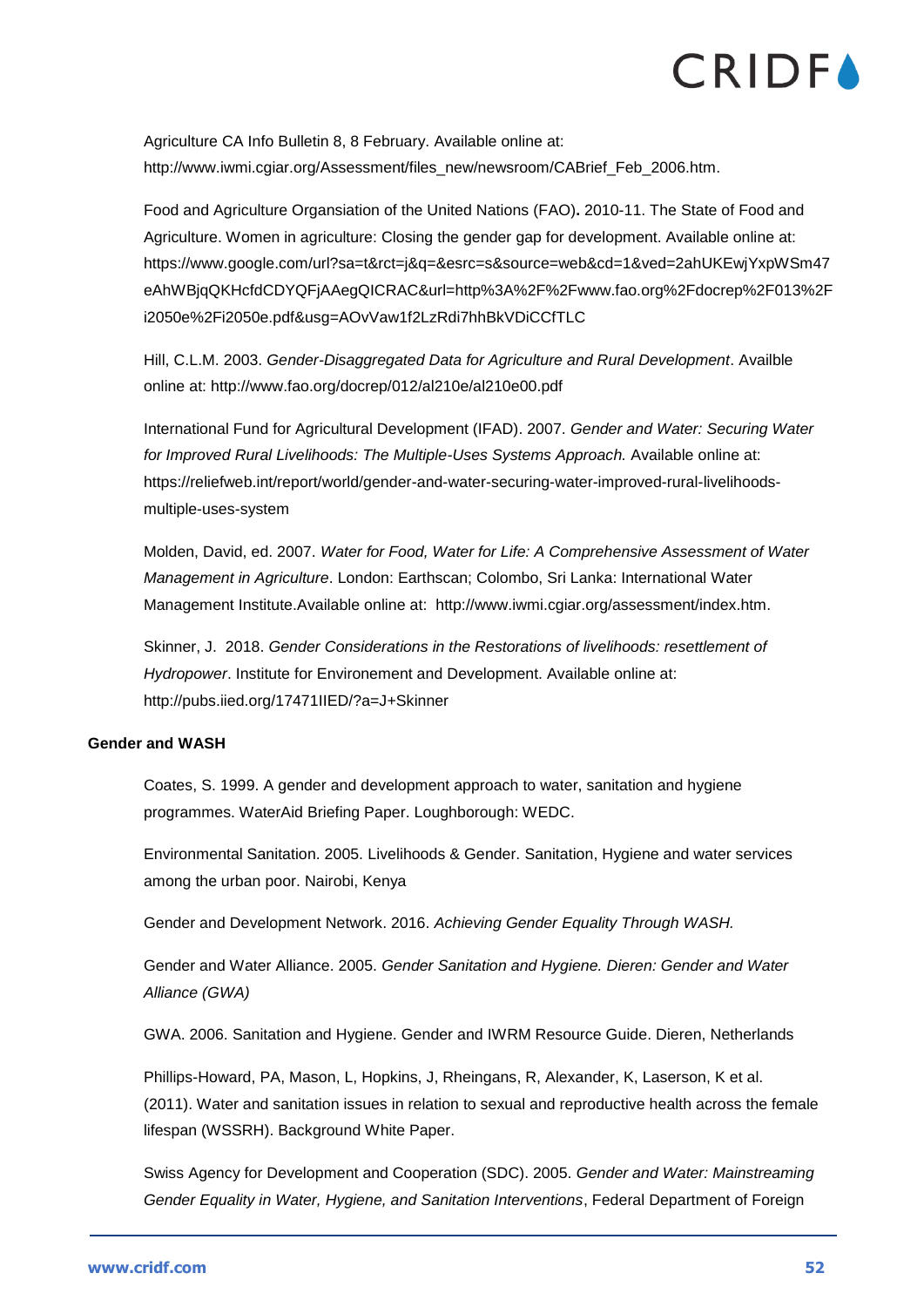Affairs (DFA). Bern. Switzerland. Available online at: [https://www.eda.admin.ch/dam/deza/en/documents/themen/gender/63846-gender-wasser\\_EN.pdf](https://www.eda.admin.ch/dam/deza/en/documents/themen/gender/63846-gender-wasser_EN.pdf)

UN Habitat. *Gender Mainstreaming Toolkit for Water and Sanitation Actors Gender Mainstreaming in the project cycle and within institutions. Available online at: http://mirror.unhabitat.org/downloads/docs/2527\_1\_595415.pdf*

UNICEF, 2017. *Gender-responsive water and sanitation and hygiene: Key elements for effective WASH programming. Available online at: [https://www.unicef.org/gender/files/Gender\\_Responsive\\_WASH.pdf](https://www.unicef.org/gender/files/Gender_Responsive_WASH.pdf)*

*UN. 2006.* Gender, Water and Sanitation, Case Studies on Best Practices. New York: United Nations

Water and Sanitation Program (WSP). "Gender in Water and Sanitation" Water and Sanitation Program: Working Paper. November 2010. Available online at: <https://www.wsp.org/sites/wsp/files/publications/WSP-gender-water-sanitation.pdf>

WaterAids. *Seen But Not Heard? A Review of the Effectiveness of Gender Approaches in Water and Sanitation Service Provision,* July 2009. Available online at: [http://www.indiaenvironmentportal.org.in/content/285092/seen-but-not-heard-a-review-of-the](http://www.indiaenvironmentportal.org.in/content/285092/seen-but-not-heard-a-review-of-the-effectiveness-of-gender-approaches-in-water-and-sanitation-service-provision/)[effectiveness-of-gender-approaches-in-water-and-sanitation-service-provision/](http://www.indiaenvironmentportal.org.in/content/285092/seen-but-not-heard-a-review-of-the-effectiveness-of-gender-approaches-in-water-and-sanitation-service-provision/)

Wendland, C., Yadav M., Stock, A. and Seager, J. 2017. Gender and Sanitation Issues. In: J.B. Rose and B. Jiménez-Cisneros, (eds) Global Water

Pathogen Project. [http://www.waterpathogens.org](http://www.waterpathogens.org/) (J.B. Rose and B. Jiménez-Cisneros) (eds) Part 1 The Health Hazards of Excreta: Theory and Control) [http://www.waterpathogens.org/book/gender](http://www.waterpathogens.org/book/gender-and-sanitation)[and-sanitation](http://www.waterpathogens.org/book/gender-and-sanitation) Michigan State University, E. Lansing, MI, UNESCO. <https://doi.org/10.14321/waterpathogens.4>

Wendland, C, Dankelman, I, Ruben, C, Kunze, I, Sommer, M and Mbalo, D. 2012. Integrating a gender perspective in sustainable sanitation. Factsheet of Working Group 7b.

World Bank. 2010. "Social Development & Infrastructure: Making Water Supply and Sanitation Work for Women and Men Tools for Task Teams." Washington, DC: World Bank. Available online at: [http://siteresources.worldbank.org/EXTSOCIALDEVELOPMENT/Resources/244362-](http://siteresources.worldbank.org/EXTSOCIALDEVELOPMENT/Resources/244362-1265299949041/6766328-1270752196897/Making_Water_Supply_and_Sanitation_Work_for_Women_and_Men.pdf) [1265299949041/6766328-](http://siteresources.worldbank.org/EXTSOCIALDEVELOPMENT/Resources/244362-1265299949041/6766328-1270752196897/Making_Water_Supply_and_Sanitation_Work_for_Women_and_Men.pdf) [1270752196897/Making\\_Water\\_Supply\\_and\\_Sanitation\\_Work\\_for\\_Women\\_and\\_Men.pdf](http://siteresources.worldbank.org/EXTSOCIALDEVELOPMENT/Resources/244362-1265299949041/6766328-1270752196897/Making_Water_Supply_and_Sanitation_Work_for_Women_and_Men.pdf)

### **Gender and Water Resource Management**

Gender Water Alliance (GWA) and United Nations Development Program (UNDP). *Resource Guide: Mainstreaming Gender in Water Management,* Version 2.1 November 2006. Available online at: [https://www.undp.org/content/dam/aplaws/publication/en/publications/environment-energy/www-ee-](https://www.undp.org/content/dam/aplaws/publication/en/publications/environment-energy/www-ee-library/water-governance/resource-guide-mainstreaming-gender-in-water-management/IWRMGenderResourceGuide-English-200610.pdf)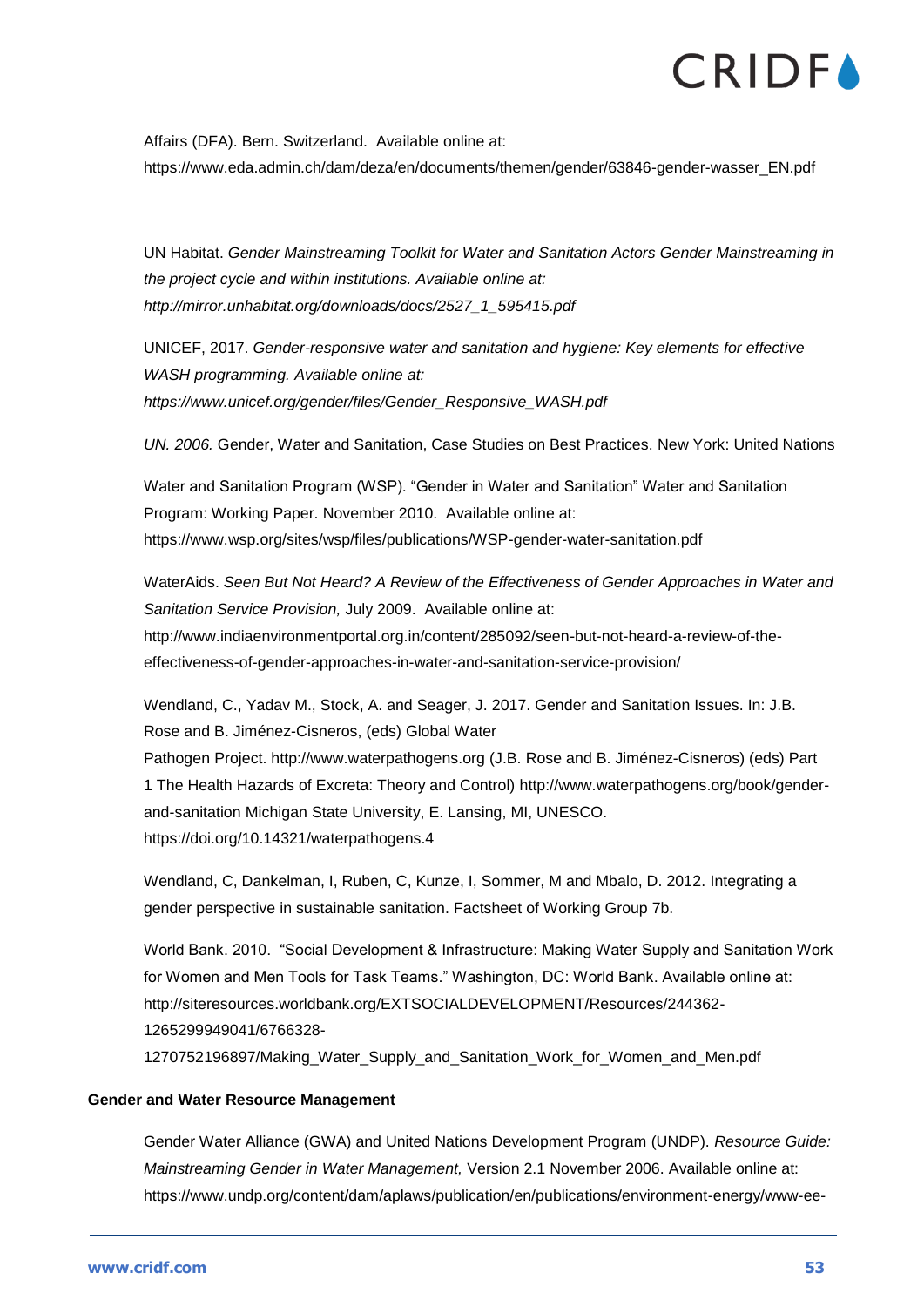[library/water-governance/resource-guide-mainstreaming-gender-in-water](https://www.undp.org/content/dam/aplaws/publication/en/publications/environment-energy/www-ee-library/water-governance/resource-guide-mainstreaming-gender-in-water-management/IWRMGenderResourceGuide-English-200610.pdf)[management/IWRMGenderResourceGuide-English-200610.pdf](https://www.undp.org/content/dam/aplaws/publication/en/publications/environment-energy/www-ee-library/water-governance/resource-guide-mainstreaming-gender-in-water-management/IWRMGenderResourceGuide-English-200610.pdf)

Kuriakose, A.T., et al. 2006. *Gender Mainstreaming in Water Resources Management*, Washington, DC: World Bank.

#### **Gender and Education**

Hoare, J., and Gell, F. 2009. *Women's Leadership and Participation: Case Studies for Learning and Action.* Oxford: Practical Action Publishing and Oxfam Great Britain. Available online at: [https://policy-practice.oxfam.org.uk/publications/womens-leadership-and-participation-case-studies](https://policy-practice.oxfam.org.uk/publications/womens-leadership-and-participation-case-studies-on-learning-for-action-115530)[on-learning-for-action-115530](https://policy-practice.oxfam.org.uk/publications/womens-leadership-and-participation-case-studies-on-learning-for-action-115530)

#### **Gender and Health**

Asian Development Bank (ADB). 2006a. *Gender Checklist: Water Supply and Sanitation*. Manila. Available online at:<https://www.adb.org/publications/gender-checklist-water-supply-and-sanitation>

Asian Development Bank (ADB). Gender and Development: Project Gender Action Plans. Availble online at: www.adb.org/ themes/gender/project-action-plans

IRC International Water and Sanitation Centre, Gender in Water Resources Management, *Water Supply and Sanitation. Roles and Realities Revisited*. 1998. Available online at: http://www.gewamed.net/share/img\_documents/22\_back\_iwrm1.pdf http://bit.ly/1PcwUUM

### **Gender Issues of Relevance to CRIDF Water Infrastructure Projects**

Halcrow, G., Rowland, C., Wiletts, J., Crawford, J., and Carrard, N. 2010. 'Working effectively with women and men in water, sanitation and hygiene Programmes'. Resource guide. Sydney, Australia, [www.inclusivewash.org.au/\\_literature\\_68164/Working\\_effectively\\_with\\_women\\_and\\_men\\_in\\_water\\_](http://www.inclusivewash.org.au/_literature_68164/Working_effectively_with_women_and_men_in_water_and_sanitation_programs) [and\\_sanitation\\_programs](http://www.inclusivewash.org.au/_literature_68164/Working_effectively_with_women_and_men_in_water_and_sanitation_programs)

#### **Gender-Based Violence**

Bloom, S. S. 2008. *Violence Against Women and Girls: A Compendium of Monitoring and Evaluation Indicators.* Chapel Hill, North Carolina: MEASURE Evaluation. Available online: <http://www.measureevaluation.org/resources/publications/ms-08-30>

Inter-Agency Standing Committee (IASC). 2005. *Guidelines for Gender-Based Violence Interventions in Humanitarian Settings: Focusing on Prevention of and Response to Sexual Violence in Emergencies.* Geneva. Available online: [https://interagencystandingcommittee.org/gender-and](https://interagencystandingcommittee.org/gender-and-humanitarian-action-0/documents-public/guidelines-gender-based-violence-interventions-7)[humanitarian-action-0/documents-public/guidelines-gender-based-violence-interventions-7](https://interagencystandingcommittee.org/gender-and-humanitarian-action-0/documents-public/guidelines-gender-based-violence-interventions-7)

MEASURE Evaluation. Working to Eliminate Violence Against Women. Available online at: www.cpc.unc.edu/measure/our -work/gender/working-to-eliminate-violence-against-women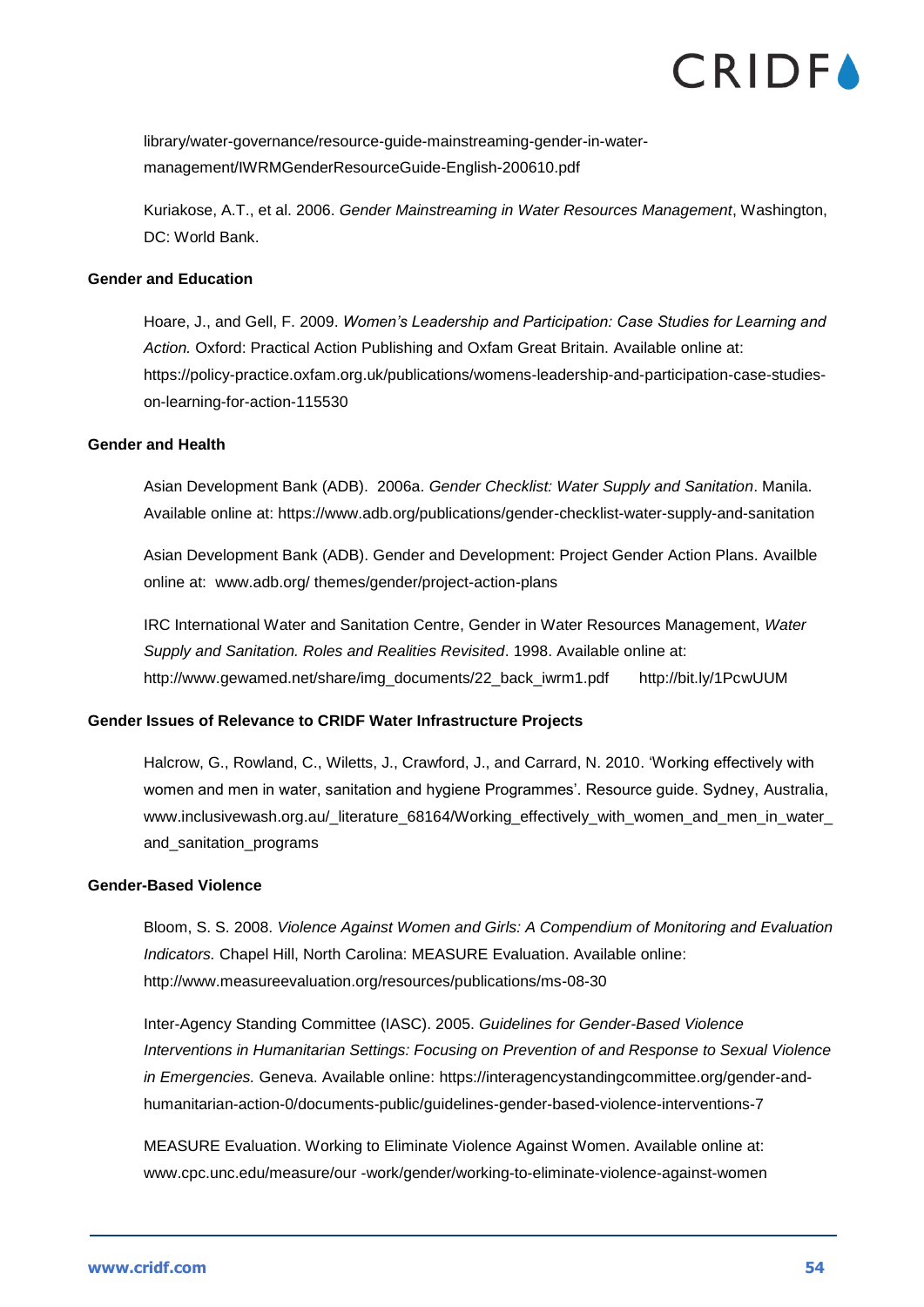Menhrotra, S. T. 2010. *A Handbook on Womne's Safety Audits in Low-Income Urban Neighbourhoods: A focus on essential services*. New Delhi, India: Jogori and Women in Cities International. Available online at: [www.jagori.org/wp-content/uploads/2006/01/Handbook1.pdf](http://www.jagori.org/wp-content/uploads/2006/01/Handbook1.pdf)

Oxfam. 2010. Ideas That Work: Preventing violence against women through water and sanitation interventions in early emergence response. Available online at: [http://policy](http://policy-practice.oxfam.org.uk/publications/Ideas-That-A-gender-WASH-and-emergencies-toolkit-334900)[practice.oxfam.org.uk/publications/Ideas-That-A-gender-WASH-and-emergencies-toolkit-334900](http://policy-practice.oxfam.org.uk/publications/Ideas-That-A-gender-WASH-and-emergencies-toolkit-334900)

United Nations Entity for Gender Equality and the Empowerment of Women (UN WOMEN). 2013. Virtual Knowledge Centre to End Violence against Women and Girls: Indicators. Available online at: <http://www.endvawnow.org/en/articles/336-indicators.html>

### **Gender and Climate Change**

BRIDGE. 2011. *Cutting Edge Pack: Gender and Climate Change.* Brighton: IDS, University of Sussex. Available online at: [https://www.bridge.ids.ac.uk/ids-document/A59217?lang=en#lang-pane](https://www.bridge.ids.ac.uk/ids-document/A59217?lang=en#lang-pane-en)[en](https://www.bridge.ids.ac.uk/ids-document/A59217?lang=en#lang-pane-en)

### **Gender and Water Collection**

Water, Sanitation and Hygiene (WASH). 2006. *For Her it's the Big Issue. Putting women at the centre of water supply, sanitation and hygiene*. Available online at: http://www.inclusivewash.org.au/\_literature\_67286/For\_Her\_It's\_the\_Big\_Issue

### **Menstrual Hygiene**

House, S. Mahon, T. Cavill, S. 2012. *Menstrual Hygiene matters. A resource for improving menstrual hygiene around the world. London: WaterAid. Available online at: [https://washmatters.wateraid.org/sites/g/files/jkxoof256/files/Menstrual%20hygiene%20matters%20lo](https://washmatters.wateraid.org/sites/g/files/jkxoof256/files/Menstrual%20hygiene%20matters%20low%20resolution.pdf) [w%20resolution.pdf](https://washmatters.wateraid.org/sites/g/files/jkxoof256/files/Menstrual%20hygiene%20matters%20low%20resolution.pdf)*

*Kandel, H. 2015* Water, Sanitation and Hygiene and Menstrual Management: A Resource Guide.

*UNICEF. 2012.* WASH in Schools Empower Girls' Education Proceedings from a conference on menstrual hygiene management in schools virtual proceedings.

### **VULNERABLE POPULATIONS**

### **Matrilineal Society**

Research Program on Water, Land and Ecosystems Blog. Available online at:

<https://wle.cgiar.org/thrive/2015/10/15/setting-record-straight-matrilineal-does-not-equal-matriarchal>

### **Polygamy**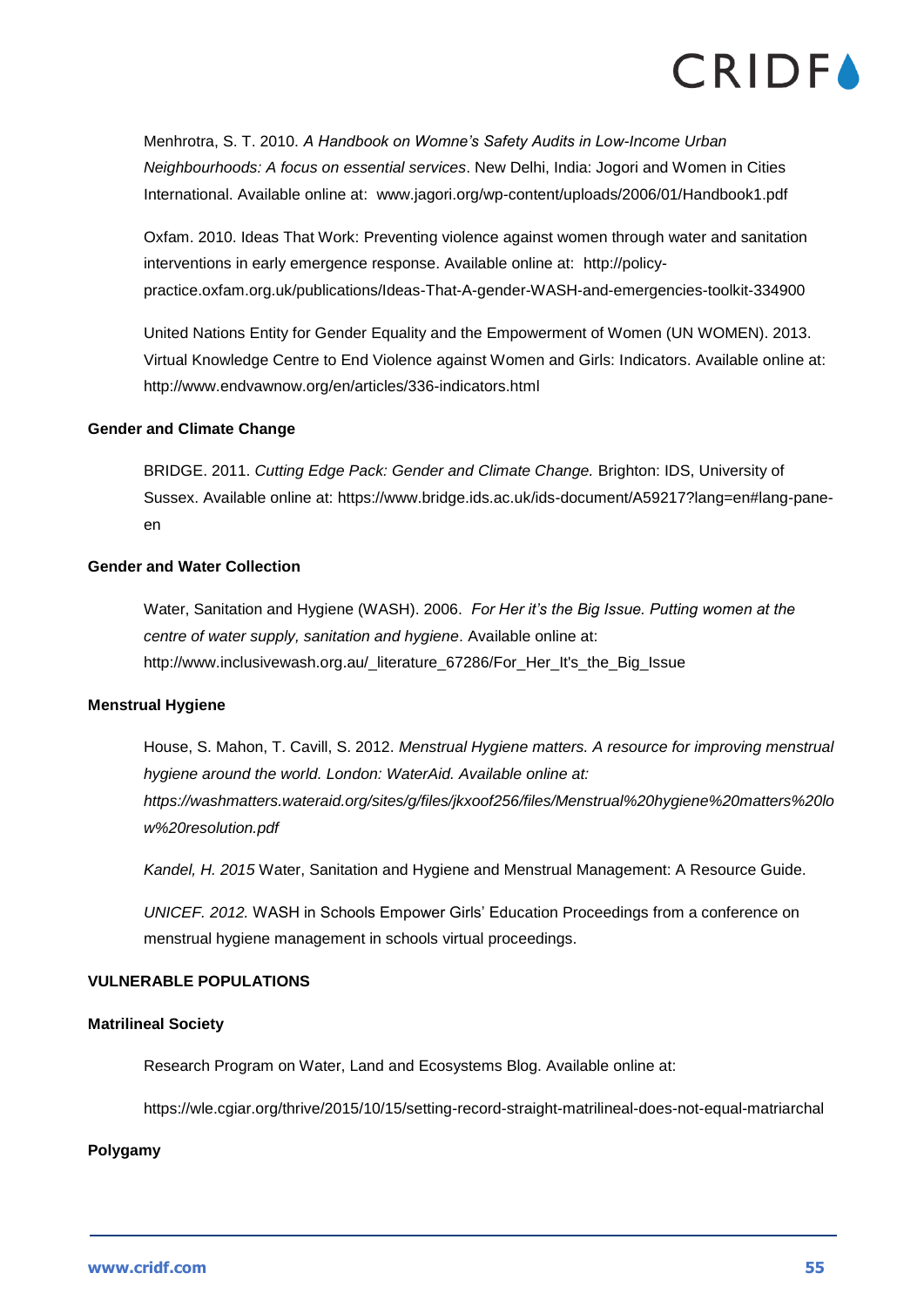*Polygamy and Women's Health in Sub-Saharan Africa.* Available online at: [https://www.researchgate.net/publication/23415602\\_Polygyny\\_and\\_women's\\_health\\_in\\_sub-](https://www.researchgate.net/publication/23415602_Polygyny_and_women)[Saharan\\_Africa](https://www.researchgate.net/publication/23415602_Polygyny_and_women)

World Bank Group. 2016. The Risk of Polygamy and Wives Saving Behaviour. Available online: <https://openknowledge.worldbank.org/handle/10986/25306>

### **Transboundary/Cross-Border Issues**

Earle, A. & Bazilli, S.2013. *A Gendered Critique of Transboundary Water Management* . Available online at: http://www.siwi.org/wp-content/uploads/2013/04/A-gendered-critique-of-TWM-by-Earleand-Bazili-published-Mar2013.pdf http://bit.ly/1GMpYhT

### **Vulnerable Groups**

World Health Organisation. 2018. *Children's Environmental Health – Water and sanitation, household water security.* Available at: http://www.who.int/ceh/risks/cehwater2/en/

### **Rights-Based Approach to Water**

FAO 2010. Gender and Land rights database. Available online at: www.fao.org/gender/landrights

Gender and Water Alliance. *Gender, Water and Development Report. 2003: Gender Perspectives on Policies in the Water Sector.* Loughborough: Water, Engineering and Development Centre (WEDC). Available online at: <http://www.unwater.org/downloads/Gender\_ Perspectives\_Policies.pdf>

International Fund for Agricultural Development (IFAD). 2001b. *Themantic Study on Water User Associations on IFAD Projects*, Volume I: Main Report, Rome: Office of Evaluation, IFAD.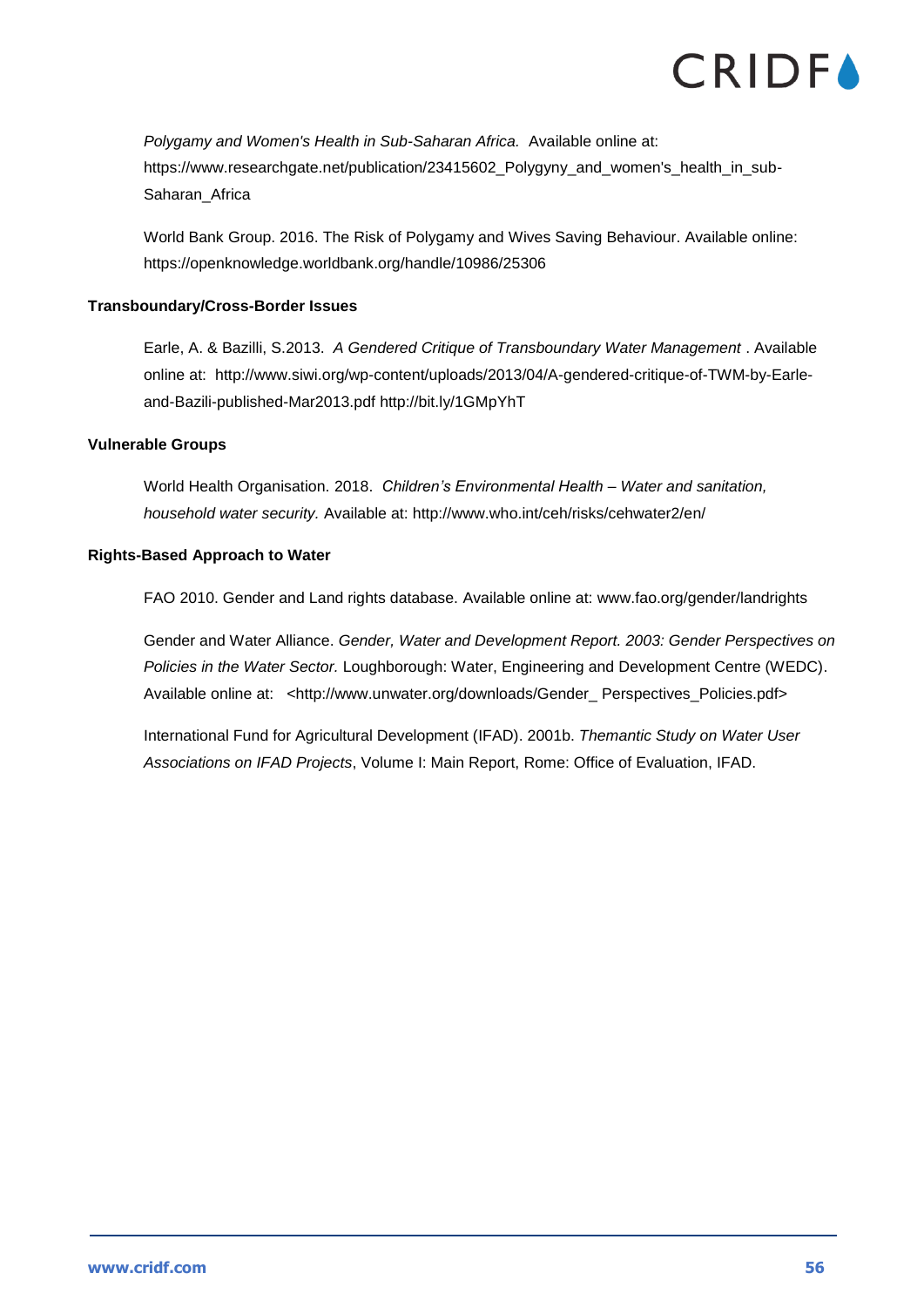### <span id="page-57-0"></span>**Reference List**

Achieving gender equality through WASH, Gender and Development Network, Briefiings April 2016 including citation of studies,

Action Contre La Faim. 2005. *Water, sanitation and hygiene for populations at risk.* Available online at[:https://www.actionagainsthunger.org/sites/default/files/publications/Water\\_sanitation\\_and\\_hygiene\\_for\\_po](https://www.actionagainsthunger.org/sites/default/files/publications/Water_sanitation_and_hygiene_for_populations_at_risk_12.2005.pdf) [pulations\\_at\\_risk\\_12.2005.pdf](https://www.actionagainsthunger.org/sites/default/files/publications/Water_sanitation_and_hygiene_for_populations_at_risk_12.2005.pdf)

African Development Bank Group. 2004. *African Water Facility.* Available online at: <https://www.afdb.org/en/topics-and-sectors/initiatives-partnerships/african-water-facility/>

Anita Raj. 2017. *Gender data: moving beyond sex-disaggregated analyses.* Available online at: <http://globalhealth.thelancet.com/2017/10/20/gender-data-moving-beyond-sex-disaggregated-analyses>

Bazin, F., Hathie,I.,Skinner,J. & Koundouno.J. 2017. *Irrigation, Food security and poverty - Lessons from Three large dams in West Africa.* Available online at:<http://pubs.iied.org/17610IIED/?k=sahel>

Bazin, F.,Skinner,J. & Koundouno, J. (eds) 2011. *Sharing theWater, sharing the benefits: Lessons from Six large Dams in West Africa*. Available online at:<http://pubs.iied.org/17510IIED/>

Bloom, S. S. & Arnoff, E. 2011. *Gender and Health Data and Statistics.* Available online at: <https://afro.who.int/sites/default/files/2017-06/GWH-Gender-and-Health-Data-and-Statistics.pdf>

CAP-NET, GWA .2014. *Why Gender Matters in IWRM: A tutorial for water managers.* Full resource document available online at: [http://www.thewaterchannel.tv/gender/content/img/frd-full-resource-document](http://www.thewaterchannel.tv/gender/content/img/frd-full-resource-document-web-version.pdf)[web-version.pdf](http://www.thewaterchannel.tv/gender/content/img/frd-full-resource-document-web-version.pdf)

Catherine L.M. Hill. 2003. *Gender-Disaggregated Data for Agriculture and Rural Development – Guide for Facilitators.* Available online at:<http://www.fao.org/docrep/012/al210e/al210e00.pdf>

Cleaver, F. 1998. *Incentives and informal institutions: Gender and the management of water.* Available online at: <https://link.springer.com/article/10.1023/A:1007585002325>

Climate Resilient Infrastructure Development Facility (CRIDF) webpage. 2018. Available online at <http://cridf.net/>

Davados, M. 2017. *Technology for Good - Highlighting the benefits of Gender Diversity at WEF Africa* . Available online at: [https://www.ericsson.com/thecompany/sustainability\\_corporateresponsibility/technology](https://www.ericsson.com/thecompany/sustainability_corporateresponsibility/technology-for-good-blog/2017/05/08/wef-africa-realising-the-benefits-of-workplace-gender-diversity/)[for-good-blog/2017/05/08/wef-africa-realising-the-benefits-of-workplace-gender-diversity/](https://www.ericsson.com/thecompany/sustainability_corporateresponsibility/technology-for-good-blog/2017/05/08/wef-africa-realising-the-benefits-of-workplace-gender-diversity/)

Gender and Water Alliance. 2002. *The Gender Approach to Water Management – Lessons Learnt around the Globe. Findings of an electronic conference series convened by the Gender and Water Alliance.* Available online at:<http://bit.ly/1zwTQfx>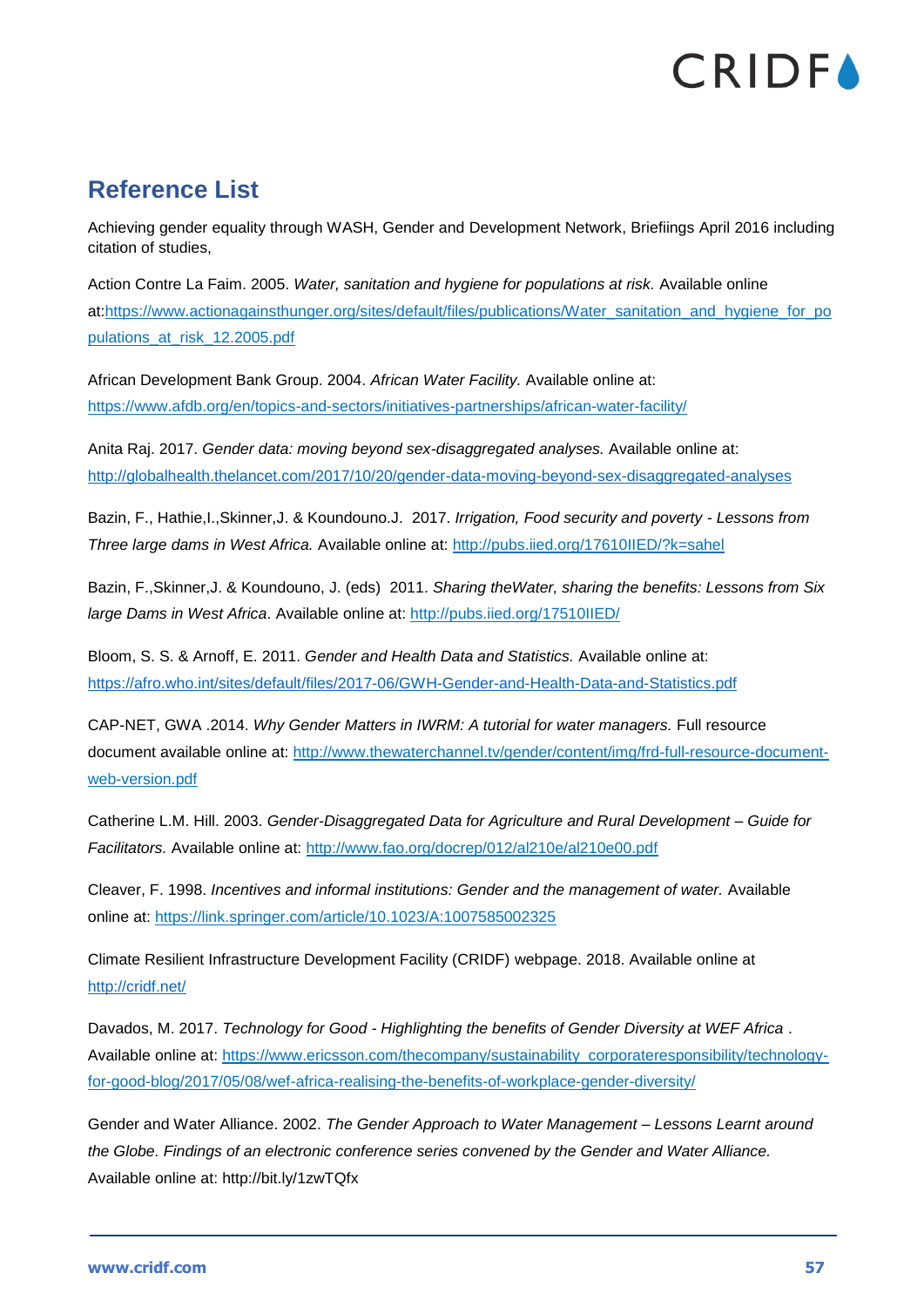[https://sswm.info/sites/default/files/reference\\_attachments/GWA%20%202002%20Gender%20Approach%20](https://sswm.info/sites/default/files/reference_attachments/GWA%20%202002%20Gender%20Approach%20Water%20Management.pdf) [Water%20Management.pdf](https://sswm.info/sites/default/files/reference_attachments/GWA%20%202002%20Gender%20Approach%20Water%20Management.pdf)

Gender and Water Alliance. 2006. *Resource Guide – Mainstreaming Gender in Water Management.*  Available online at: [http://www.undp.org/content/dam/aplaws/publication/en/publications/environment](http://www.undp.org/content/dam/aplaws/publication/en/publications/environment-energy/www-ee-library/water-governance/resource-guide-mainstreaming-gender-in-watermanagement/IWRMGenderResourceGuide-English-200610.pdf)[energy/www-ee-library/water-governance/resource-guide-mainstreaming-gender-in](http://www.undp.org/content/dam/aplaws/publication/en/publications/environment-energy/www-ee-library/water-governance/resource-guide-mainstreaming-gender-in-watermanagement/IWRMGenderResourceGuide-English-200610.pdf)[watermanagement/IWRMGenderResourceGuide-English-200610.pdf](http://www.undp.org/content/dam/aplaws/publication/en/publications/environment-energy/www-ee-library/water-governance/resource-guide-mainstreaming-gender-in-watermanagement/IWRMGenderResourceGuide-English-200610.pdf)

Goldberg Leong, T. and Lang, C. 2012. Vibrant Communities Gender and Poverty Project Gender Analysis Tools, Status of Women Canada. Available online at: [http://vibrantcanada.ca/resource-library/poverty](http://vibrantcanada.ca/resource-library/poverty-reduction/gender-and-poverty-project)[reduction/gender-and-poverty-project](http://vibrantcanada.ca/resource-library/poverty-reduction/gender-and-poverty-project)

Inter Agency Standing Committee. 2015. *Guidelines for Integrating Gender-Based Violence Interventions in Humanitarian Action– Reducing Risk, Promoting Resilience and Aiding Recovery.* Available online at: [www.gbvguidelines.org.](http://www.gbvguidelines.org/)

International Institute for Environment and Development. 2015. *Routing Revenue from Hydropower dams to deliver to local development.* Available online at: <http://pubs.iied.org/pdfs/17285IIED.pdf>

International Labour Organisation. 1998. *A Conceptual Framework for Gender Analysis and Planning*. Available online at:<http://www.ilo.org/public/english/region/asro/mdtmanila/training/unit1/groles.htm>

J. Keith Rennie and Naresh C. Singh. 1995. *Participatory Research for Sustainable Livelihoods L A Guide book for Field Projects*. Available online at: [https://www.iisd.org/sites/default/files/publications/participatory\\_research.pdf](https://www.iisd.org/sites/default/files/publications/participatory_research.pdf)

March, C., Smyth, I. & Mukhopadhy, M. 1999. *A Guide to Gender-Analysis Frameworks.* Available online at: <http://bit.ly/1E50MgC>

Michelle Davados. Highlighting the Benefits of Gender Diversity at WEF Africa.

Ommera Ahmed. 2017. *Water, sanitation and hygiene – A step to end gender-based discrimination Out of Order – The State of the Worlds Toilets.* Available online at: [https://womendeliver.org/2017/water-sanitation](https://womendeliver.org/2017/water-sanitation-hygiene-step-end-gender-based-discrimination/)[hygiene-step-end-gender-based-discrimination/](https://womendeliver.org/2017/water-sanitation-hygiene-step-end-gender-based-discrimination/)

South African Development Community webpage. 2018. Available online at: <https://www.sadc.int/issues/gender/women-economic-empowerment-programme/>

South African Development Community. 2001. *Regional Indicative Strategic Development Plan*. Available online at: [https://www.sadc.int/files/5713/5292/8372/Regional\\_Indicative\\_Strategic\\_Development\\_Plan.pdf](https://www.sadc.int/files/5713/5292/8372/Regional_Indicative_Strategic_Development_Plan.pdf)

South African Development Community. 2007. *Gender Policy.* Available online at: [https://www.sadc.int/files/8414/0558/5105/SADC\\_GENDER\\_POLICY\\_-\\_ENGLISH.pdf](https://www.sadc.int/files/8414/0558/5105/SADC_GENDER_POLICY_-_ENGLISH.pdf)

South African Development Community. 2015. *SADC Handbook on Mainstreaming Gender and Water*. Available online at: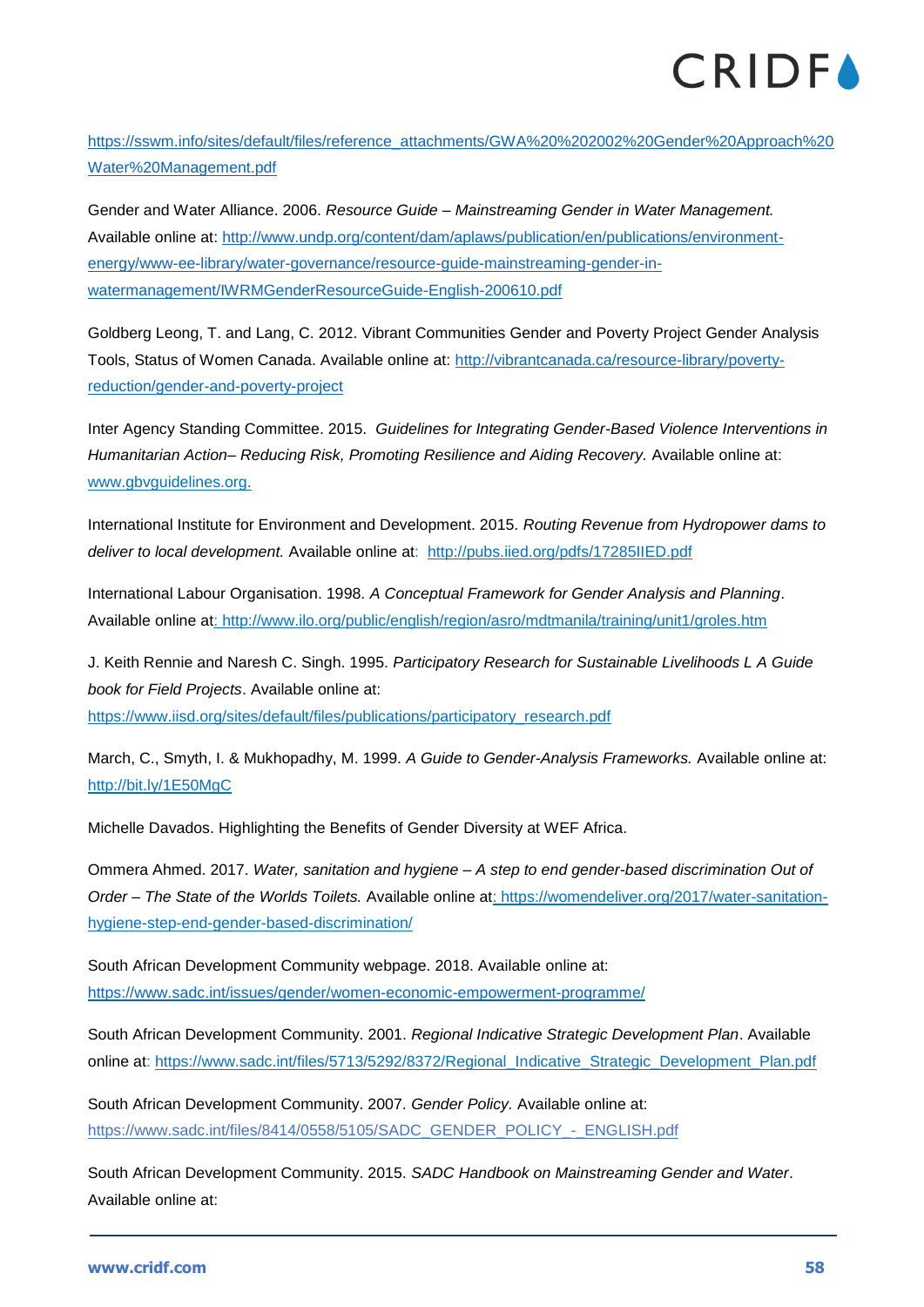

[https://www.sadc.int/files/1914/8474/1374/SADC\\_Handbook\\_on\\_Mainstreaming\\_Gender\\_in\\_the\\_Water\\_Sec](https://www.sadc.int/files/1914/8474/1374/SADC_Handbook_on_Mainstreaming_Gender_in_the_Water_Sector.pdf) [tor.pdf](https://www.sadc.int/files/1914/8474/1374/SADC_Handbook_on_Mainstreaming_Gender_in_the_Water_Sector.pdf)

Swiss Agency for Development and Cooperation. 2005. *Gender and Water – Mainstreaming gender equality in water, hygiene and sanitation interventions*. Available online at:

[https://static1.squarespace.com/static/536c4ee8e4b0b60bc6ca7c74/t/53c54145e4b0d5974bbf10c6/1405436](https://static1.squarespace.com/static/536c4ee8e4b0b60bc6ca7c74/t/53c54145e4b0d5974bbf10c6/1405436229252/SDC+gender++water.pdf) [229252/SDC+gender++water.pdf](https://static1.squarespace.com/static/536c4ee8e4b0b60bc6ca7c74/t/53c54145e4b0d5974bbf10c6/1405436229252/SDC+gender++water.pdf)

The Demographic and Health Surveys Program (DHS*). 2018. Overview of Survey-Types.* Available online at:<https://dhsprogram.com/what-we-do/survey-Types/dHs.cfm>

The Organisation for Economic Co-operation and development. 2018. *Gender-disaggregated data and information is available and used to inform gender analysis.* Available online at: [http://www.oecd.org/gender/governance/toolkit/government/assessment-of-gender-impact/disaggregated](http://www.oecd.org/gender/governance/toolkit/government/assessment-of-gender-impact/disaggregated-data/)[data/](http://www.oecd.org/gender/governance/toolkit/government/assessment-of-gender-impact/disaggregated-data/)

The World Bank. *2016. More and Better Gender Data: A powerful tool for improving lives.* Available online at: [http://www.worldbank.org/en/results/2016/05/09/more-and-better-gender-data-a-powerful-tool-for-improving](http://www.worldbank.org/en/results/2016/05/09/more-and-better-gender-data-a-powerful-tool-for-improving-lives)[lives](http://www.worldbank.org/en/results/2016/05/09/more-and-better-gender-data-a-powerful-tool-for-improving-lives)

UN Water website. 2018. *Water and Gender*. Available online at:<http://www.unwater.org/water-facts/gender/>

UN Water. 2016. *The United Nations World Water Development Report - Water and Jobs.* Available online at:<http://unesdoc.unesco.org/images/0024/002439/243938e.pdf>

UNICEF webpage. 2018. Gender and Water, Sanitation and Hygiene (WASH). Available online at: [https://www.unicef.org/esaro/7310\\_Gender\\_and\\_WASH.html](https://www.unicef.org/esaro/7310_Gender_and_WASH.html)

United Nations World Water Assessment Programme. 2015. Questionnaire for collecting sex-disaggregated water data. Available at: <http://unesdoc.unesco.org/images/0023/002345/234514E.pdf>

United Nations. *International Decade for Action – Water for Life 2005-2015.* Available online at: <http://www.un.org/waterforlifedecade/gender.shtml>

University of Zambia. 2012. *Gender Links – Prospects and challenges of gender mainstreaming in water sector policies and institutions: Case study of the department of water affairs.* Available online at: [http://genderlinks.org.za/gmdc/research/prospects-and-challenges-of-gender-mainstreaming-in-water-sector](http://genderlinks.org.za/gmdc/research/prospects-and-challenges-of-gender-mainstreaming-in-water-sector-policies-and-institutions-case-study-of-the-department-of-water-affairsdwa-2014-05-12/)[policies-and-institutions-case-study-of-the-department-of-water-affairsdwa-2014-05-12/](http://genderlinks.org.za/gmdc/research/prospects-and-challenges-of-gender-mainstreaming-in-water-sector-policies-and-institutions-case-study-of-the-department-of-water-affairsdwa-2014-05-12/)

Wahaj, R. & Hartl, M. 2007. *Gender and Water - Securing water for improved rural livelihoods:* The multipleuses system approach. Available online at:

[http://www.gewamed.net/share/img\\_documents/42\\_gender\\_water.pdf](http://www.gewamed.net/share/img_documents/42_gender_water.pdf)

World Bank. 2013. Balancing the Scales Using Gender Impact Assessment in Hydropower Development. Available online at: [https://collaboration.worldbank.org/content/sites/collaboration-for-](https://collaboration.worldbank.org/content/sites/collaboration-for-development/en/groups/gender-and-energy/documents.entry.html/2014/10/30/balancing_the_scales-FkKw.html)